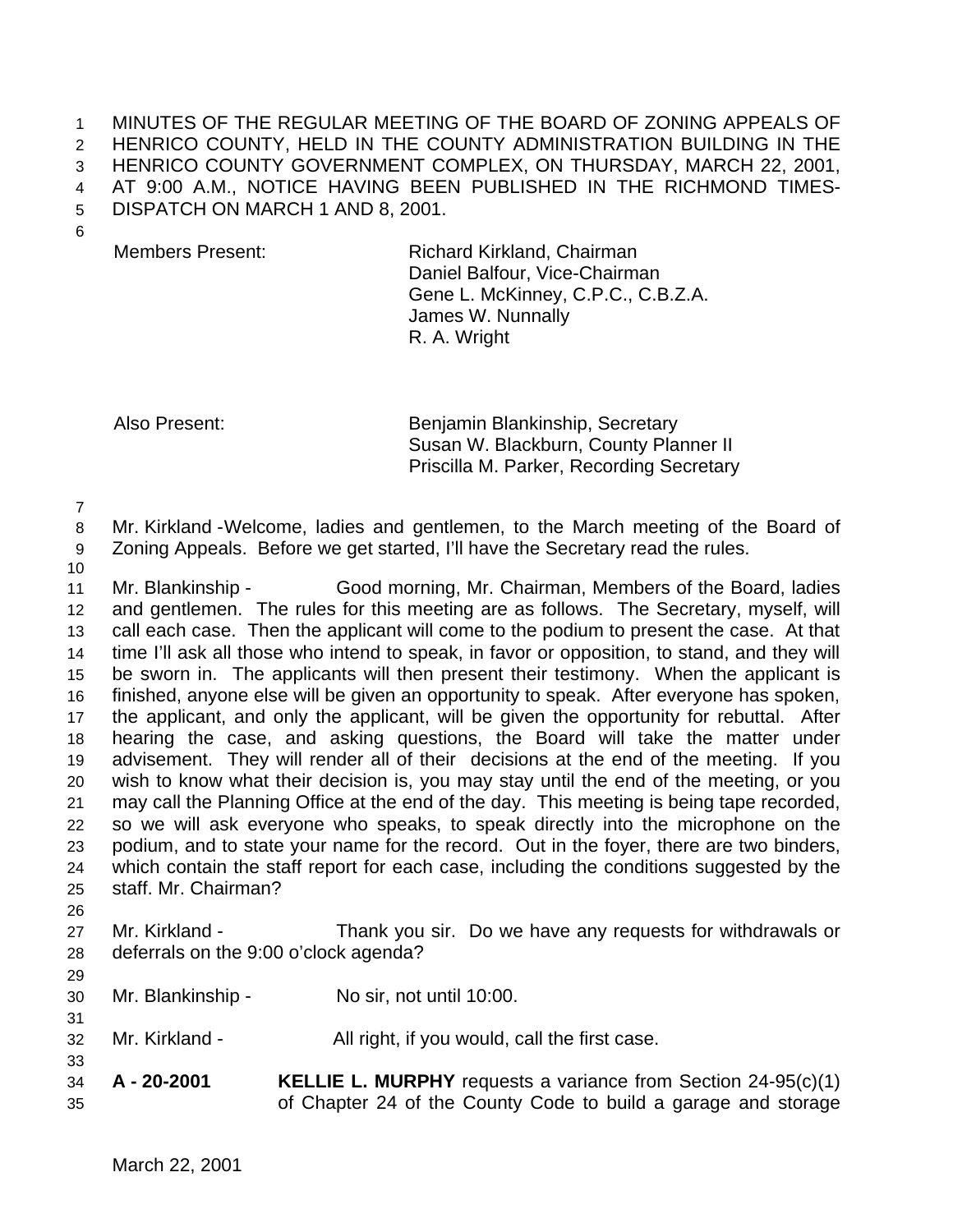shed at 8808 Bellefonte Road (Bellefonte) (Tax Parcel 100-5-B- 10), zoned R-2, One-family Residence District (Tuckahoe). The total side yard setback is not met. The applicant has 31.85 feet total side yard setback, where the Code requires 34.50 feet total side yard setback. The applicant requests a variance of 2.65 feet total side yard setback. Mr. Kirkland - Does anyone else wish to speak on this case? If you would, sir, raise your right hand and be sworn in. Mr. Blankinship - Do you swear that the testimony you are about to give is the truth, the whole truth, and nothing but the truth, so help you God? Mr. Murphy - I do. My name is David Murphy; I'm Kellie Murphy's husband. 

 Mr. Kirkland - Have all your notices been turned in according to the County Code? We have them in the file. Okay, proceed with your case.

 Mr. Murphy - Yes sir. We have 3 young children, 4 and under, and we need to try to get a play area where they can basically do whatever they want, a particular room without going into the other areas of the home. So we've got a utility room that presently keeps the washer and dryer, those types of things, and supplies. We want to enclose our carport, make it a garage, and really there is not enough room for anything other than the automobile the way the present slab is set up. Our application basically is for a little side shed for garbage cans, recycling, those types of things, with a door on the access side to be able to take those things to the street once a week when pick-up is being done. Presently, behind the carport is a concrete slab. There was a suggestion by the County to put the shed behind there, but that is indeed already a concrete slab that is used for a basketball court, activity area, and so forth. On that side there is a large holly bush to the left of the carport. That would even hide the addition to the carport area, and I think we're asking for a 3 foot variance, something like that, would not even be visible from the street.

70 Mr. Kirkland - Any questions by the Board members?

Mr. Nunnally - What is that shed, 12 by 6?

 Mr. Murphy - Yes sir. It would be right behind that holly tree; there's a crape myrtle behind that, and it would come out off of here like a lean-to type of situation, and then down to the ground.

Mr. Wright - Wouldn't you have to move that holly tree to have access?

 Mr. Murphy - We may need to trim the back side of it, but it pretty much ends right at the support column on the left side of the carport.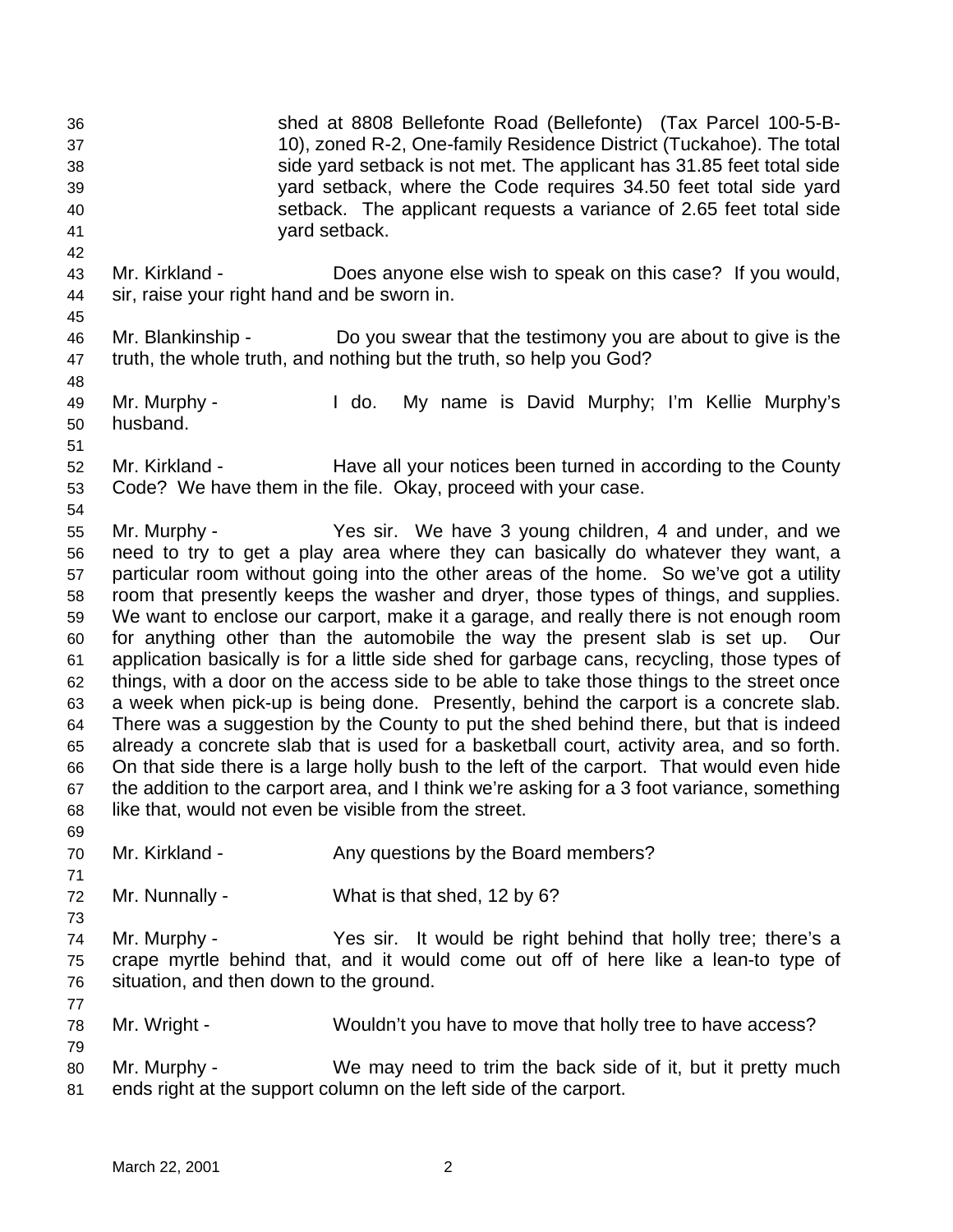83 Mr. Wright - Your shed has a door towards the street, is that not correct?

 Mr. Murphy - My brother did the rendering, and I believe the door might be coming out to the front side of the street. I thought we'd talked about putting it on the back side to be able to get bicycles and things like that out of there, and the trash cans and so forth. I don't know whether that was the back side or the front side. We'd like to have the extra room, because you can see, when there is a vehicle in there, it's hard to move around the vehicle. I'd like to move the chemicals and other items out of the utility room if the kids are going to be in there.

 Mr. Wright - The closing of the carport doesn't create the problem; it's the adding of the additional shed.

 Mr. Murphy - If we enclose the carport and we have all the other supplies in there, there's not going to be any room to walk around the vehicle, to try to get things in the vehicle, out of the vehicle, ourselves in the vehicle, out of the vehicle, and that's why we're trying to get just a little bit of room to slide trash cans up into, and slide other things up into, to give us some leeway around the vehicle. We've got the chimney as well, you can see the chimney sticks out, that takes up a lot of room itself, onto the carport, so you don't have a whole lot of room on that right side of the vehicle to begin with, even when you have nothing in the concrete area.

- Mr. Wright Does that holly tree extend all the way to your sideline? I was wondering how you would be able to have access to the street through the holly tree.
- 

- Mr. Murphy No sir, not quite to the sideline. What I'll do if we get the variance granted, I'll take anything I can and bring it out the front towards the paved driveway. If it's a trash can or recycle, I'll bring it out through the front; we primarily use it out the front breezeway. There's a fence behind the holly tree; we've got our yard fenced in, from the holly tree back to the front of the vehicle there's a cedar fence that goes out to the property line to the left behind that holly bush.
- 
- Mr. Wright Will there be a door out of the rear of this addition that you're putting on?
- 

 Mr. Murphy - Yes, there will be a door out the back, and it will probably be open so that you can enter into it and get to paint or anything that we might want. I want to put shelves and things like that, as well, in the storage area so that I can put paint and chemicals for the yard, anything that might be in the utility room now, as we convert that over to a den type area for the kids. That's why, if we just enclose the garage and we don't get any more room, then as I put shelves and things like that in it, there's not going to be any room to move around in the garage area.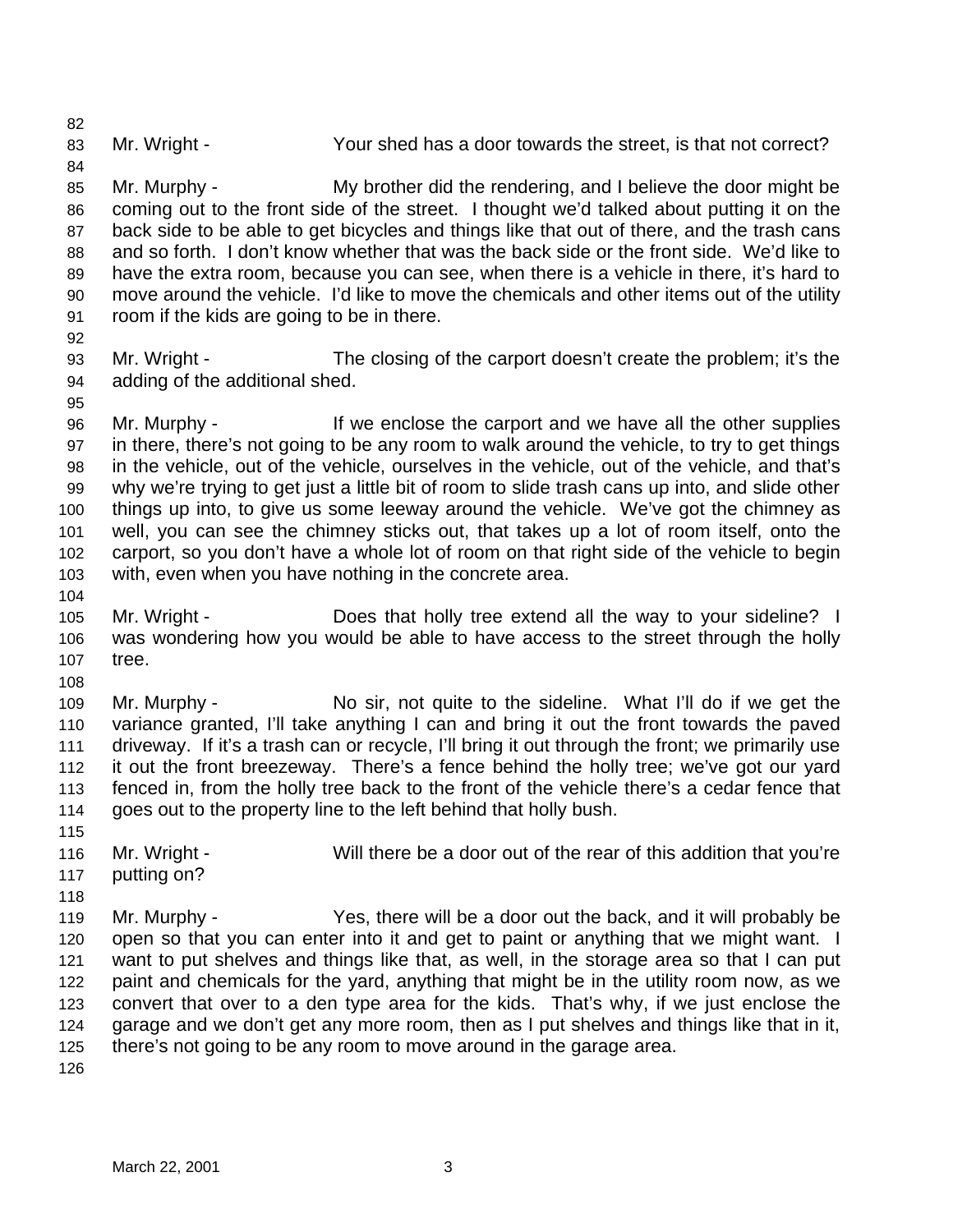Mr. Wright - Will there be a door on the front of the enclosed area; this doesn't show us anything. Mr. Murphy - It's 12 feet by 6 feet; the last time I talked to my brother, we were talking about putting a door on the back side on the long side of the rectangle. I don't know what you would suggest in that area, but I'd like to keep the holly tree if I could, and I plan on doing that. 135 Mr. Kirkland - Any other questions? Mr. Murphy - We did send out all the registered letters for everybody. Mr. Kirkland - Anyone else wish to speak on this case? If not sir, that concludes your case. After an advertised public hearing and on a motion by Mr. Balfour, seconded by Mr. Wright, the Board **granted** your application **A-20-2001** for a variance from Section 24- 95(c)(1) of Chapter 24 of the County Code to build a garage and storage shed at 8808 Bellefonte Road (Bellefonte) (Tax Parcel 100-5-B-10). The Board granted the variance subject to the following conditions: 1. Only the improvements shown on the plan filed with the application may be constructed pursuant to this approval. Any additional improvements shall comply with the applicable regulations of the County Code. Affirmative: Balfour, Kirkland, McKinney, Nunnally, Wright 5 Negative: 0 Absent: 0 The Board granted this request, as it found from the evidence presented that, due to the unique circumstances of the subject property, strict application of the County Code would produce undue hardship not generally shared by other properties in the area, and authorizing this variance will neither cause a substantial detriment to adjacent property nor materially impair the purpose of the zoning regulations. Mr. Kirkland - Next case. Mr. Blankinship - Mr. Chairman, these next 2 are companion cases; do you want me to call them together? **A - 21-2001 CAREY OAKLEY** requests a variance from Section 24-95(b)(6) of Chapter 24 of the County Code to build a single family home at 21 North Elm Avenue (Highland Springs) (Tax Parcel 148-10-E-27 (part)), zoned R-4, One-family Residence District (Varina). The total **171 lot area requirement is not met. The applicant has 5,000 square feet** total lot area, where the Code requires 6,000 square feet total lot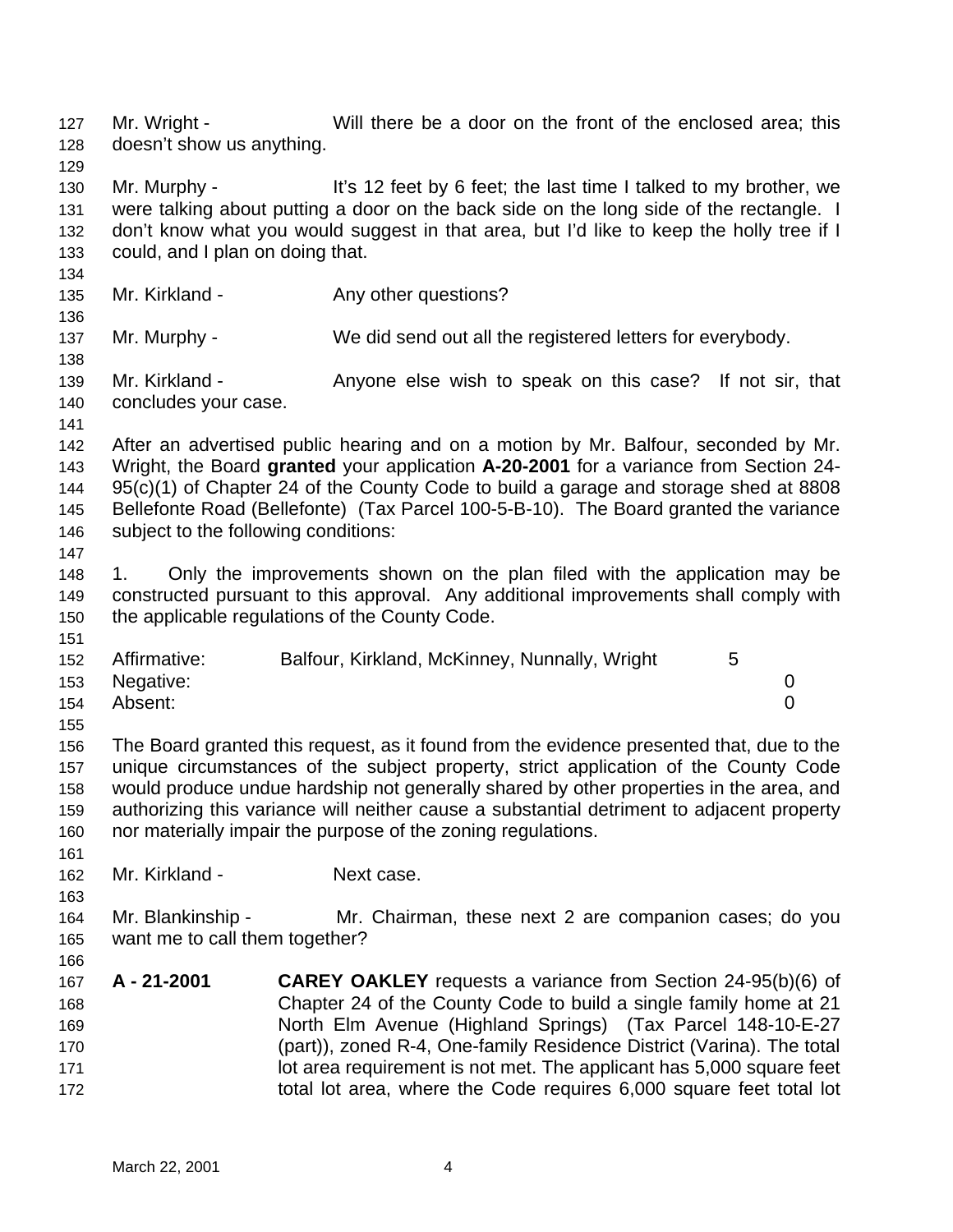| 173<br>174                                                  |                                                          | area. The applicant requests a variance of 1,000 square feet total<br>lot area.                                                                                                                                                                                                                                                                                                                                                                                                                                    |
|-------------------------------------------------------------|----------------------------------------------------------|--------------------------------------------------------------------------------------------------------------------------------------------------------------------------------------------------------------------------------------------------------------------------------------------------------------------------------------------------------------------------------------------------------------------------------------------------------------------------------------------------------------------|
| 175<br>176<br>177<br>178<br>179<br>180<br>181<br>182<br>183 | A - 22-2001                                              | <b>CAREY OAKLEY</b> requests a variance from Section 24-95(b)(6) of<br>Chapter 24 of the County Code to build a single family home at 23<br>North Elm Avenue (Highland Springs) (Tax Parcel 148-10-E-27<br>(part)), zoned R-4, One-family Residence District (Varina). The total<br>lot area requirement is not met. The applicant has 5,000 square feet<br>total lot area, where the Code requires 6,000 square feet total lot<br>area. The applicant requests a variance of 1,000 square feet total<br>lot area. |
| 184<br>185<br>186<br>187<br>188                             | Mr. Kirkland -<br>raise your right hand and be sworn in. | Does anyone else wish to speak on these cases? Ma'am, do<br>you wish to speak? Raise your right hand, and the applicant also, and be sworn in. Sir,                                                                                                                                                                                                                                                                                                                                                                |
| 189<br>190<br>191                                           | Mr. Blankinship -                                        | Do you swear that the testimony you are about to give is the<br>truth, the whole truth, and nothing but the truth, so help you God?                                                                                                                                                                                                                                                                                                                                                                                |
| 192                                                         | Mr. Kirkland -                                           | If you would, sir, state your name for the record.                                                                                                                                                                                                                                                                                                                                                                                                                                                                 |
| 193<br>194<br>195                                           | Mr. Oakley -                                             | I'm Carey Oakley                                                                                                                                                                                                                                                                                                                                                                                                                                                                                                   |
| 196<br>197                                                  | Mr. Kirkland -<br>Code? If you would, state your case.   | Have all your notices been turned in, according to the County                                                                                                                                                                                                                                                                                                                                                                                                                                                      |
| 198<br>199<br>200<br>201<br>202<br>203<br>204<br>205        | Mr. Oakley -<br>these lots.                              | On the existing property, there is a house that's been<br>damaged by fire, damaged beyond the point of repair. There's also a metal shed on the<br>back of the property. There's also several large trees that in ice or wind storms, they<br>propose a threat to power and adjacent property. What we'd like to do is take down the<br>existing house, shed, trees, and everything, and build 2 new single family dwellings on                                                                                    |
| 206<br>207                                                  | Mr. Nunnally -                                           | Mr. Oakley, what size homes are you going to build?                                                                                                                                                                                                                                                                                                                                                                                                                                                                |
| 208<br>209<br>210                                           | Mr. Oakley -                                             | On the plans, they would be about 950 square foot homes;<br>one of them is 32 feet by 30 feet; the other is 35 feet by 28 feet.                                                                                                                                                                                                                                                                                                                                                                                    |
| 211<br>212<br>213                                           | Mr. Nunnally -<br>for sale?                              | Are they going to be rental houses, or are they going to be                                                                                                                                                                                                                                                                                                                                                                                                                                                        |
| 214<br>215<br>216<br>217                                    | Mr. Oakley -                                             | No sir, they will be rental houses. They will be a little bit<br>better than the average. As you can see, we're going to put a stoop on the front of<br>them; they'll have a brick foundation; and they'll have salt treated decks on the back.                                                                                                                                                                                                                                                                    |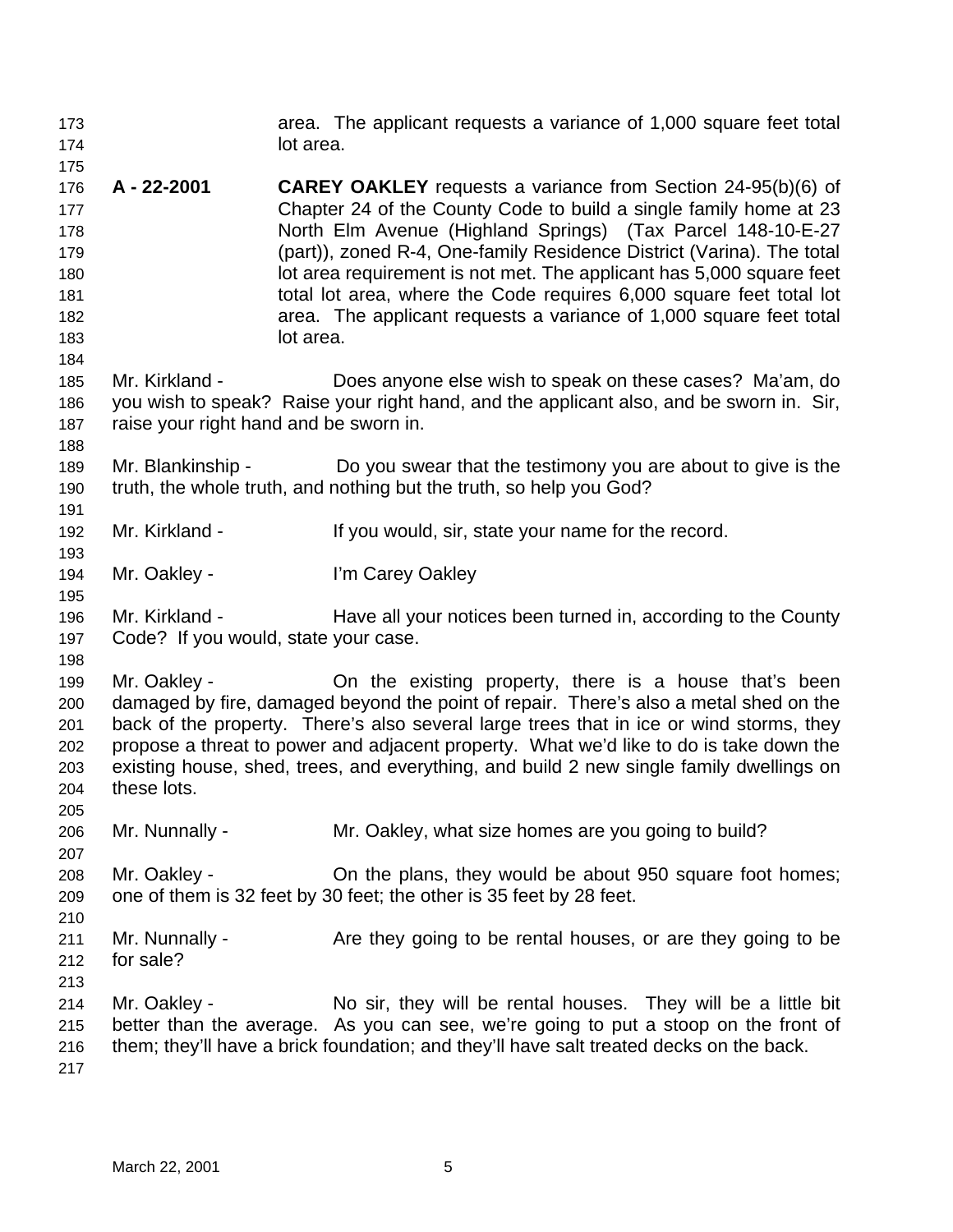Mr. Balfour - It says you're going to rebuild a house and sell the remaining lot. Is that not true, are you going to build 2 homes? Mr. Oakley - It's our intention to build 2 homes sir, Mr. Nunnally- The home and lot behind you, and the lots south on your street, are they 100-foot lots? 226 Mr. Oakley - I believe they are sir. The lots are only 100 feet deep by …….. 229 Mr. Nunnally - I know most of them across the street are 50 by 100 feet……… Mr. Oakley - Most of the houses in that area are on 50 by 100. Mr. Kirkland - Mr. Oakley, how long has this home been in disrepair from the fire? Mr. Oakley - Sir, I started on it back around the beginning of the year, January or something like that. From what I understand, it was destroyed by fire probably before Christmas. 241 Mr. Nunnally - And you purchased it when? Mr. Oakley - I haven't purchased it yet; that's pending this hearing. Mr. Wright - You have a contract subject to approval here? You can look at it from the exterior and see a little smoke damage, but could it be repaired? Mr. Oakley - Sir, that picture doesn't do it justice. Looking at the insurance report that the owner has for the property, it's actually going to cost more to repair it than what the property's worth. The roof is caved in on the back side; the ceiling is gone. It's totaled; it really is. I think the County's pushing to have it torn down now. 254 Mr. Kirkland - Any other questions by Board members? Mr. McKinney - Mr. Secretary, Mr. Oakley stated he was going to build 150 square foot house; his plans show 980. As I see it, it's R-4, not R-4A, which requires him to build a minimum square footage of 1,000 feet, is that correct. Mr. Blankinship - I believe that's right, let me look it up here. Mr. McKinney - Mr. Oakley, minimum square footage would have to be 1,000 square feet.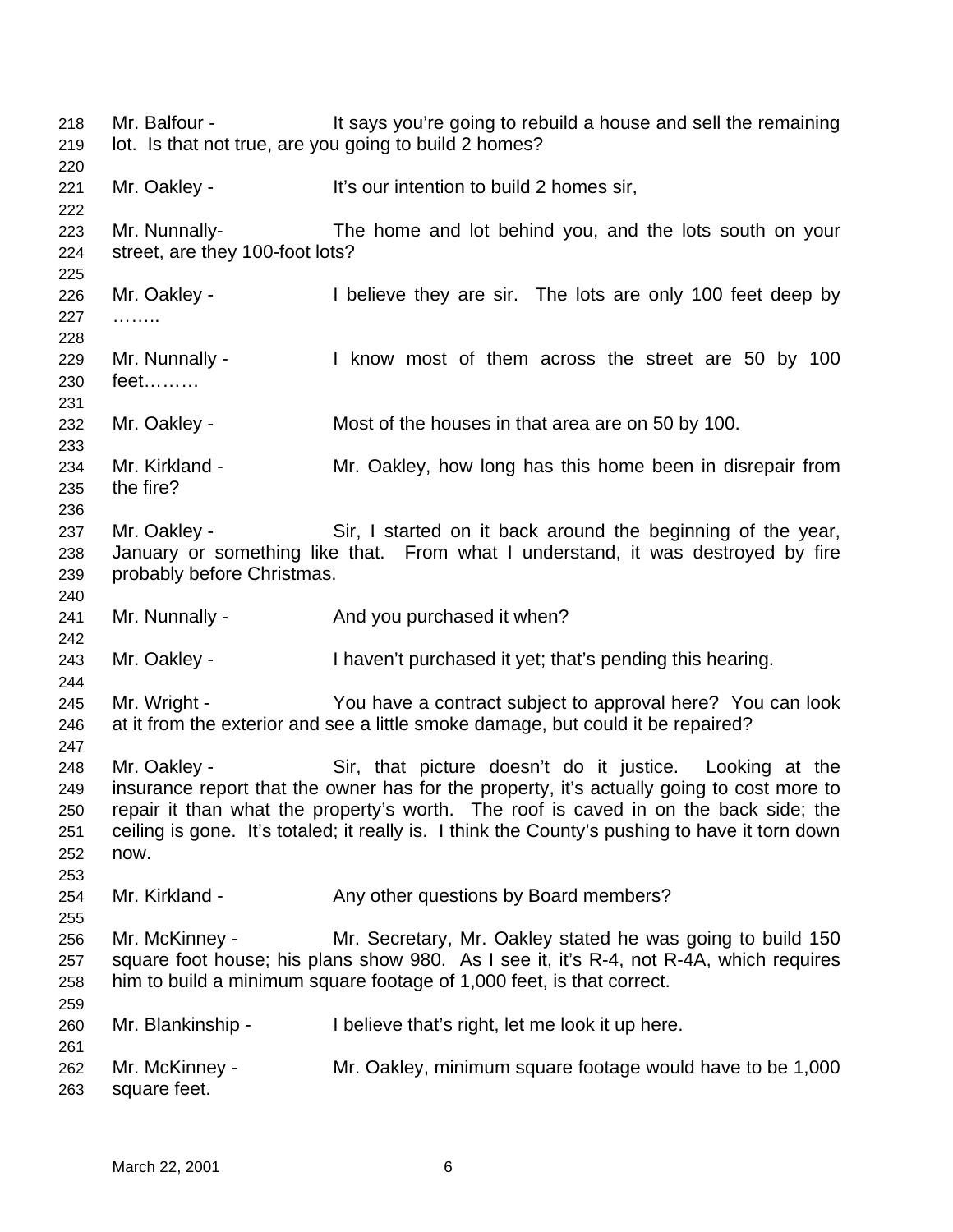| 264        |                                                                                               |                                                                                      |  |  |  |
|------------|-----------------------------------------------------------------------------------------------|--------------------------------------------------------------------------------------|--|--|--|
| 265        | Mr. Oakley -                                                                                  | The house is 980; I'm not clear on this.                                             |  |  |  |
| 266        |                                                                                               |                                                                                      |  |  |  |
| 267        | Mr. McKinney -                                                                                | Minimum square footage in R-4 is 1,000 square feet; in R-4A                          |  |  |  |
| 268        |                                                                                               | it's 950, and your plans at 28 by 35 is 980 square feet, so you're 20 feet under.    |  |  |  |
| 269        |                                                                                               |                                                                                      |  |  |  |
| 270        | Mr. Oakley -                                                                                  | We have a covered front porch.                                                       |  |  |  |
| 271        |                                                                                               |                                                                                      |  |  |  |
| 272        | Mr. McKinney -                                                                                | That doesn't count.                                                                  |  |  |  |
| 273        |                                                                                               |                                                                                      |  |  |  |
| 274        | Mr. Oakley -                                                                                  | And the deck on the back doesn't count either?                                       |  |  |  |
| 275        | Mr. McKinney -                                                                                | No, that does not count.                                                             |  |  |  |
| 276<br>277 |                                                                                               |                                                                                      |  |  |  |
| 278        | Mr. Blankinship -                                                                             | There's a note on that chart, Mr. McKinney, that says                                |  |  |  |
| 279        |                                                                                               | "finished floor area for one-story dwellings may be 900 square feet."                |  |  |  |
| 280        |                                                                                               |                                                                                      |  |  |  |
| 281        | Mr. McKinney -                                                                                | In R-4? So what would it be in R-4A?                                                 |  |  |  |
| 282        |                                                                                               |                                                                                      |  |  |  |
| 283        | Mr. Blankinship -                                                                             | 950, and that note is not on there.                                                  |  |  |  |
| 284        |                                                                                               |                                                                                      |  |  |  |
| 285        | Mr. McKinney -                                                                                | That doesn't make sense. It is 1,000; at least in the Code it's                      |  |  |  |
| 286        |                                                                                               | 1,000. I don't know why it would be more for R-4 than it is for R-4A. I guess he can |  |  |  |
| 287        | work that out when he files the building permit.                                              |                                                                                      |  |  |  |
| 288        |                                                                                               |                                                                                      |  |  |  |
| 289        | Mr. Oakley -                                                                                  | This is the same size house that is currently in the Highland                        |  |  |  |
| 290        |                                                                                               | Springs area; in fact there are 2 right across the street from me.                   |  |  |  |
| 291        |                                                                                               |                                                                                      |  |  |  |
| 292        | Mr. Kirkland -                                                                                | Any other questions? Ma'am are you the opposition? Would                             |  |  |  |
| 293        |                                                                                               | you come forward, please? There will be time to rebut. State your name please.       |  |  |  |
| 294        |                                                                                               |                                                                                      |  |  |  |
| 295        | Ms. Vaughan -                                                                                 | My name is Brenda Vaughan, and I live at 100 North Elm,                              |  |  |  |
| 296        |                                                                                               | diagonally across from this property. We don't agree with Mr. Oakley's tearing down  |  |  |  |
| 297        | this house and building one rental property. All the lots around this house are 100 by        |                                                                                      |  |  |  |
| 298        |                                                                                               | 100 lots, and we're single family homes on it; we own our property, and we don't     |  |  |  |
| 299        | necessarily want 2 rental properties at that corner. We have one rental property across       |                                                                                      |  |  |  |
| 300        | the street from me now; we don't need 2 more. It's a busy intersection too, and we            |                                                                                      |  |  |  |
| 301        | don't feel that 2 rental properties should go up, plus it's not in ordinance with the rest of |                                                                                      |  |  |  |
| 302        |                                                                                               | the ones on the corner. Those are one house on the corners, with a 100 by 100 lots.  |  |  |  |
| 303        |                                                                                               | We don't disagree with one, but we disagree with 2.                                  |  |  |  |
| 304        |                                                                                               |                                                                                      |  |  |  |
| 305        | Mr. Nunnally -                                                                                | Ma'am, do you live in the brick house across the street?                             |  |  |  |
| 306        |                                                                                               |                                                                                      |  |  |  |
| 307        | Ms. Vaughan -                                                                                 | The white one, that's catty-corner, not directly in front, but                       |  |  |  |
| 308        | this way.                                                                                     |                                                                                      |  |  |  |
| 309        |                                                                                               |                                                                                      |  |  |  |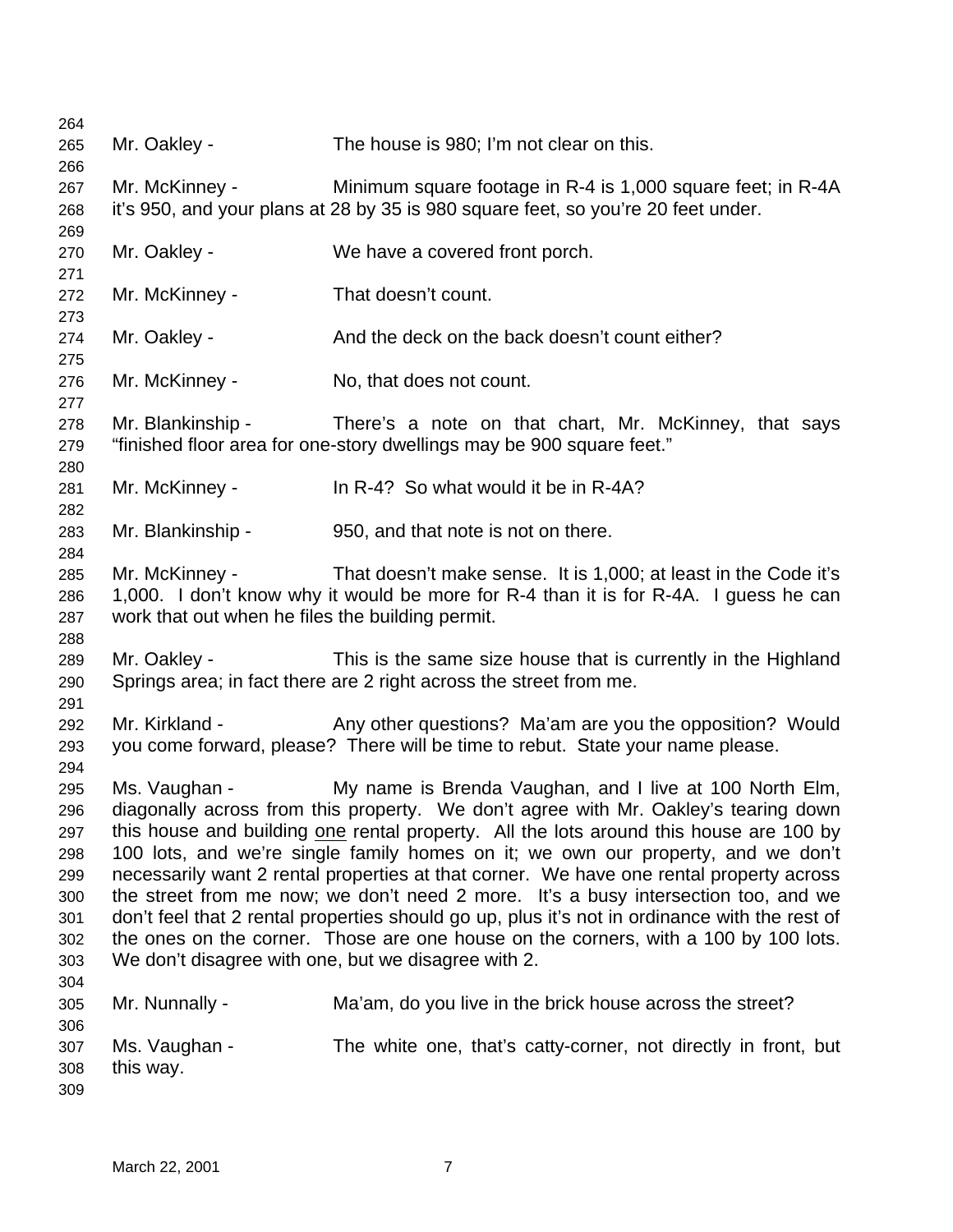Mr. Kirkland - Does anyone else wish to speak?

 Ms. Willis - My name is Laura Willis, and I live at the house across the street from this property. I agree with everything Mrs. Vaughan has said, that we don't need more rental property. It's a very busy corner; there are a lot of kids in the neighborhood. What I don't understand is, we get a letter stating that he wants to build one house; now it's saying two. We spoke to Mr. Oakley, and he said 2; then we got a certified letter, and it said one, that he wanted to build one dwelling, now we're back to 2? 

 Mr. Blankinship - You should have gotten 2 letters; they're separate cases, and each case is for the one house.

 Ms. Willis - No, we just received one certified letter, and I agree with just one.

Mr. Kirkland- We've got problems, then, if we didn't get……………..

 Mr. Kirkland - Hang on just a second; we're going to check this and see if you got both notices. Sir, did you send out 2 sets of letters, since you had 2 cases? 

- Mr. Oakley We sent one letter to each individual; did it contain 2 different letters?
- Mr. Kirkland - Mr. Blankinship, shouldn't 2 notices have been sent out because it's 2 cases?
- 

 Mr. Blankinship - I think the Code requirement is that they be notified of the time and place of the hearing. Certainly we want people to be aware of the substance of what's being heard as well.

 Mr. Kirkland - That's probably why she has the misunderstanding about there being one versus 2 houses, because she basically got the first one………….

 Ms. Willis - But I still agree to just one, instead of 2 rentals. Mr. Kirkland - Do you have a copy of the letter, Ms. Blackburn? Is this both cases? 

Ms. Blackburn - No, there would have been a separate letter for each one.

Mr. Wright- If this was both cases, you'd be all right.

Mr. Kirkland - We can't hear the case.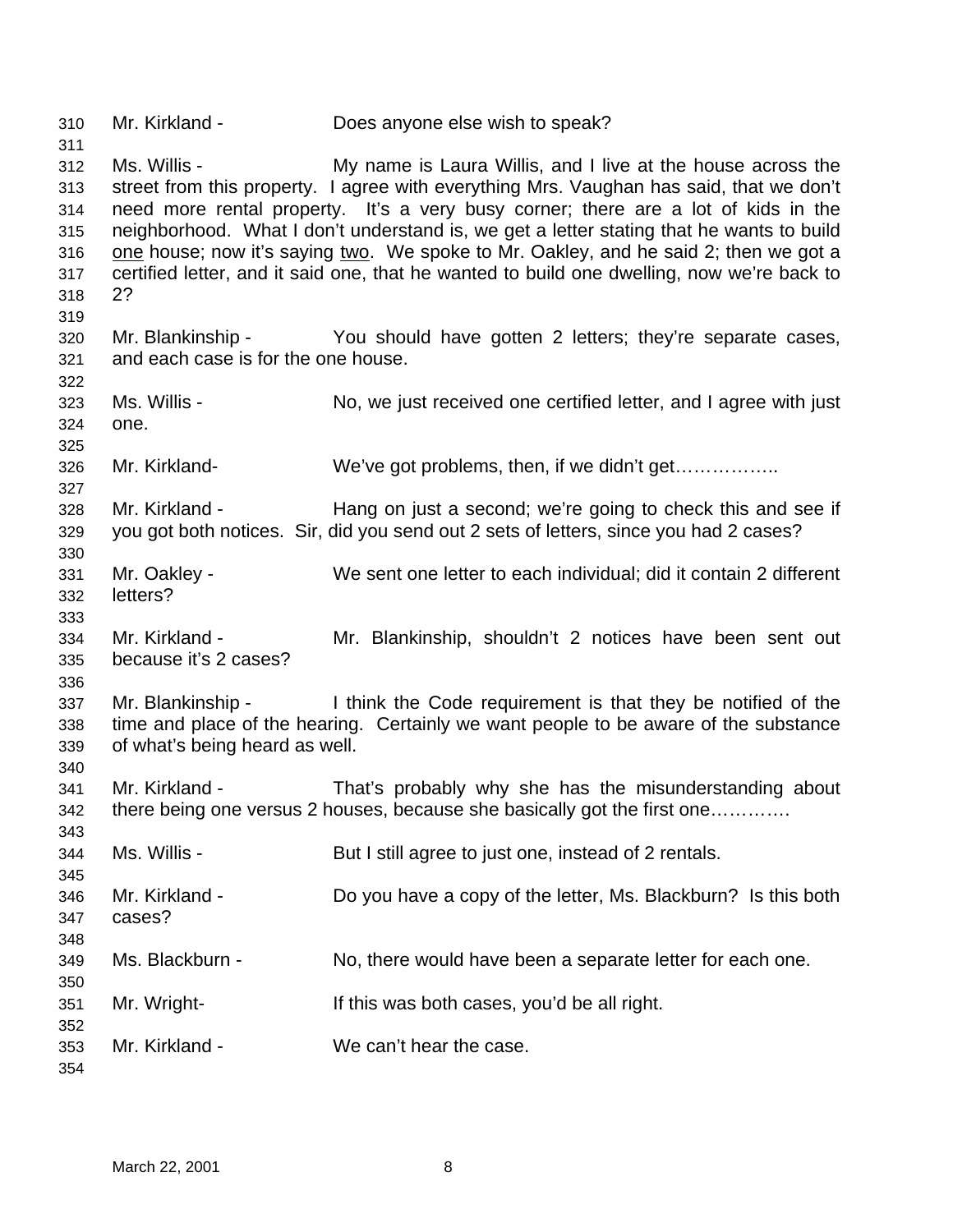Mr. Kirkland- We can hear one of them, whichever one they notified. We can hear the one that Ms. Willis got the letter on, A-21-2001, the first case, the one on the corner. Mr. Nunnally - I don't think that just one case would suffice for Mr. Oakley anyway; he needs to find out whether he can put 2 houses there. We should just defer it until next month, until they have the other letter. Ms. Willis - So we have to come back again? Mr. Kirkland - Yes ma'am. Hang on a second; we're going to talk to the applicant. Do you have any problem with a deferral, Mr. Oakley? We can only vote on one case today. The other one can't be heard today. Mr. Oakley - I don't have a problem with it, no sir. The only concern is, I believe the County was after the owner to take down the existing house. As part of the agreement, if I were to buy it, I would take down the house. Mr. Kirkland - Mr. Blankinship, can you handle holding them off for 30 days? Mr. Blankinship - Who is it, Building Inspections? Mr. Oakley - Bill Mountcastle is the current owner, and I'm sure it's Building Inspections. Mr. Kirkland - So we would defer both of these cases for 30 days, A-21 and A-22, to April 26. Do I have a motion to defer both cases? Ms. Willis - So we will receive another letter? Mr. Kirkland - Yes, you will receive 2 letters. Mr. Balfour - Mr. Blankinship, I'm not sure why the background in each case says that he's going to rebuild a house on the adjoining lot and sell the subject lot, and the other one says that he's going to rebuild the house on the subject lot and sell remaining lot. Mr. Blankinship - I don't know the source of that information either; I'll find it out. Mr. Oakley - I'm afraid I don't either; it was never our intention to rebuild the existing house. We want to take down the house, the trees, and divide the property into 2 parcels.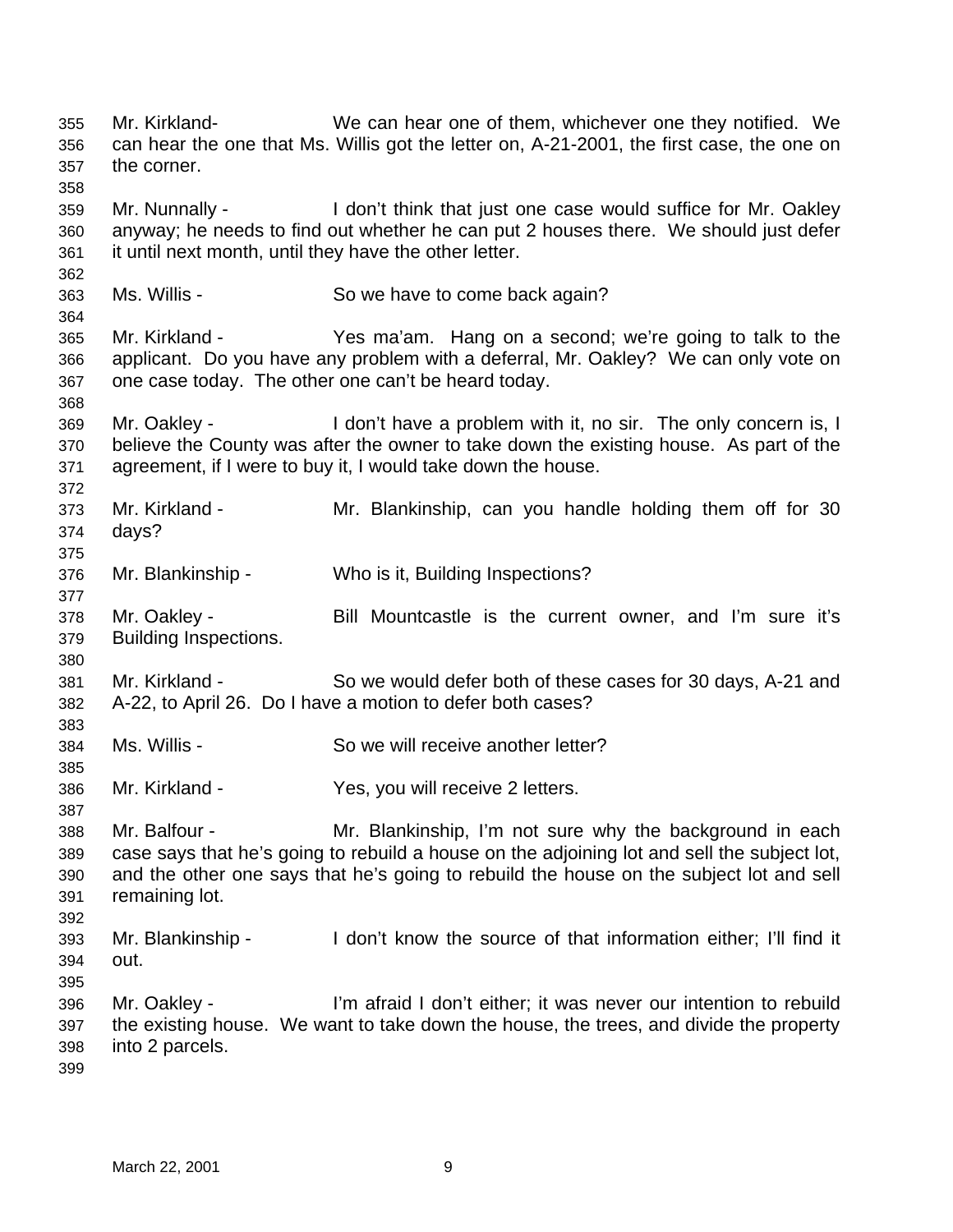Mr. Balfour - I understand that; it's just the way that this thing is written, it looks like to me that you're selling both of them. 403 Mr. Kirkland - I've got a motion to second. All those in favor say aye. After an advertised public hearing and on a motion by Mr. Nunnally, seconded by Mr. Wright, the Board **deferred** your **A-21-2000** application for a variance to build a single family home at 21 North Elm Avenue (Highland Springs) (Tax Parcel 100-5-B-10). The case was deferred for 30 days, at your request, from the March 22, 2001, until the April 26, 2001, meeting. 411 Affirmative: Balfour, Kirkland, McKinney, Nunnally, Wright 5 Negative: 0 Absent: 0 The Board deferred your request because the required certified notices had not been sent to all property owners abutting or across the street from the affected property. After an advertised public hearing and on a motion by Mr. Nunnally, seconded by Mr. Wright, the Board **deferred** your **A-22-2000** application for a variance to build a single family home at 23 North Elm Avenue (Highland Springs) (Tax Parcel 148-10-E-27). The case was deferred for 30 days, at your request, from the March 22, 2001, until the April 26, 2001, meeting. 424 Affirmative: Balfour, Kirkland, McKinney, Nunnally, Wright 5 Negative: 0 Absent: 0 The Board deferred your request because the required certified notices had not been sent to all property owners abutting or across the street from the affected property. **A - 25-2001 JOHN R. AND NATALIE N. CONGDON** request a variance from Sections 24-95(k) and 24-94 of Chapter 24 of the County Code to allow an existing house to remain at 109 Walsing Drive (Dorset Woods) (Tax Parcel 111-11-B-8), zoned R-1, One-family Residence District (Tuckahoe). The minimum side yard setback and rear yard setback are not met. Mr. Kirkland - Is the applicant here for this case? If you would come forward. Anyone else wish to speak on this case? Okay, raise your right hand and be sworn in. Mr. Blankinship - Do you swear that the testimony you are about to give is the truth, the whole truth, and nothing but the truth, so help you God?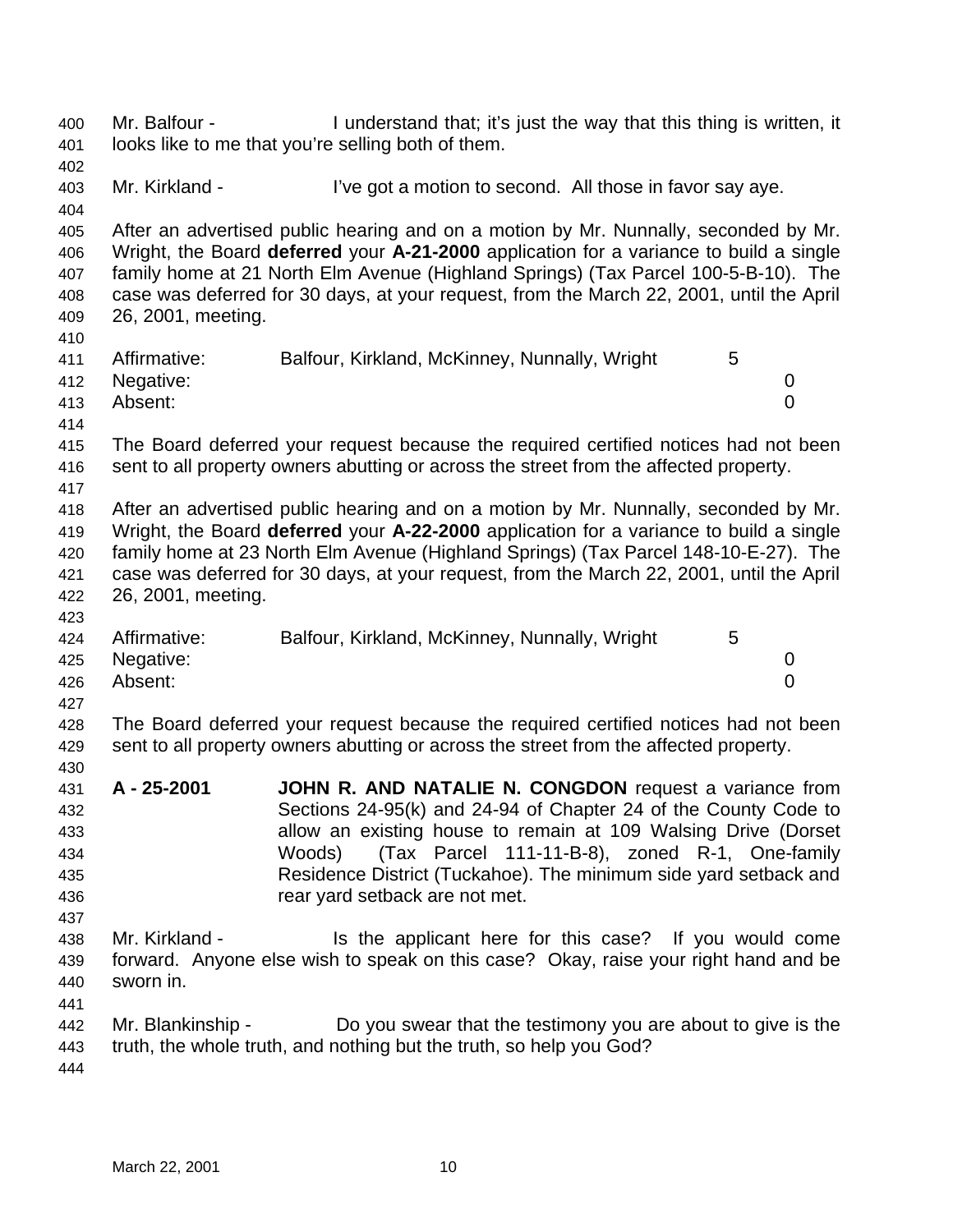Mr. Kirkland - Okay, sir, if you would, state your name for the record. Have all your notices been turned in, according to the County Code? We have them in the file. Proceed with your case. Mr. Congdon - John R. Congdon. My wife and I bought a lot in Dorset Woods in 1962, and we had a house built there, and we've been living there ever since. Recently, we've decided to buy a home in Randolph Square, and therefore we would have to sell the house we live in now. After we got real estate lined up to sell it for us, he met with the County and found out that there was a variance needed, that the setbacks were not being met, which my wife and I were unaware of, so that's my case. Mr. Nunnally - Have you put it up for sale sir, or have you got a contract on it? Mr. Congdon - We have no contract on it; it's supposed to be shown as of this Sun. Mr. Wright - So what you want to do is sell the other lot as a separate lot? Lot 7? Mr. Congdon - Well, it could work out that way; whoever wants to buy it may want it all. On the other hand, they may not want the lot, and we'd have to sell it separately. 469 Mr. Balfour - Are you planning to offer them for sale together though? Mr. Congdon - Yes sir. Mr. Wright - Well without lot 7, if he's got lot 7 with lot 8, he has no problem, is that right? Mr. Balfour - If he sells them together, he's got no problem. The problem is if he sells them separately, which is why I asked you if you planned to sell them together. Mr. Congdon - Well, I don't know what to do, to be honest with you. Mr. Balfour - You have the option to go either way, I guess, if we approve your request. Mr. Congdon - Yes sir, in other words, whoever wants to buy the house might feel like – that lot is presently assessed at \$165,000, and it may be that they don't want to have the lot. Mr. Wright - I understand. However, if the Board does not approve your request, then you'd be required to sell them both together. In other words,. You're not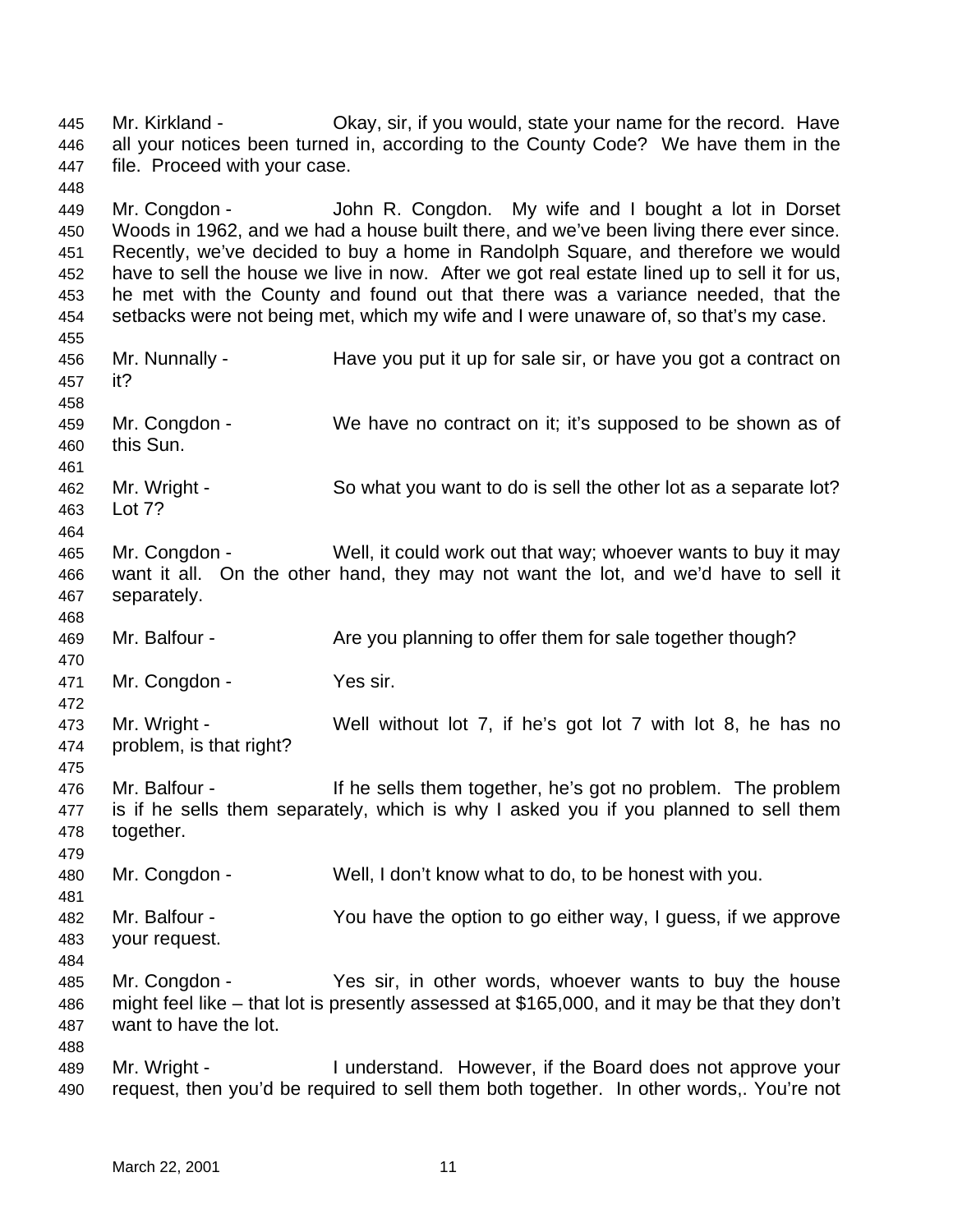going to be foreclosed from selling your property, you've been using those together all these years, is that correct?

 Mr. Congdon - Not all these years, no sir. We built the house in 1962, but we owned the lot in 1958, before we built the house, for about 3 years.

Mr. Wright - You owned both lots at the same time?

 Mr. Congdon - No, the lot the house is on was purchased in 1958, and the house was built on it in 1962. We did not buy the lot behind us until 1970, 8 years later. So this house was built apparently with the wrong setbacks, not to our knowledge.

- Mr. Wright The question is, how was that done?
- Mr. Blankinship That's a fine question, but if it was 1962, our records from that period would not give us that detailed history. We have the general information about the permit, but we don't have a note explaining why it was approved that way. It does appear to have just been an error.
- Mr. Balfour Mr. Chairman, it appears to me that the issue is going to come up now or later if somebody wants to build on the lot. If we don't approve it today, whoever buys that lot is probably going to buy it subject to us letting them build on it, so they'll come back a second time. So I think we've got the problem coming, one way or the other, if somebody wants to build on that lot, and that's the only reason they'd buy it separate from the house I'm sure.
- 517 Mr. Wright - But he's selling the house and lot.
- Mr. Balfour - I understand, but I think he wants the option that if somebody wants the house and doesn't want to pay \$165,000 for the adjacent lot, then he's going to sell the house, and then sell the lot for \$165,000 to somebody else who's not going to be able to buy it and put a house on it, without coming to us.
- Mr. Congdon - That could well happen. On the other hand, someone could buy the house and lot together and later decide themselves they wanted to sell the lot. That could cause them not to buy it.
- Mr. Wright Why couldn't you sell lot 7 and somebody build a house on it? You could. That doesn't violate anything.
- Mr. Congdon You can sell it, can't you, at the moment?
- 533 Mr. Balfour As long as they abide by where to put the house, it's okay. It's your house that has the problem.
-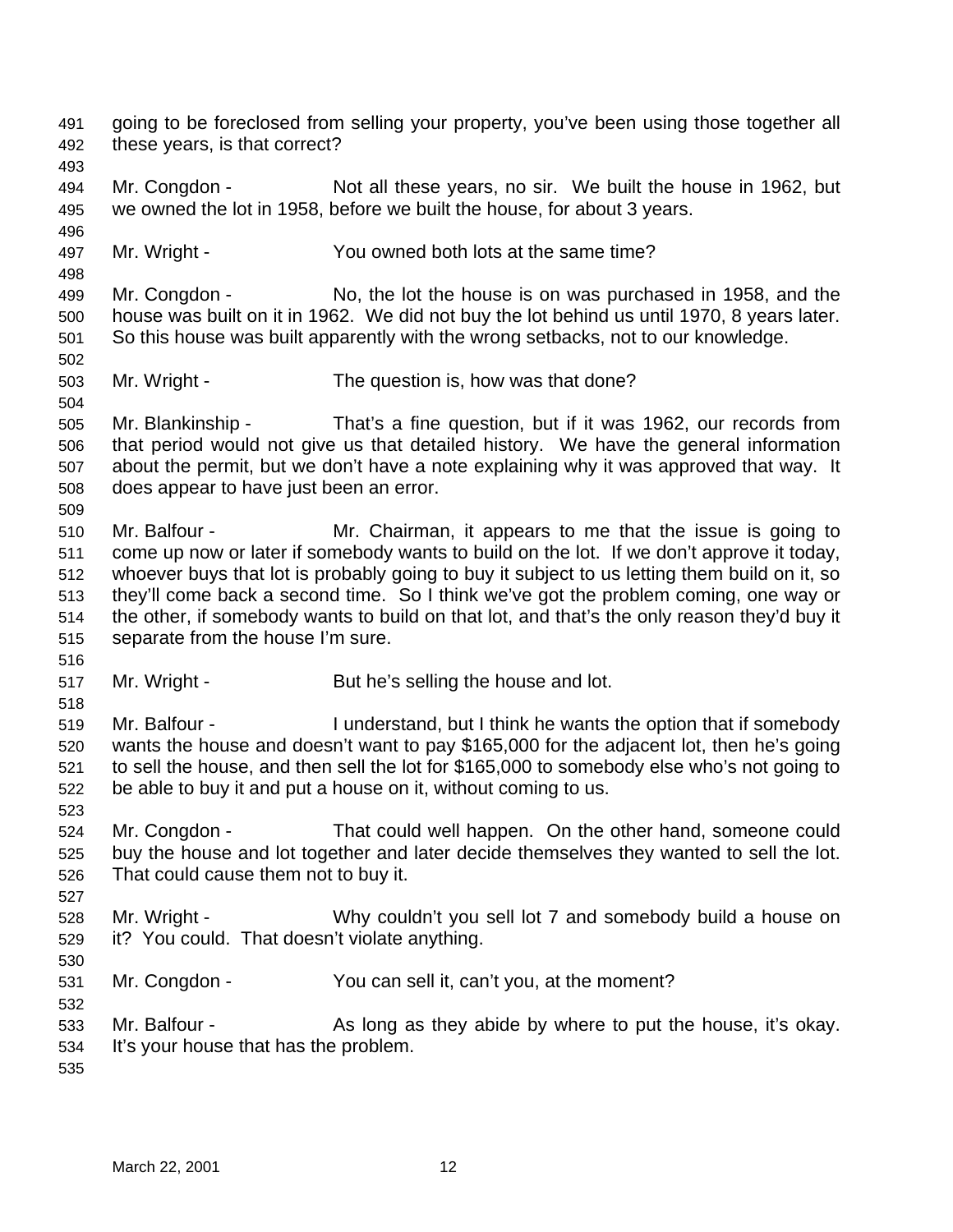Mr. Wright - So what would be required then? Would the County make him tear his house down? Mr. Blankinship - Well he would have trouble financing. Mr. Wright - Or a buyer would have trouble. He wouldn't be able to finance it until – that would be the answer to that thing. Mr. Congdon - If you went and looked, it's been there a long time, it's not affecting anything. The way it looks, like it is, it doesn't bother anybody; it hasn't since 1962. As far as a variance is concerned, I can't see where it hurts anything. Mr. Blankinship - I think the buyer of lot 7 would want to site their house somewhat to the east on that lot, if it were sold separately. But the lot's 154 feet wide, so there's certainly room to move away. Mr. Wright - Do we know what the size of lot 7 is? Mr. Blankinship - It's 154 feet wide, but in area, I don't know. Mr. Congdon - The gentleman with me knows, I think. He has the plat and so forth. Mr. Wright - If you built a house on lot 7, it would front on Erlwood Road, wouldn't it? Mr. Congdon - Yes sir, and the house on the other side of that lot does face on Erlwood. Mr. Wright - So the place your house causes a problem would be to the rear of the house on lot 7? Mr. Blankinship - No, it would be to the left. Mr. Wright - Well, you put the house here, it would be to the rear of it though. The problem is, the rear part of the house is too close to the lot. Or you could chop off about 4 feet? 574 Mr. Kirkland - Anyone else wish to speak in favor of this case? Mr. McKinney - He's got plenty of room. Mr. Wright - He's got plenty of room on lot 7, but that doesn't help him with his problem on lot 8.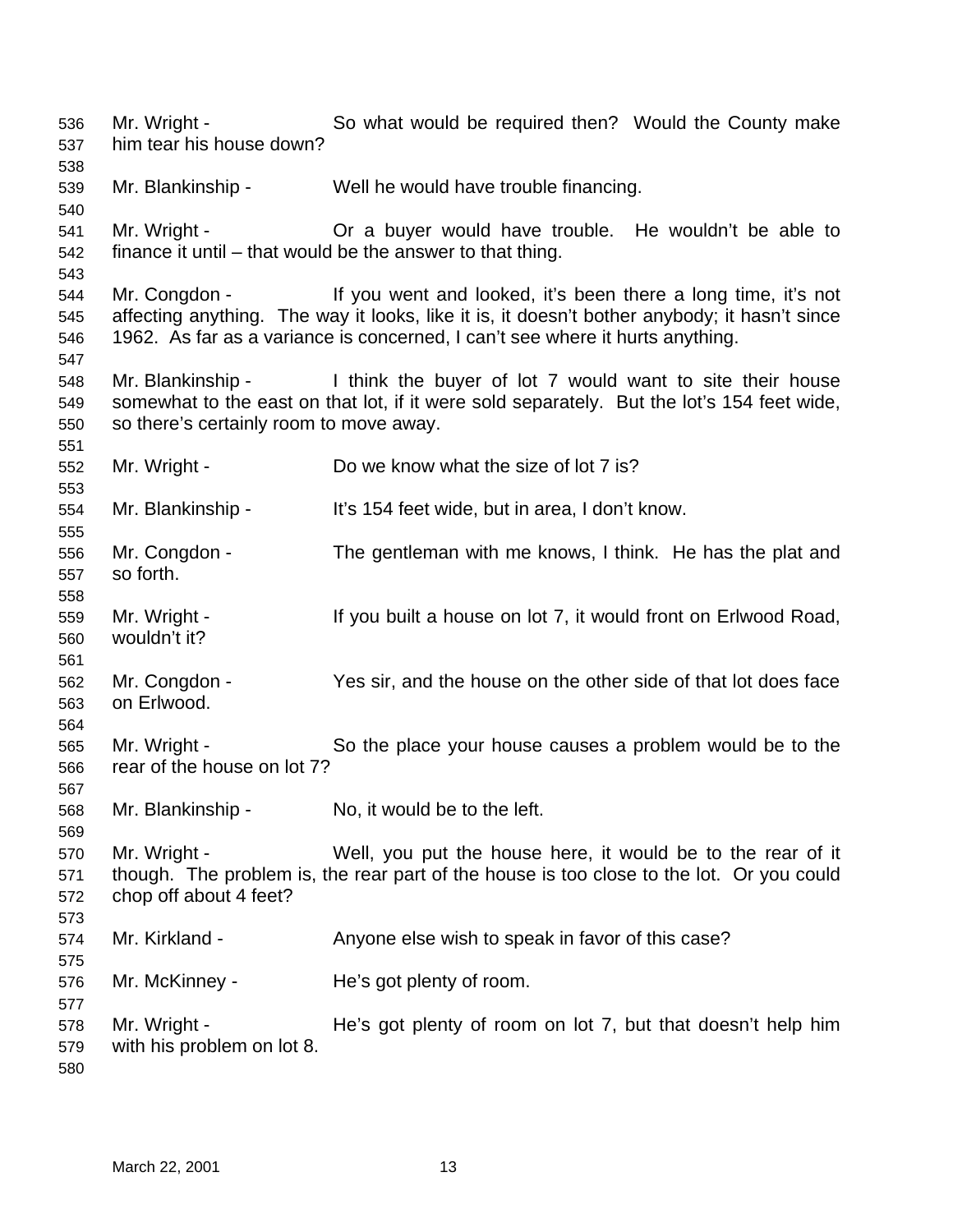Mr. McKinney - Well I think if he puts his house on the market, as Mr. Blankinship says, and whoever buys it wants to put a mortgage on it, without a variance on lot 8. It really doesn't affect lot 7.

 Mr. Kirkland - If you would sir, come to the podium, state your name, and are you in favor of the case, sir?

 Mr. Downey - I'm J. R. Downey. Just a real quick mention; apparently the front of the lot, according to the County for setback purposes, is actually on Erlwood Road, and I think that's what's caused the confusion, because what's currently the back of the house from physically looking at it, is actually the side of the house for setback purposes. Apparently that was not picked up when the house was first built back in 1962. Yes, it would be a problem with financing; it would also be just a general problem with marketing; nobody wants to buy a house with this sort of problem on it, until it's settled one way or the other.

 Mr. Blankinship - Do you happen to have the area of lot 7?

Mr. Downey - It's approximately a little under ¾ of an acre.

 Mr. Wright - Would it be possible for him to purchase a part of lot 7 to re-divide it? How much would it take?

 Mr. Blankinship - To re-divide it? He 'd still have the rear yard issue, going back against the other property. He's asking for 15 feet of side yard and 14 feet of rear yard; it's substantial.

 Mr. Wright - That would not solve the problem, not entirely. If the house fronted on Walsing Drive, he would have no side yard problem, but there would still be a rear yard problem.

 Mr. Downey - That is correct, but the lots have never been combined; they are still taxed and looked at by the County as separate lots.

 Mr. Kirkland - Any other questions? Okay, now we'll hear from the opposition. Go ahead, sir. State your name for the record, please.

 Mr. Casalino - My name is Tom Casalino, and I live on the property behind lot 7. My house faces Cragmont Drive. Just for the record, first of all, I have no problem in Mr. Congdon and his wife having a home there, and basically in essence, they're using lot 7 as part of their property. The way the house is situated, they have utilized it as one lot. It's landscaped that way; there's an irrigation system in that lot 7 as part of the home, and it's unfortunate that somewhere in 1962, there was a mistake, but I think in offering the variance, we're rectifying a decision or mistake in '62 that can possibly affect the value of the property in lot 8, if lot 7 is sold in a subsequent purchase, or even sold now. It would affect the property values. You would have the potential to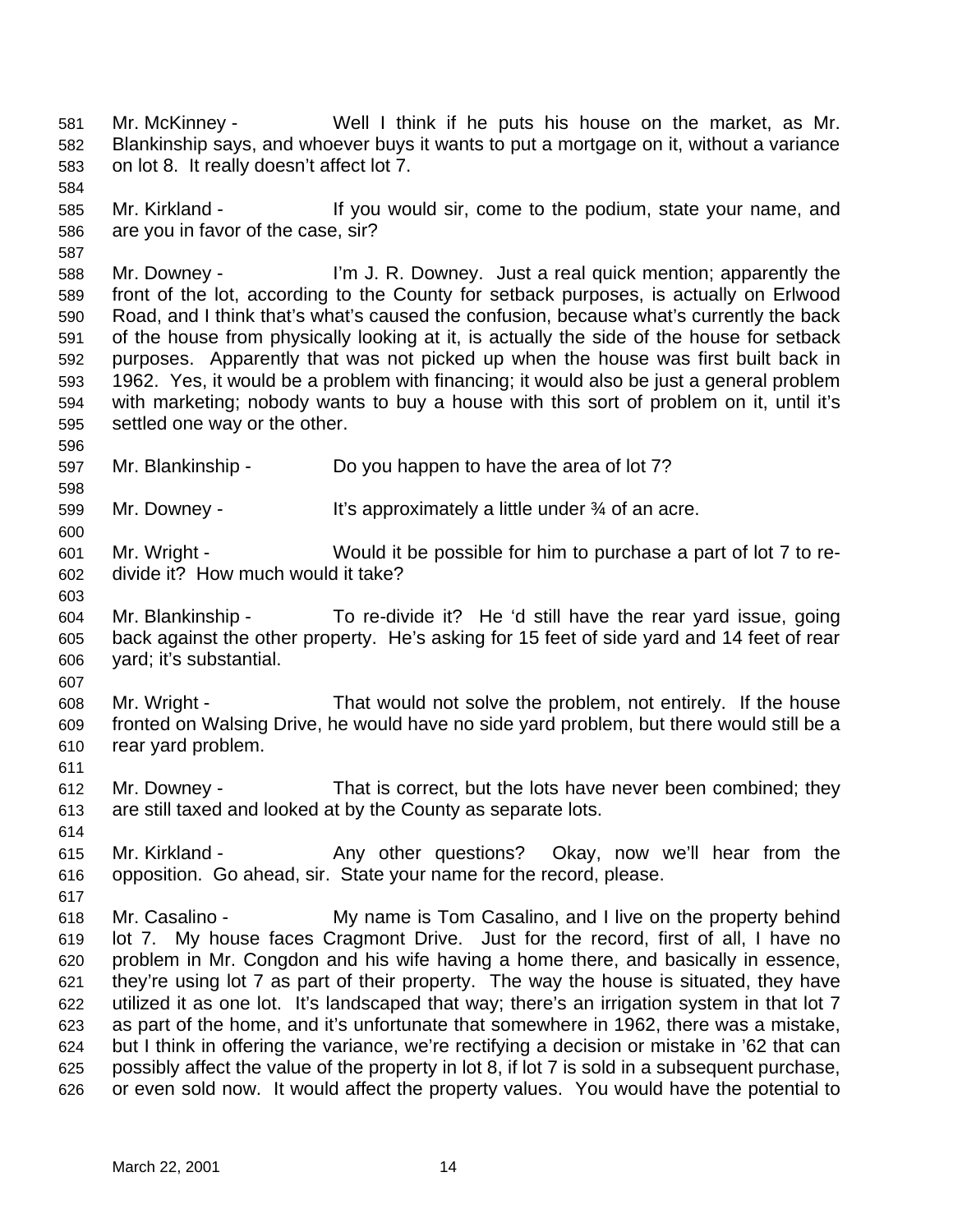have a house within 20 feet of the property line, with a side view into the back of a house no more than 5 feet away. So from our view on lot 7, it also presents what I think is possibly not an unreasonable thought, that the view from our home, it could impact our property values, because it would appear to be far more densely populated than the neighborhood is set up. I respect Mr. Congdon's wish to sell the house and move on; I think that it's the right thing to do. My concern is in granting the variance, we open up a potential value issue in the neighborhood that could occur in a subsequent sale, or if somebody's motivated to sever lot 7 from the property. In talking to Mr. Downey, he also made the comment, and he made it just now too, and I appreciate that, that if you buy the lot 8, you really are not motivated to sell lot 7, because you're basically living in somebody else's yard as a result of that. That's my thought. 

- Mr. Balfour Say that last statement again.
- Mr. Casalino Based on the way the property is situated, if you look at the way the house is situated, if you look at the way the house is situated, the back of the house that Mr. Congdon lives in is so close to the property line that in selling lot 7, as the owner of that property, you would be probably risking your own privacy and your own value by developing the property next door.
- 647 Mr. Balfour I'm not sure I understand that. If you're going to buy lot 7, you're going to buy it to put a house on it.
- Mr. Casalino Well, if you buy it to put a house on it, you have the risk, based on the zoning, when there's a 20-foot side setback, of having a house as close as 25 feet from the back of the other house.
- Mr. Balfour Well that's what the person who buys the lot is going to have to determine when he pays for it, isn't he.
- Mr. Casalino But doesn't that have a potential impact on the value of the property on lot 8, and potentially on my property, as I look out the back and see the density that I didn't plan to purchase when I paid a half a million dollars for my house?
- Mr. Balfour How about a real estate appraisal?
- Mr. Wright You're on lot 6, is that correct?
- 665 Mr. Casalino No, I own the property................
- Mr. Kirkland In this picture, is that your house that we see………….can you put the pictures up Susan. Is that your house we see there? Right through the trees there?
- Mr. Casalino Yes, that is my house.
-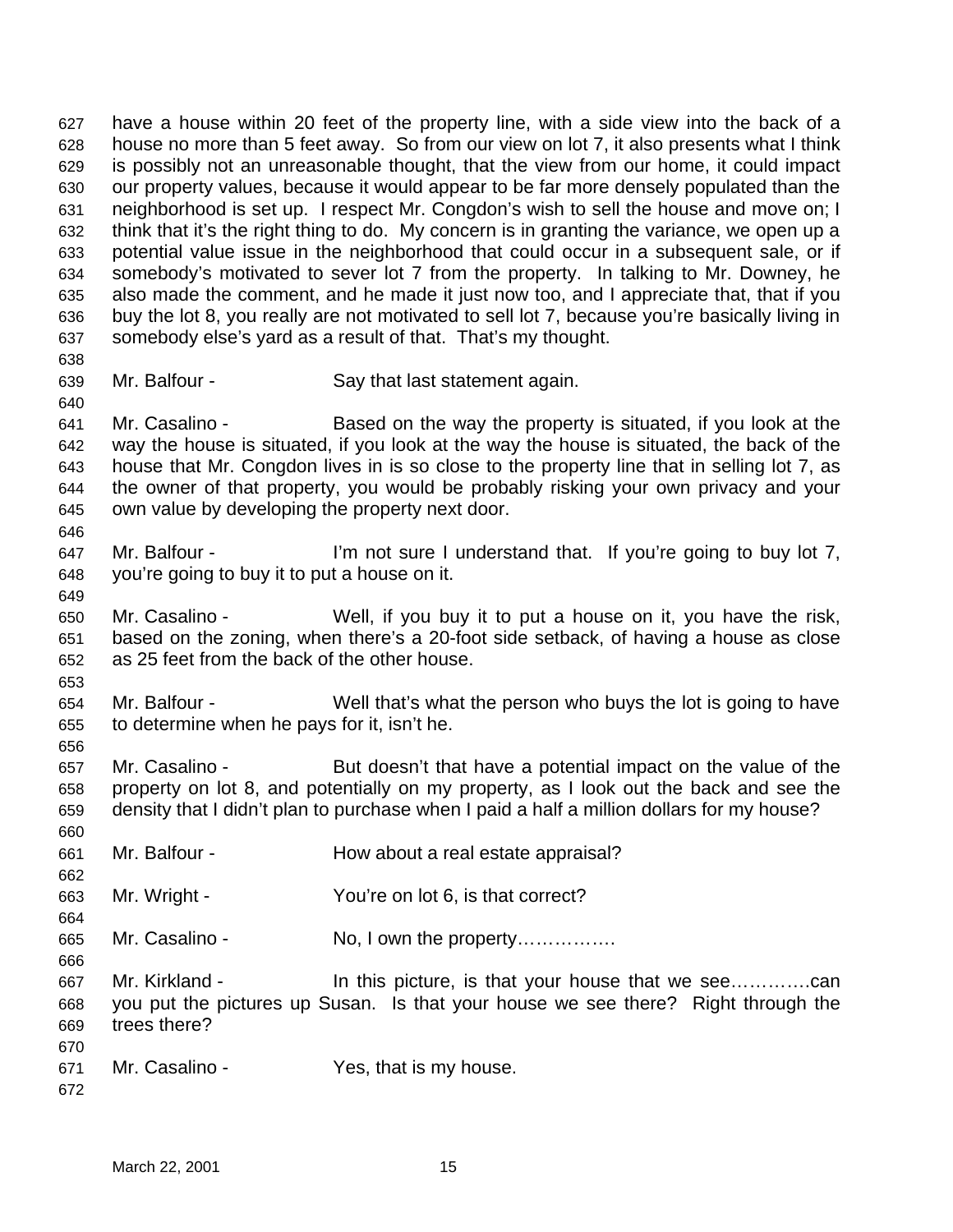Mr. Wright- And that would be behind lot 7? Mr. Casalino - That's right behind lot 7, so my back yard faces lot 7. Mr. McKinney- When did you move there Mr. Casalino? Mr. Casalino - We purchased the house in June of '99. Mr. McKinney- Did you ask about that lot when you purchased your house? Mr. Casalino - Not specifically. As we talked to the real estate folks in the area as it was being marketed, we were told that that land belonged to Mr. Congdon, and he was utilizing it as part of the house. I did not know that it was a separate lot, and he'd paid taxes on it, and it was a considered a buildable lot. Mr. McKinney- But it is a free-standing lot, and it has been surveyed and so forth, and it's a lot on it's own. Mr. Casalino - I believe that's the case, and to be honest with you, a house going up behind me does not disturb me. That's a fact of life. What it is, is how it's situated and positioned on lot 7, as it relates to the house on lot 8, becomes the issue. It creates a feeling of density that the neighborhood was never conceived of having. My request would be that the parcel of land, 7, needs to be sold with 8, and not severable. I don't know how the zoning laws work to do that, but it's been treated since 1970, I guess, as one piece of property, and it's been landscaped and utilized that way. That would be my request if that's possible. Mr. Wright- So your request is we deny this application for a variance? Mr. Casalino - Yes, that's actually true. Mr. Kirkland - Any other opposition? Mr. Blankinship - If the variance were denied, he could still sell lot 7. Mr. Wright - That's correct. He could, that wouldn't stop him, but he'd probably have difficulty selling lot 8. 711 Mr. Casalino - He couldn't pass clear title. Mr. Kirkland - Thank you sir. Anyone else in opposition? Sir, would you like to come forward and rebut any statements he made? Mr. Congdon - The lot wasn't necessarily good looking like it is now. I put azaleas on it, and dressed it up real nice, so that I could have something nice behind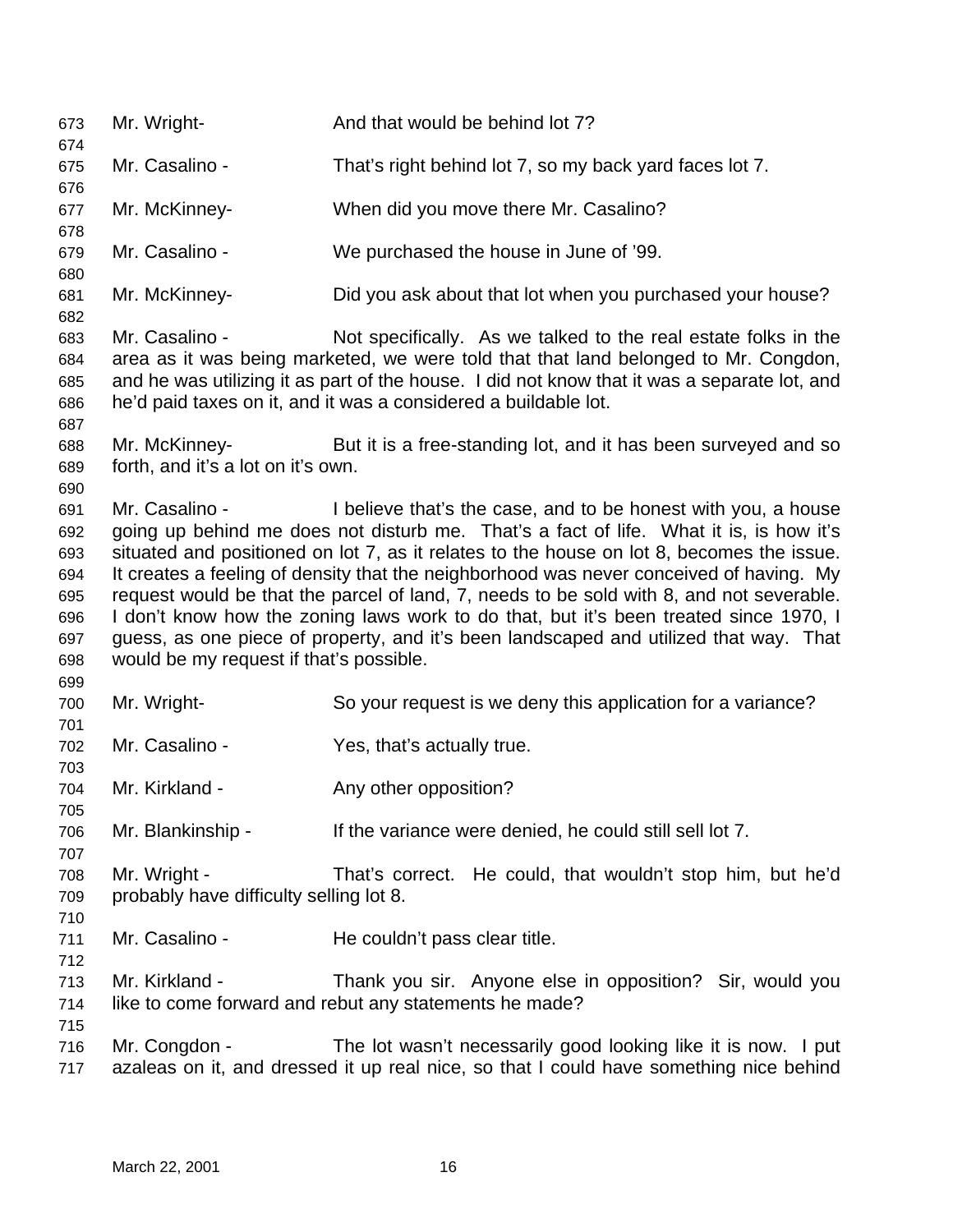me. However, had I not done that, I doubt if anybody would have cared whether a house was back there or not; they probably would have welcomed it. Mr. Balfour - How do you plan to market it, as one parcel, the house and the lot together? Mr. Congdon - We plan to ask whoever is interested in it, which way they would like it. Mr. Balfour - So you're planning to sever the price in 2 parts, so if somebody asks you, you can say "I'll sell you the whole house for a half million dollars; I'll sell you the house without the adjoining lot for \$400,000, is that what you're saying? Mr. Congdon - It might end up that way, but if I were buying the house myself today, maybe it's not fair, because I've lived there so long, but I would think whoever would want to buy it would probably want to buy the lot, because it is pretty. You can see some of it right in the pictures, the bushes and things. It helps the house a whole lot, and it helps all the houses around it. Mr. McKinney - Mr. Congdon, if you sold lot 7, would you remove the brick wall? It appears on this plat that it encroaches on lot 7. It's about 60 feet of brick wall, and it appears to be over the survey line, so in other words, if you sold lot 7 separately, you've got a problem with your brick wall on lot 7. Mr. Congdon - That's another reason why, I think whoever buys it will probably want the lot. Mr. McKinney - And you say lot 7 is assessed at \$165,000? Mr. Congdon - Yes sir, and so is lot 8, with just the lot. Mr. Wright - The land value. Let me bring up something that's interesting. Suppose he tries to sell both of them together, but since they're separate lots, the purchaser tries to finance the purchase of lot 8 with the house. We've still got a violation. What would the lending institution do about that, without a variance? Mr. McKinney - They could take and put it all in one lot. Mr. Wright - That would be the only solution, join the 2. Eliminate lot 7. Mr. Congdon - That pushes the price up right high for that area; I don't know if somebody's going to want to buy both of them at the same time. It kind of remains to be seen.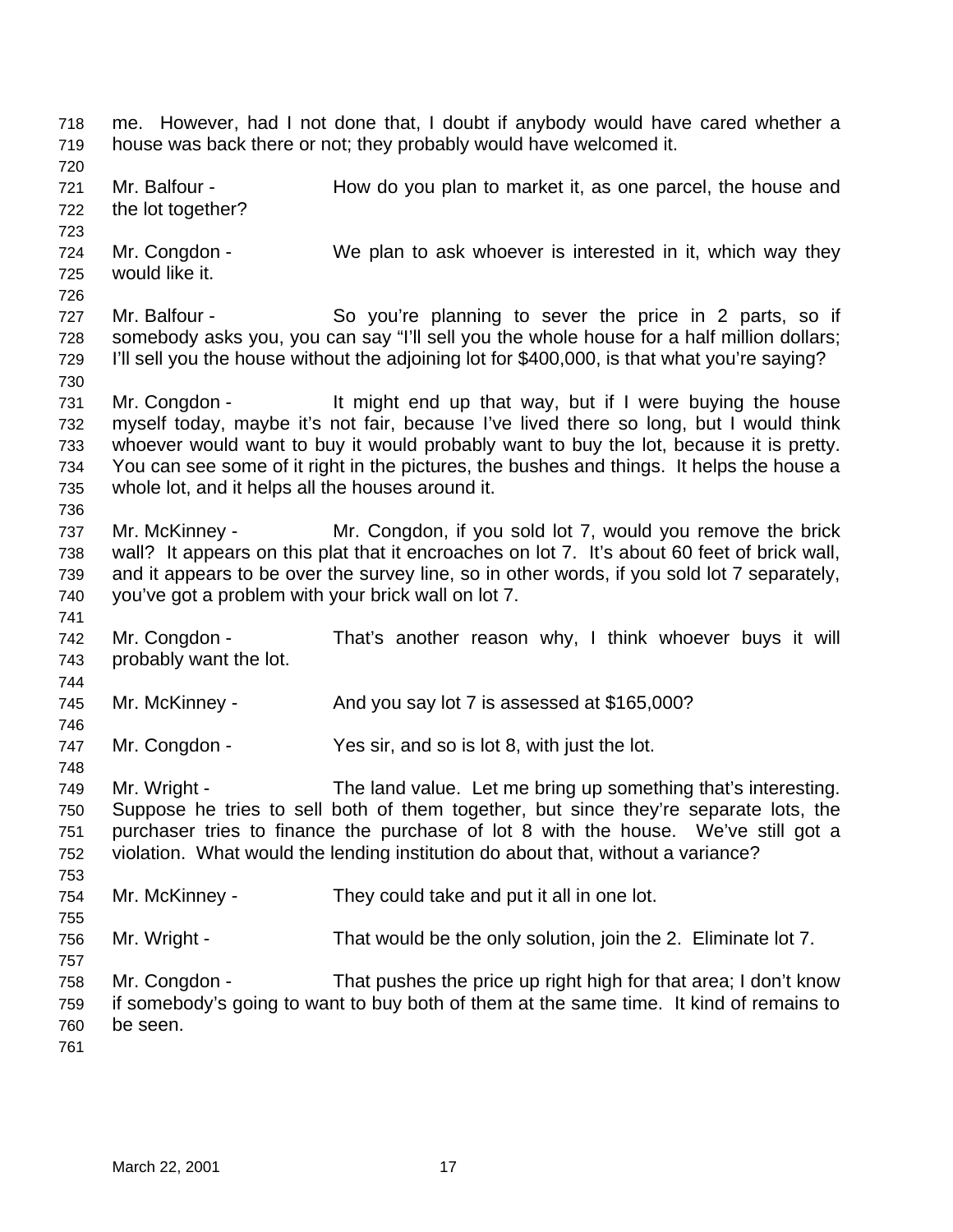Mr. McKinney - That may reduce the assessed value if you put them together. I think you'd have an argument on that, that they were separate lots then; it would be only one lot. Mr. Congdon - I've been paying separate taxes, separate lots, since 1970. 768 Mr. Kirkland - Any other questions? Thank you sir. Anyone else wish to speak? Last call. Mr. Downey? 771 Mr. Downey - Am I allowed to speak again? Mr. Kirkland - You're for it, you can. Mr. Downey - I just wanted to clarify the question about the brick wall, from a just from a pure marketing standpoint. The house will be offered with the lot; a person will not be able to buy just the lot; they can buy the house, and if they want to buy just the house and not the lot, then we will negotiate on that. Obviously if you decide to buy one and not the other, in the course of negotiating the contract, dealing with the brick wall will have to be negotiated, either through an easement or some understanding as to who maintains it and whether it can remain or not; that's how that situation would be handled. Mr. McKinney - Mr. Downey, you could move the lot line over to take care of the brick wall; you've still got enough room. Mr. Downey - We could. Again, that would just be part of the negotiating process with whoever owned lot 8 and whoever would want to buy lot 7. Mr. Kirkland - Okay, if no further questions, that concludes the case. After an advertised public hearing and on a motion by Mr. Balfour, seconded by Mr. McKinney, the Board **granted** your application **A-25-2001** for a variance to allow an existing house to remain at 109 Walsing Drive (Dorset Woods) (Tax Parcel 111-11-B- 8). The Board granted the variance subject to the following conditions: 1. This approval applies only to the improvements shown on the plan filed with the application. Any additional improvements shall comply with the applicable regulations of the County Code. 801 Affirmative: Balfour, Kirkland, McKinney, Nunnally, Wright 5 Negative: 0 Absent: 0 The Board granted this request, as it found from the evidence presented that, due to the unique circumstances of the subject property, strict application of the County Code would produce undue hardship not generally shared by other properties in the area, and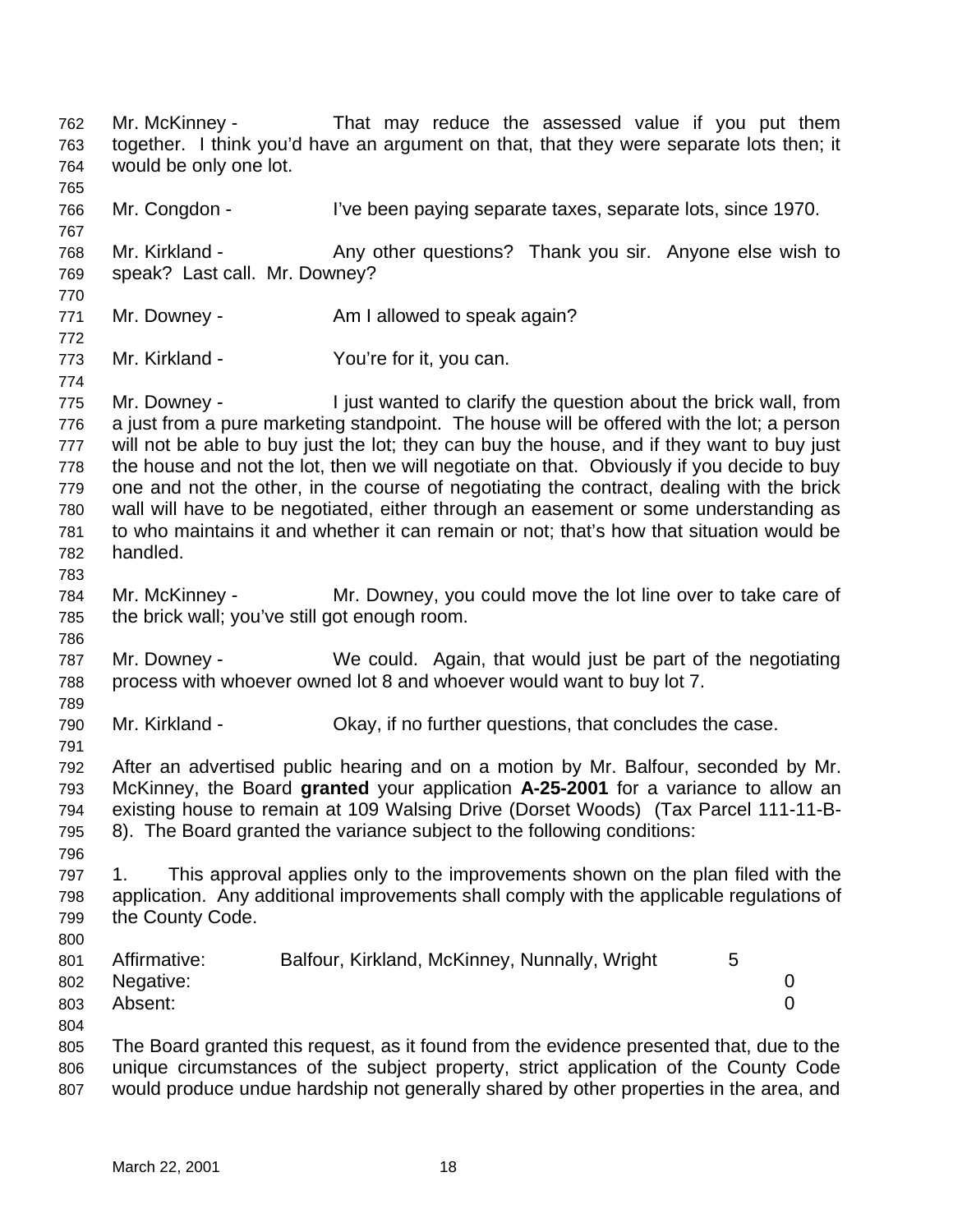authorizing this variance will neither cause a substantial detriment to adjacent property nor materially impair the purpose of the zoning regulations.

- **A 26-2001 THERESA FAISON** requests a variance from Sections 24-94 and 24-9 of Chapter 24 of the County Code to build a single family home at 5490 Darbytown Road (Tax Parcels 241-A-30 (part), 33 and 35A (part)), zoned A-1, Agricultural District (Varina). The lot width requirement and public street frontage requirement are not met. The applicant has 30 feet lot width and 30 feet public road frontage, where the Code requires 150 feet lot width and 50 feet public road frontage. The applicant requests variances of 120 feet lot width and 20 feet public road frontage.
- 821 Mr. Kirkland Is the applicant here for this case? If you would, ma'am, come on down. Does anyone else wish to speak on this case? If you would, sir, stand up and raise your right hand and be sworn in too.
- Mr. Blankinship Do you swear that the testimony you are about to give is the truth, the whole truth, and nothing but the truth, so help you God?
- Mr. Kirkland State your name for the record please. Have all your notices been turned in? We have them in the file. OK, state your case.
- 831 Ms. Faison I do. My name is Theresa Faison Yes, they have been. I plan to build a single-family dwelling on this parcel of land. What is unique to this situation is that this parcel of land is totally surrounded by other land owners, and I do not have road front access. The property owners to the south, which is closest to Darbytown Road, of this property, have agreed to allow me to purchase a 30-foot wide strip of land to access my property, so I am petitioning the Board to allow me to vary from the Code.
- 839 Mr. Wright - For the record, what's the size of your lot?
- 841 Ms. Faison It's 23 1/2 acres.
- Mr. Wright That access, would that be an easement, or would the property be deeded to you?
- Ms. Faison It will be deeded.
- 848 Mr. Wright So you will own it? Thirty feet wide?
- 850 Ms. Faison Yes. Yes.
- Mr. Balfour - Have you read the conditions on the application? And you agree with them okay?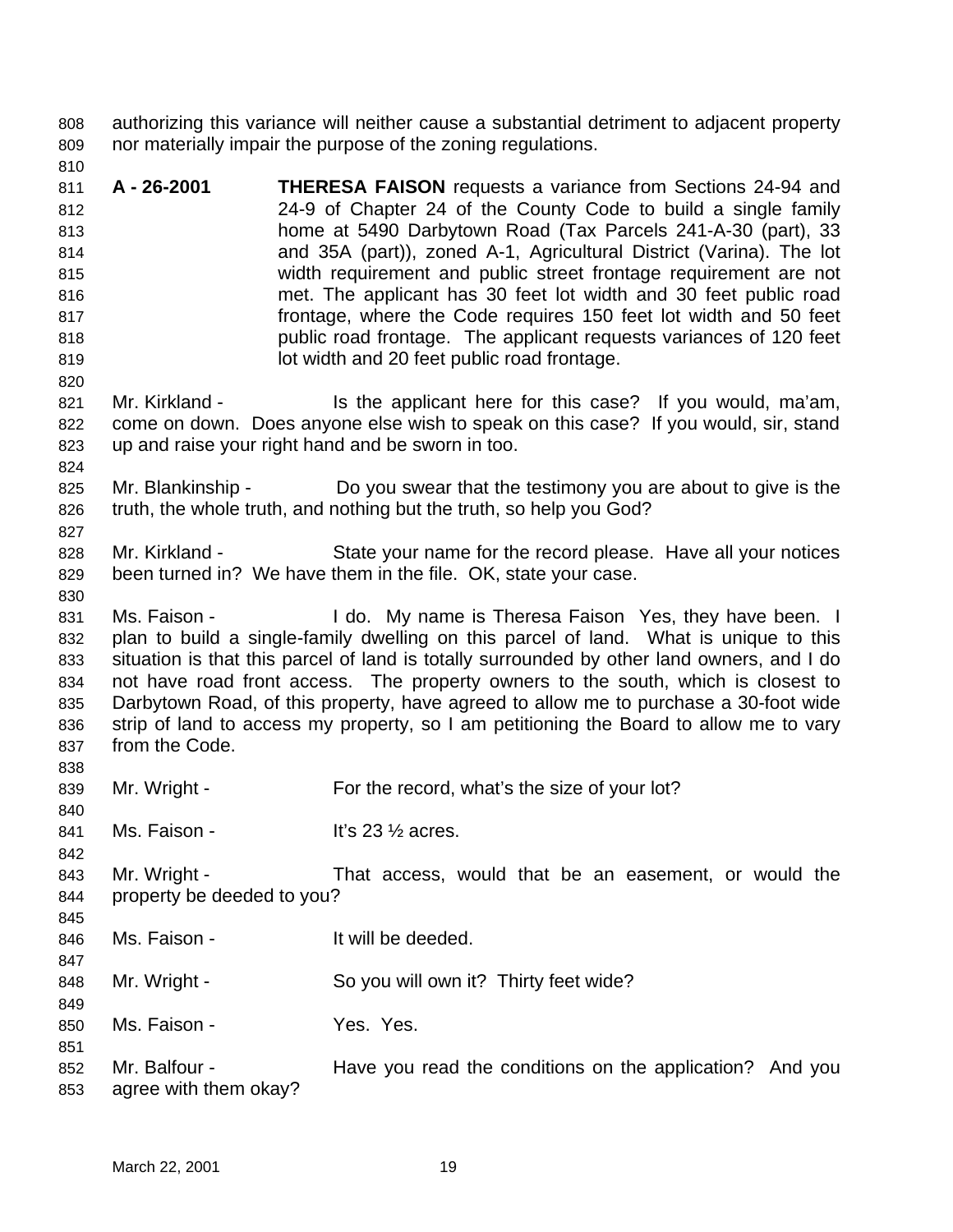Ms. Faison - Yes I have. Indeed. Mr. Balfour - Mr. Blankinship, should a condition be on there, that this conveyance, that the right-of-way be confirmed subject to the purchase that she's talking about. 861 Mr. Blankinship - Condition 4 is the standard condition that they have legal access. Mr. Kirkland - Any other questions by Board members? Mr. Nunnally - Let's get this straight. You have 23 1/3 acres, yet this paper 867 says they are going to convey 13.5 acres to you. Are you going to get the whole 23  $\frac{1}{2}$  acres, or are you just going to get 13 ½ acres? 870 Ms. Faison - It will be 23 1/2 acres. 872 Mr. Kirkland - Anyone else wish to speak in favor of the case? You in favor sir. If you would, come on down. Mr. Randolph - My name is Bernard Randolph, and I own the property in front of her, and the only concern, really, the easement that I was going to let her have, the 30-foot deeded right-of-way, but the only concern is that, would that be enough to house the utilities and the power line to come in on that 30-foot easement, because I'm not in favor of letting the power line come through my property. That's the only, will that 30 feet be appropriate for that? 882 Mr. McKinney - The County standard's 44 feet, isn't it? Mr. Blankinship - For a paved street – 50 is normally what we see in cases like this, but it'll just depend on the power company. 887 Mr. Kirkland - How far back is that from the street, to the property itself? 889 Mr. Blankinship - It's a long way; it's over 1,000 feet. 891 Mr. Kirkland - It's a long line. There's no power lines running anywhere behind the property or anywhere to the sides or anything? And you're going to have your own septic tank and water, so all you're concerned with is electricity. Mr. McKinney - And Telco, and cable, and underground. Mr. Wright - They would probably run that underground, wouldn't they? Yes, and it would cost a pretty penny to run that thing underground that far.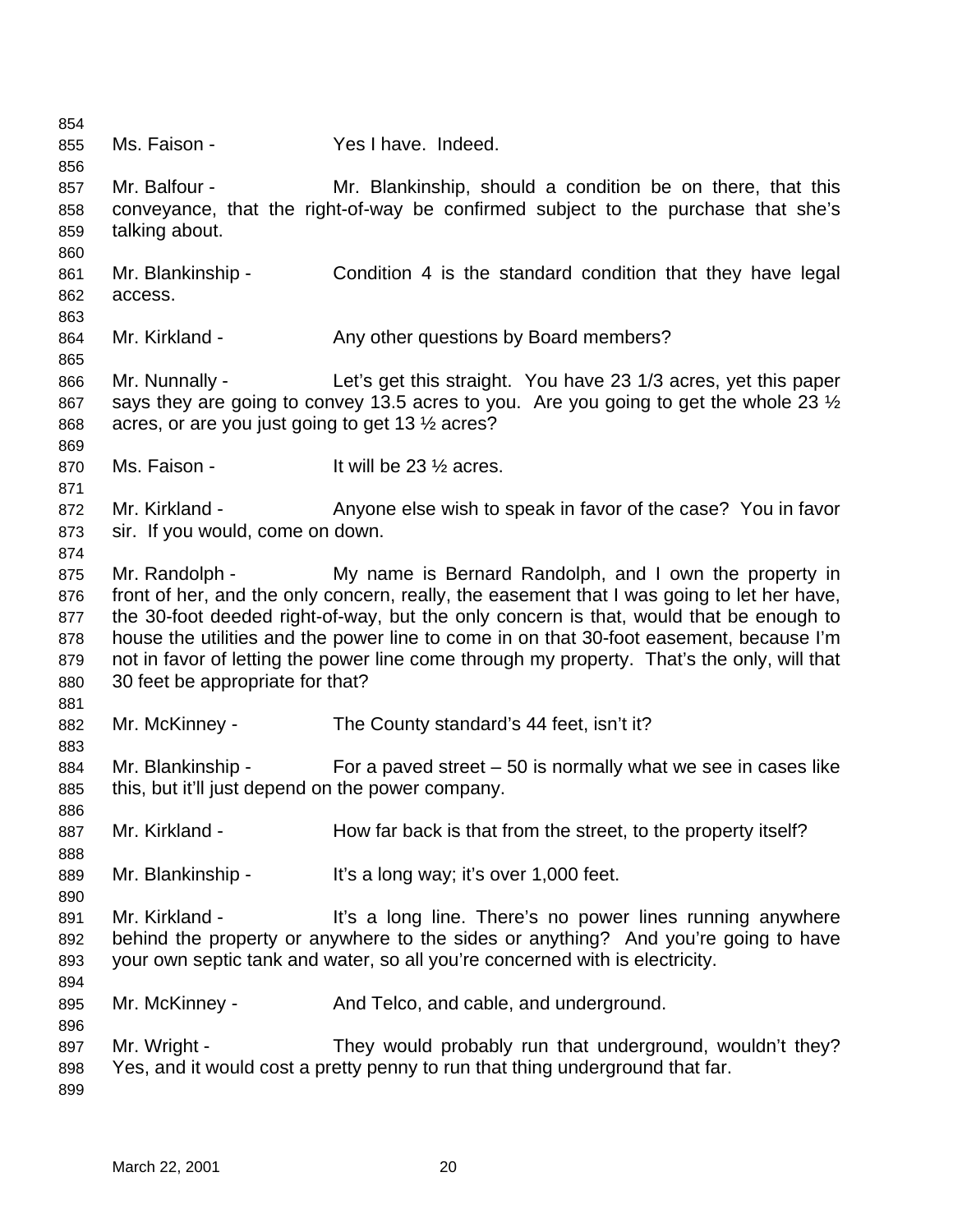Mr. McKinney - Put total electric house in there, and Virginia Power will work with you. Virginia Power will work with you pretty good. Mr. Wright - That's really not our problem, is it. Mr. Kirkland - Okay, thank you sir. Thank you ma'am. That concludes the case. Mr. Balfour - As a comment, I think the lady and the gentleman probably need to get together and find out if you've got that concern, by calling the power company and asking them how they're going to put the line in and where it's going to be, and if you don't want it on your property, you and she may need to negotiate a wider path. After an advertised public hearing and on a motion by Mr. Nunnally, seconded by Mr. Wright, the Board **granted** your application **A-26-2001** for a variance to build a single family home at 5490 Darbytown Road (Tax Parcels 241-A-30 (part), 33 and 35A (part)). The Board granted the variance subject to the following conditions: 1. Only the improvements shown on the plan filed with the application may be constructed pursuant to this approval. Any additional improvements shall comply with the applicable regulations of the County Code. 2. At the time of building permit application, the applicant shall submit the necessary information to the Department of Public Works to ensure compliance with the requirements of the Chesapeake Bay Preservation Act and the code requirements for water quality standards. 3. Approval of this request does not imply that a building permit will be issued. Building permit approval is contingent on Health Department requirements, including, but not limited to, soil evaluation for a septic drainfield and reserve area, and approval of a well location. 4. The applicant shall present proof with the building permit application that a legal access to the property has been obtained. 5. The owners of the property, and their heirs or assigns, shall accept responsibility for maintaining access to the property until such a time as the access is improved to County standards and accepted into the County road system for maintenance. Affirmative: Balfour, Kirkland, McKinney, Nunnally, Wright 5 Negative: 0 Absent: 0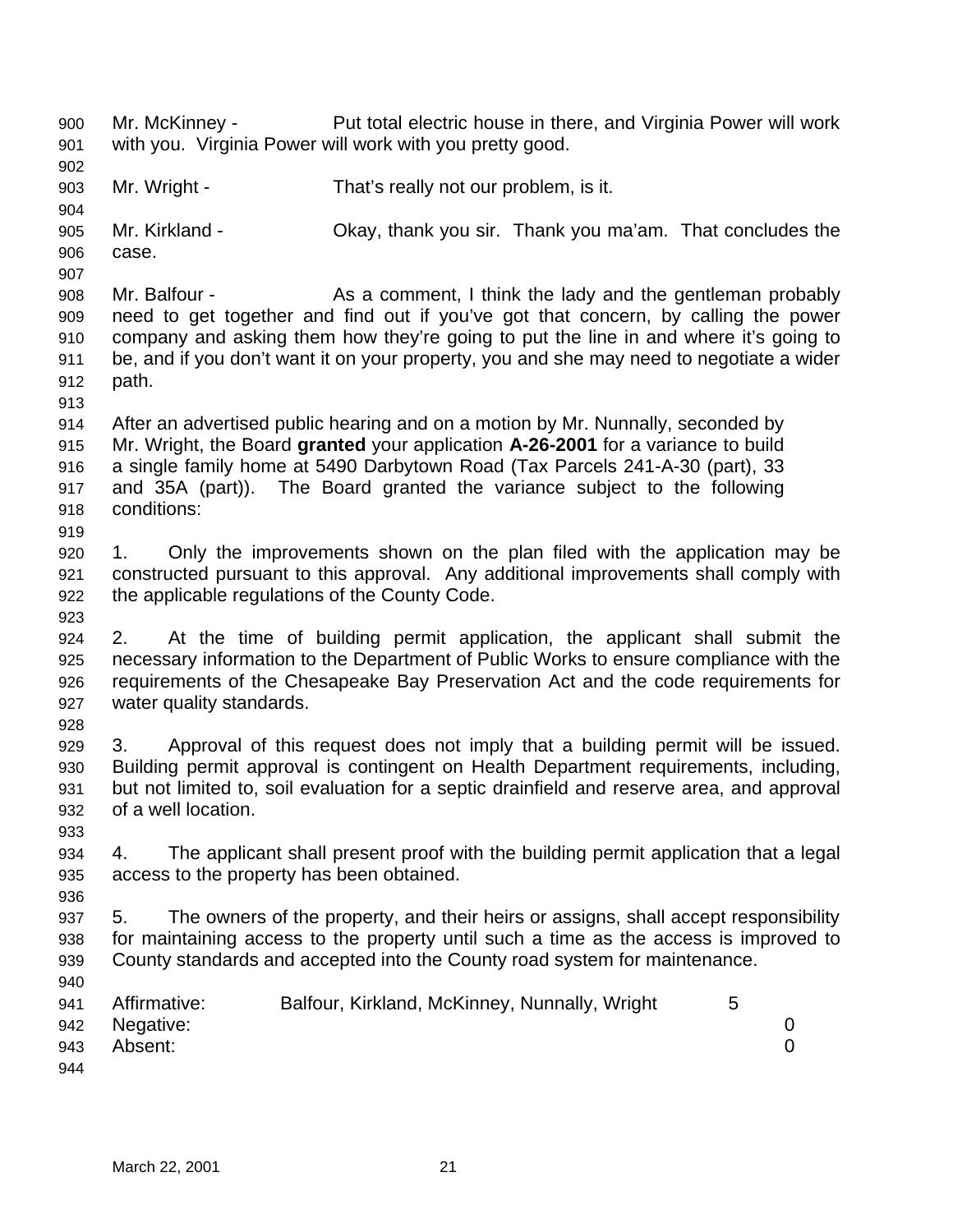The Board granted this request, as it found from the evidence presented that, due to the unique circumstances of the subject property, strict application of the County Code would produce undue hardship not generally shared by other properties in the area, and authorizing this variance will neither cause a substantial detriment to adjacent property nor materially impair the purpose of the zoning regulations.

 **A - 28-2001 DONALD W. ATKINSON** requests a variance from Section 24- 95(d)(3) of Chapter 24 of the County Code to build a single family home at 404 Willomett Avenue (Chamberlayne Estates) (Tax Parcel 96-2-10-6), zoned R-4, One-family Residence District (Fairfield). The total lot area requirement is not met. The applicant has 7,793.4 square feet of total lot area, where the Code requires 8,000.0 square feet of total lot area. The applicant requests a variance of 206.6 square feet of total lot area.

- Mr. Kirkland Does anyone else wish to speak on this case? Ma'am would you raise your right hand and be sworn in?
- Mr. Blankinship Do you swear that the testimony you are about to give is the truth, the whole truth, and nothing but the truth, so help you God?
- Mr. Kirkland State your name please. Have all your notices been turned in according to the County Code? We have them in the file. Okay, state your case.
- Ms. Atkinson Yes I do. Lisa Atkinson. We're requesting a variance to have a house built on this property.
- Mr. Wright I understand this property is not served by public water, is that correct?
- Ms. Atkinson That is correct; we will have to have a well.
- 977 Mr. Wright Does it have a well on it?
- Ms. Atkinson Yes sir, which has been approved, subject to the variance.

 Mr. Wright - Is there any possibility, Mr. Blankinship, that water will be extended closer to the property in the future? You said it's 300 feet away – where would that be? 

- Mr. Blankinship Susan, is this one of yours? Do you know where that water line runs?
- Ms. Blackburn - The report says it's at the intersection of Tamiani and Willomett, which is right here. That's where the water line stops.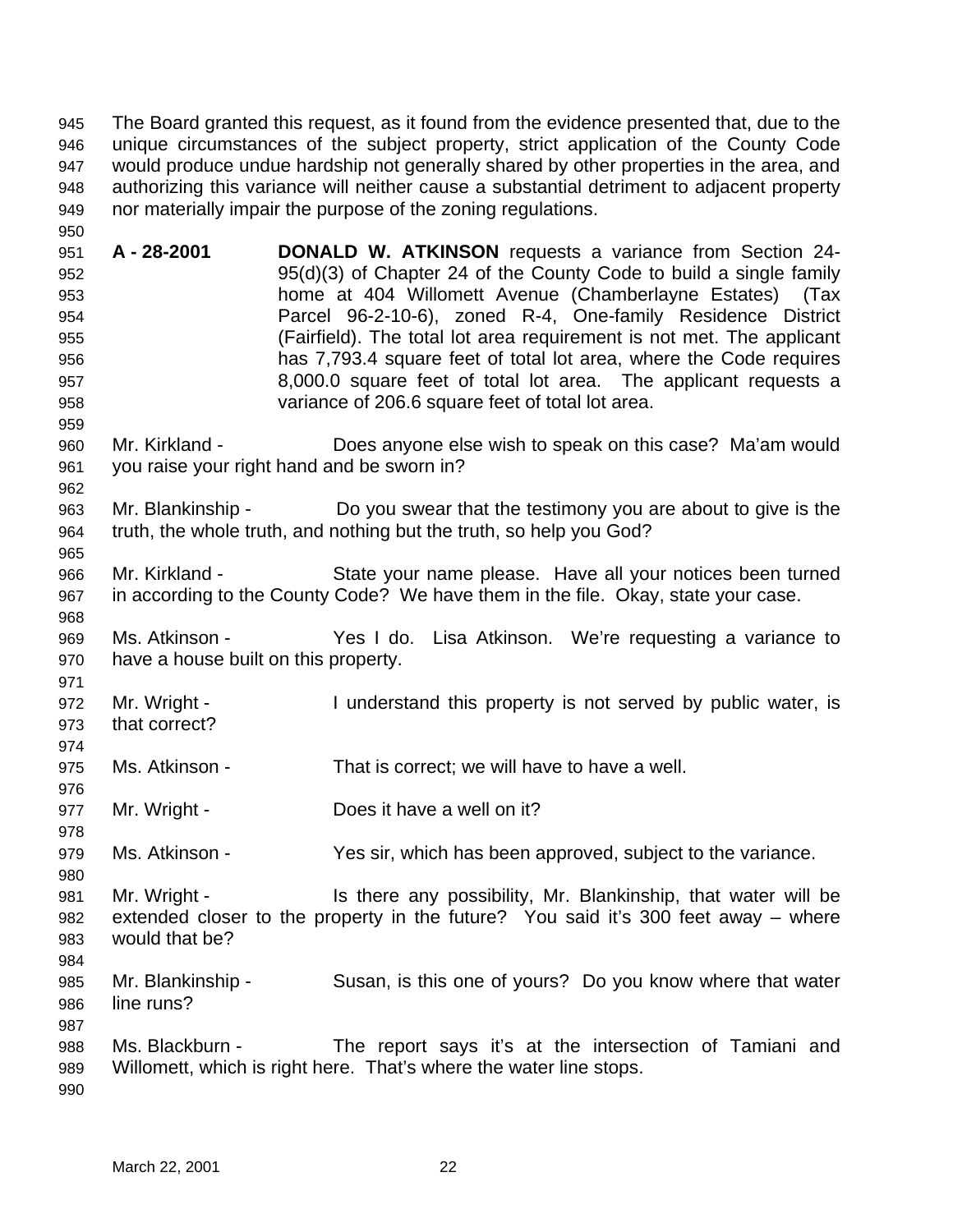| 991<br>992 | Mr. Blankinship -                                              | More than 300 feet.                                                                      |  |  |  |
|------------|----------------------------------------------------------------|------------------------------------------------------------------------------------------|--|--|--|
| 993<br>994 | Mr. Wright -<br>own wells too? And they're on 50-foot lots?    | So the other houses that are east of this particular house                               |  |  |  |
| 995        |                                                                |                                                                                          |  |  |  |
| 996        | Mr. Blankinship -                                              | Looks like the 2 of them are on three 50-foot lots. It's 60, 60                          |  |  |  |
| 997<br>998 |                                                                | and 69, so they are wider than this one. The corner lot's a little bit wider.            |  |  |  |
| 999        | Mr. Kirkland -                                                 | That's 69.48, I guess, the way I'm reading it?                                           |  |  |  |
| 1000       |                                                                |                                                                                          |  |  |  |
| 1001       | Mr. Wright -                                                   | This lot is about the size of the others in the area, 2, 3, 4, and                       |  |  |  |
| 1002       | 5.                                                             |                                                                                          |  |  |  |
| 1003       |                                                                |                                                                                          |  |  |  |
| 1004       | Ms. Atkinson -                                                 | My understanding is the reason why we need the variance is                               |  |  |  |
| 1005       | so we can have the well put in there.                          |                                                                                          |  |  |  |
| 1006       |                                                                |                                                                                          |  |  |  |
| 1007       | Mr. Wright -                                                   | The reason is, if you had public water, you would not need a                             |  |  |  |
| 1008       | variance. It requires a larger lot if you have to have a well. |                                                                                          |  |  |  |
| 1009       |                                                                |                                                                                          |  |  |  |
| 1010       | Ms. Atkinson -                                                 | Yes sir.                                                                                 |  |  |  |
| 1011       |                                                                |                                                                                          |  |  |  |
| 1012       | Mr. Wright -                                                   | Is sewage available to the property? So it's just the well.                              |  |  |  |
| 1013       |                                                                |                                                                                          |  |  |  |
| 1014       | Mr. Blankinship -                                              | Yes.                                                                                     |  |  |  |
| 1015       |                                                                |                                                                                          |  |  |  |
| 1016       | Ms. Atkinson -                                                 | Yes sir.                                                                                 |  |  |  |
| 1017       |                                                                |                                                                                          |  |  |  |
| 1018       | Mr. McKinney -                                                 | Is this a spec house?                                                                    |  |  |  |
| 1019       |                                                                |                                                                                          |  |  |  |
| 1020       | Ms. Atkinson -                                                 | We've got a partner; we're going to build a house, either for a                          |  |  |  |
| 1021       |                                                                | friend of ours, or we will be selling it as a spec house, either way. We've got somebody |  |  |  |
| 1022       | already in mind, with the intention of buying it.              |                                                                                          |  |  |  |
| 1023       |                                                                |                                                                                          |  |  |  |
| 1024       | Mr. Wright -                                                   | How many square feet?                                                                    |  |  |  |
| 1025       |                                                                |                                                                                          |  |  |  |
| 1026       | Ms. Atkinson -                                                 | The house is going to be approximately 1120 square feet.                                 |  |  |  |
| 1027       |                                                                |                                                                                          |  |  |  |
| 1028       | Mr. Wright -                                                   | Is that typical of the other houses in the area, roughly.                                |  |  |  |
| 1029       |                                                                |                                                                                          |  |  |  |
| 1030       | Ms. Atkinson -                                                 | To my understanding, it is.                                                              |  |  |  |
| 1031       |                                                                |                                                                                          |  |  |  |
| 1032       | Mr. Wright -                                                   | Have you read the conditions proposed for the case? Have                                 |  |  |  |
| 1033       |                                                                | you seen the conditions that have been proposed for this case?                           |  |  |  |
| 1034       |                                                                |                                                                                          |  |  |  |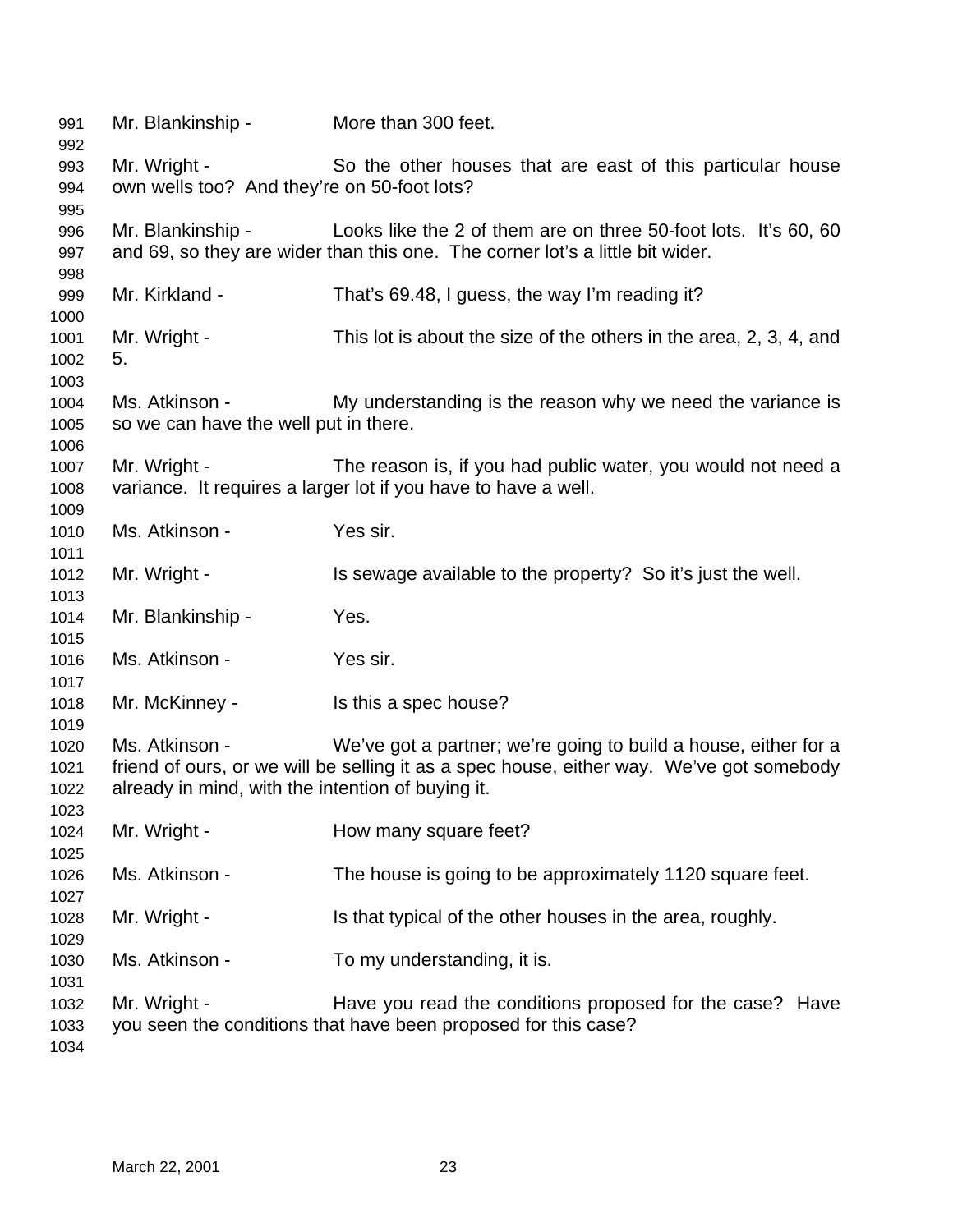Ms. Atkinson - I have not read over them. My husband was supposed to be here and had to go out of town unexpectedly, so I'm here for him. But I know there are some conditions. 

 Mr. Wright - The first one is that you satisfy the requirements for approval of a well; you say that's been done. Secondly, only improvements shown on your plan can be constructed on your lot. The third one is, you have to satisfy the requirements of the Chesapeake Bay Preservation Act, if that has any bearing on this lot, I don't know.

1044 Mr. Kirkland - Any other questions by Board members? Anyone else wish to speak. Ma'am, that concludes the case.

 After an advertised public hearing and on a motion by Mr. McKinney, seconded by Mr. Wright, the Board **granted** your application **A-28-2001** for a variance to build a single family home at 404 Willomett Avenue (Chamberlayne Estates) (Tax Parcel 96-2-10-6). The Board granted the variance subject to the following conditions:

 1. Approval of this request does not imply that a building permit will be issued. Building permit approval is contingent on Health Department requirements for approval of a well location.

 2. Only the improvements shown on the plan filed with the application may be constructed pursuant to this approval. No substantial changes or additions to the layout may be made without the approval of the Board of Zoning Appeals. Any additional improvements shall comply with the applicable regulations of the County Code.

 3. At the time of building permit application, the applicant shall submit the necessary information to the Department of Public Works to ensure compliance with the requirements of the Chesapeake Bay Preservation Act and the code requirements for water quality standards. 

| 1067 | Affirmative:   | Balfour, Kirkland, McKinney, Nunnally, Wright |  |
|------|----------------|-----------------------------------------------|--|
|      | 1068 Negative: |                                               |  |
| 1069 | Absent:        |                                               |  |
| 1070 |                |                                               |  |

 The Board granted this request, as it found from the evidence presented that, due to the unique circumstances of the subject property, strict application of the County Code would produce undue hardship not generally shared by other properties in the area, and authorizing this variance will neither cause a substantial detriment to adjacent property nor materially impair the purpose of the zoning regulations.

 **A - 29-2001 BARON WRIGHT** requests a variance from Section 24-95(c)4 of Chapter 24 of the County Code to build a covered front porch at 1013 Westham Parkway (Westhampton Hills) (Tax Parcel 101-26- D-14), zoned R-3, One-family Residence District (Tuckahoe). The front yard setback is not met. The applicant has 29.3 feet front yard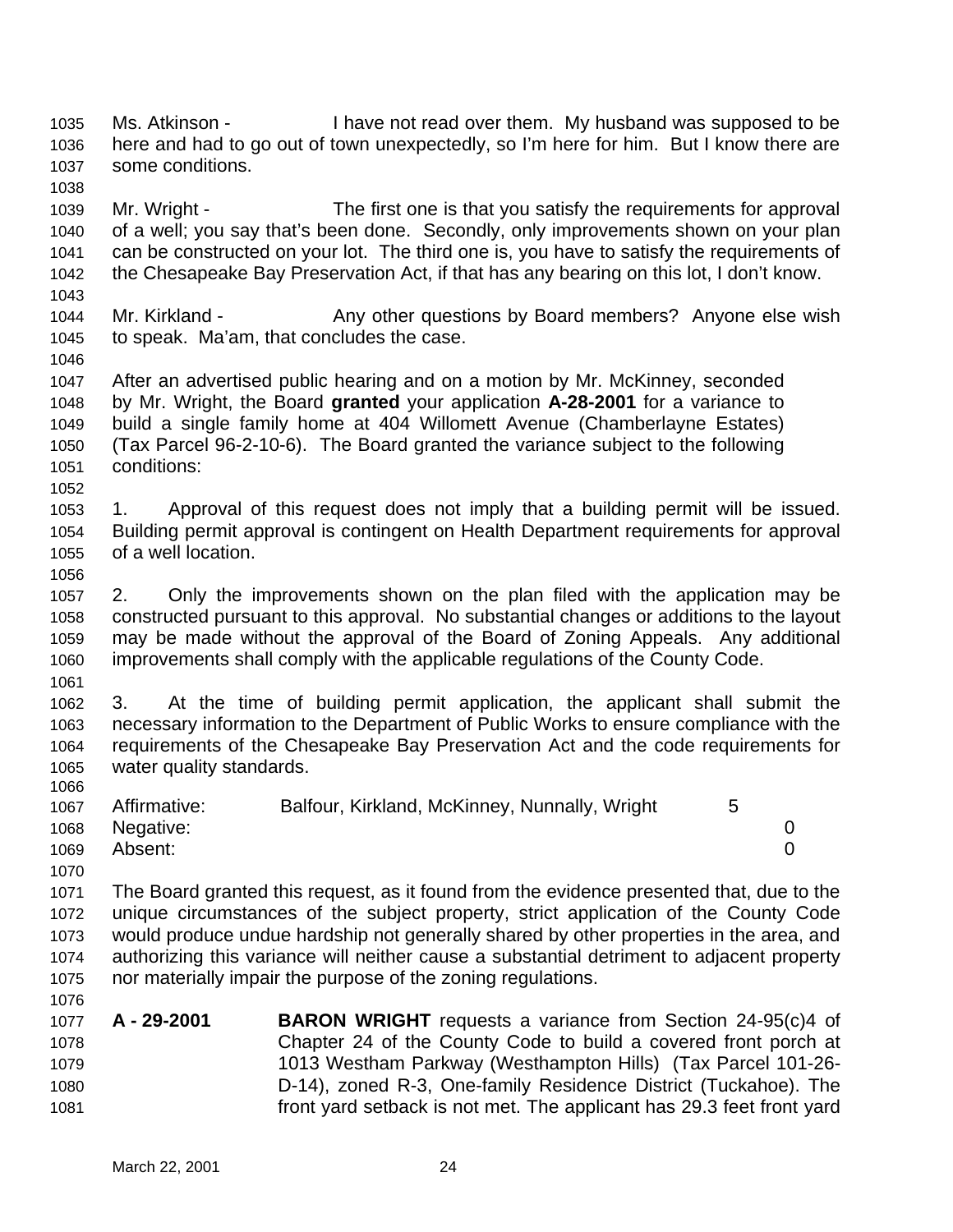- setback, where the Code requires 35.0 feet front yard setback. The
	- applicant requests a variance of 5.7 feet front yard setback.
	- Mr. Kirkland Does anyone else wish to speak on this case? If you would, sir, raise your right hand and be sworn in.
	- Mr. Blankinship Do you swear that the testimony you are about to give is the truth, the whole truth, and nothing but the truth, so help you God?
	- Mr. Kirkland State your name for the record please. Have all your notices been turned in? Thank you. Proceed with the case.
	- Mr. B. Wright Yes I do. Baron M. Wright. Yes sir. Recently married, about a year ago, and my wife an I have seriously considered this project that we've undertaken, a remodeling project for our home here at Westham Parkway. We've contracted with an architect, Bob Steele, to make some improvements to the home. All of the improvements, except for this variance application, are all within the square footage of the home, and all actually occur within Henrico County Code requirements. We had asked our architect, Bob Steele, to review the front of the house and try to come up with a solution to this front door situation. If you'll notice, the front porch has 2 steps that are very accessible, convenient to step onto. Then when you walk into the recessed doorway, there is an additional step. It has to do with the height of the brick and the porch, but there is an additional step. That step actually takes you into that recessed doorway, of which you have to open a storm door, which protrudes you out back into an uncovered area. Basically, because you're pulling that storm door towards you, it actually creates a situation where you have to tread back and forth across the step that is within the recessed doorway. Because of the typical weather conditions in Richmond, for whatever reason, our front porch is constantly wet. The rain just comes in there at such an angle that that area tends to be wet, and the recession there in the doorway does not really provide adequate cover. My wife, in fact, wears high heels to work, and she's come home, in fact, on a couple of occasions has felt uncomfortable to the point where she was slipping when she was actually pulling that door open. Additionally, even bringing groceries and things like that within the house is somewhat awkward. So we asked our architect to come up with a solution here that esthetically would be pleasing to the neighborhood, and then as we reviewed the plans, went to submit the plans to Henrico County permits location, is when we discovered that the building setback was not met. So what we are asking for is a resolution, or the variance to be able to improve this potentially dangerous situation, the hazardous situation, with the recession there in the step, and the ideal solution here will be to level out the front porch and create just basically a roof extension. If you can picture the roof extension coming off, that will basically meet where you see the front of that concrete step, that's basically how far, which is approximately 5 feet, will come out, and then present a level treat area where you can walk into the new front door, and that would not be recessed. That is what we're asking.
	-

1127 Mr. Wright - How wide would this porch be?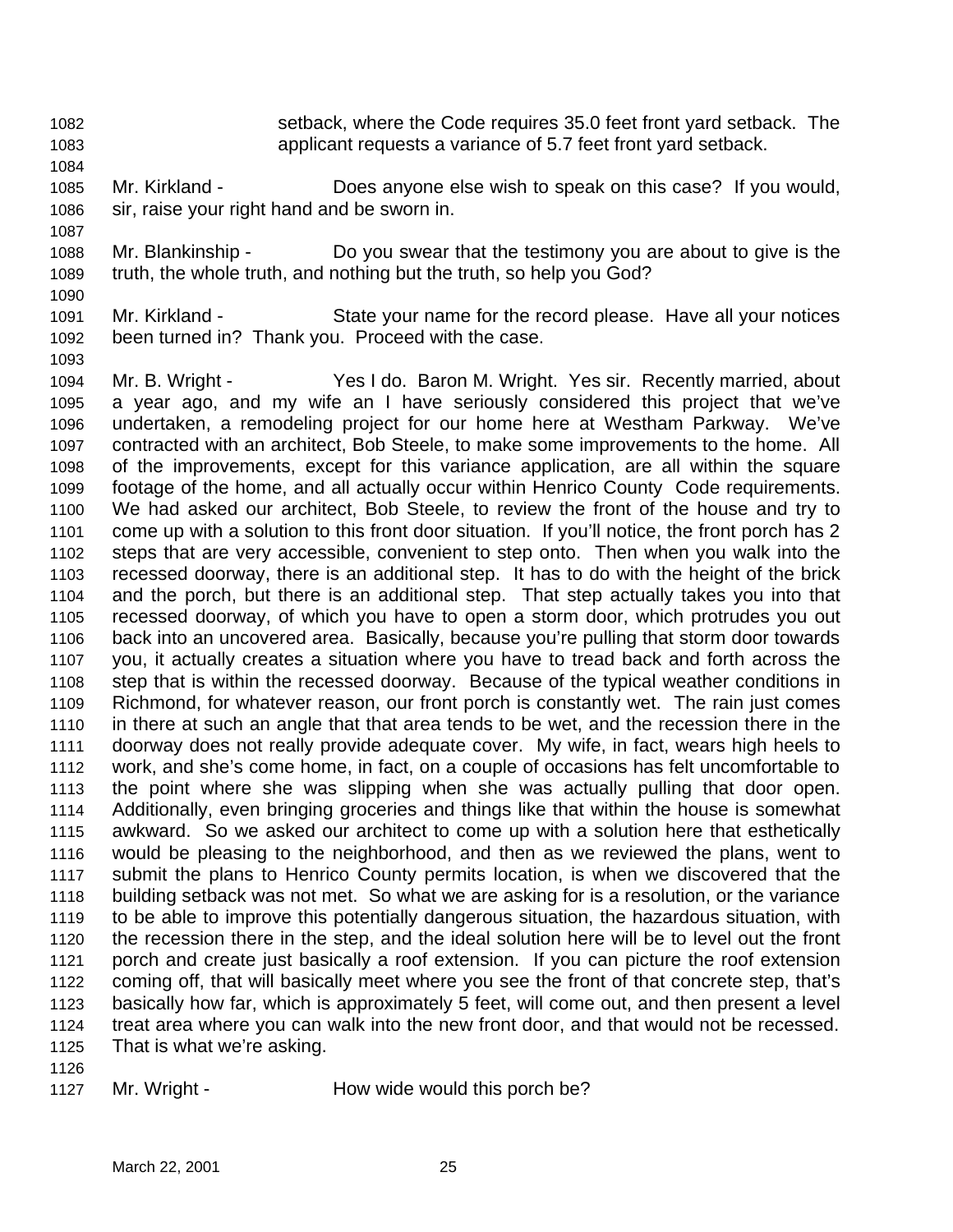1129 Mr. B. Wright - Approximately 17 feet wide. The basic structure of it will be, again a roof extension supported by columns, and we chose columns to go with the style and the feel of the neighborhood. We feel that we're adding some architectural value to the home with those columns.

Mr. Wright- Why is it necessary that it be 17 feet wide?

 Mr. B. Wright - The style of the front door that we're choosing is, we're putting additional windows on the side of that, all within the setback requirements, they're basically beyond the front of the house, so we're going to be changing the front door, with 2 windows on the side, so the width of the porch was to balance the architectural design of the front door and those windows.

 I would like to add – there are a few homes on Westham Parkway. The actual picture that you have is our neighbor to the south, but 2 houses down towards Patterson, there is at 1017 Westham Parkway, Fred Browning is the owner there, he has a similar style porch, it's not as long, but there are the basic columns that we're talking about. You can't quite see it in the picture. Across the street, at 1012 Patterson Avenue, Richard, I've forgotten Richard's last name. He has a porch again that has those columns, that we're trying to stay with the feel of the neighborhood. And I have spoken with all our neighbors. Of course we met and sent out the certified letters to meet the requirements for the variance, but I did talk with all my neighbors, and they were all very agreeable to the situation and quite frankly, happy that we were improving the neighborhood and doing these sorts of things.

 And also, in driving around the neighborhood a little bit more, up on West Durwood Crescent, on your map you should be able to see it as well, 10002, 10004, and 10006, all 3 of those houses have a very similar porch configuration, with the roof extension and the front 2 columns supporting the roof, and on further down on West Durwood Crescent, there was an example of a porch situation that was actually very close to the street; it was abut 25 feet from the street. You can't quite see it on your map. If you followed West Durwood Crescent up off of your map, maybe 2 or 3 houses, up around in this area, right around the bend there, there is a house, 1117 West Durwood Crescent that has a porch that comes approximately 25 feet from the street. So we feel like we're reasonably staying within the style of the neighborhood.

1165 Mr. Kirkland - Any other questions of the Board members? Anyone else wish to speak on this case? Thank you sir; that concludes the case.

 After an advertised public hearing and on a motion by Mr. Balfour, seconded by Mr. McKinney, the Board **granted** your application **A-29-2001** for a variance to build a covered front porch at 1013 Westham Parkway (Westhampton Hills) (Tax Parcel 101- 26-D-14). The Board granted the variance subject to the following conditions: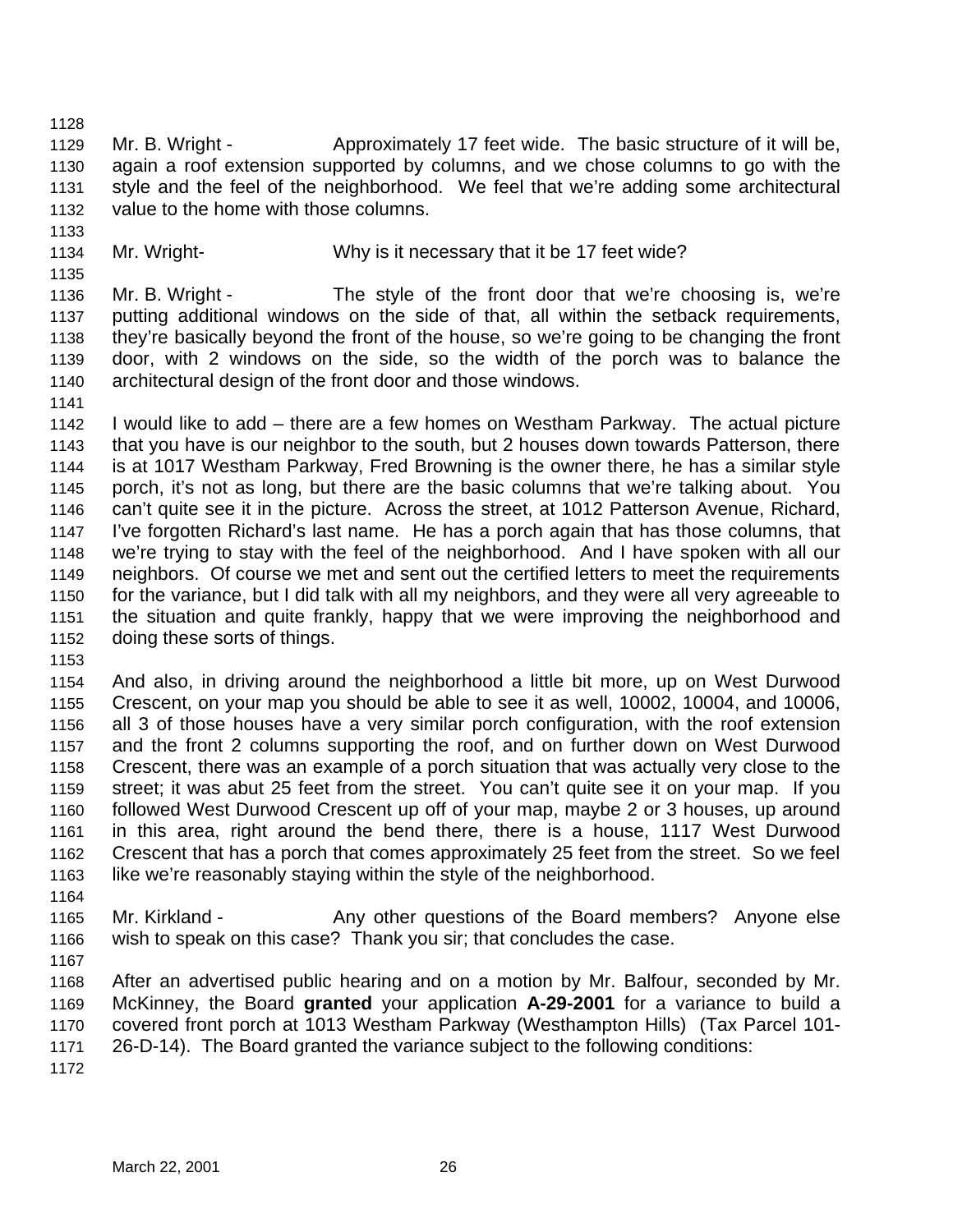1. Only the improvements shown on the plan filed with the application may be constructed pursuant to this approval. Any additional improvements shall comply with the applicable regulations of the County Code.

| 1177 | Affirmative:   | Balfour, Kirkland, McKinney, Nunnally, Wright | 5 |  |
|------|----------------|-----------------------------------------------|---|--|
|      | 1178 Negative: |                                               |   |  |
| 1179 | Absent:        |                                               |   |  |
| 1180 |                |                                               |   |  |

 The Board granted this request, as it found from the evidence presented that, due to the unique circumstances of the subject property, strict application of the County Code would produce undue hardship not generally shared by other properties in the area, and authorizing this variance will neither cause a substantial detriment to adjacent property nor materially impair the purpose of the zoning regulations.

- **A 30-2001 KAY P. WILLIAMS** requests a variance from Section 24-95(i)(2) of Chapter 24 of the County Code to build a shed at 402 Beechwood Drive (Westham) (Tax Parcel 113-9-9-24), zoned R-1, One-family Residence District (Tuckahoe). The accessory structure location requirement is not met. The applicant has a detached shed in the side yard, where the Code requires detached structures to be located in the rear yard. The applicant requests a variance to build a detached shed to replace an existing one in the side yard.
- Mr. Kirkland Does anyone else wish to speak on this case? If not, would you raise your right hand and be sworn in.
- Mr. Blankinship Do you swear that the testimony you are about to give is the truth, the whole truth, and nothing but the truth, so help you God?
- Mr. Balfour Mr. Chairman, I must disqualify myself.
- 1204 Mr. Kirkland The Make a note there, Mr. Secretary. Ma'am, have all your notices been turned in, according to the County Code?
- Ms. Williams I do. Yes sir. We would like to take down a shed, a small unattractive shed, right there, and build another shed, a much more attractive shed, with more space. We don't have an attic or a basement, so we have very little storage space, and we would just like to build a bigger shed, a much more attractive design by Doug Bowman. It would be very attractive and kind of blend in with our garden, which my husband is a gardener, Fielding Williams, and he will want to have a much more attractive building than that shed is. We have a hillside that drops down. Our house is built on a hillside, the left side is a wing, so we can't build the shed behind the house, because it drops off. The area that's there is the best location because immediately it drops off right behind a brick patio where we have holly trees and rhododendrons and azaleas, and so actually we don't have a back yard behind the house, it just drops, and then we have the creek right behind the drop. We have very little area, so I would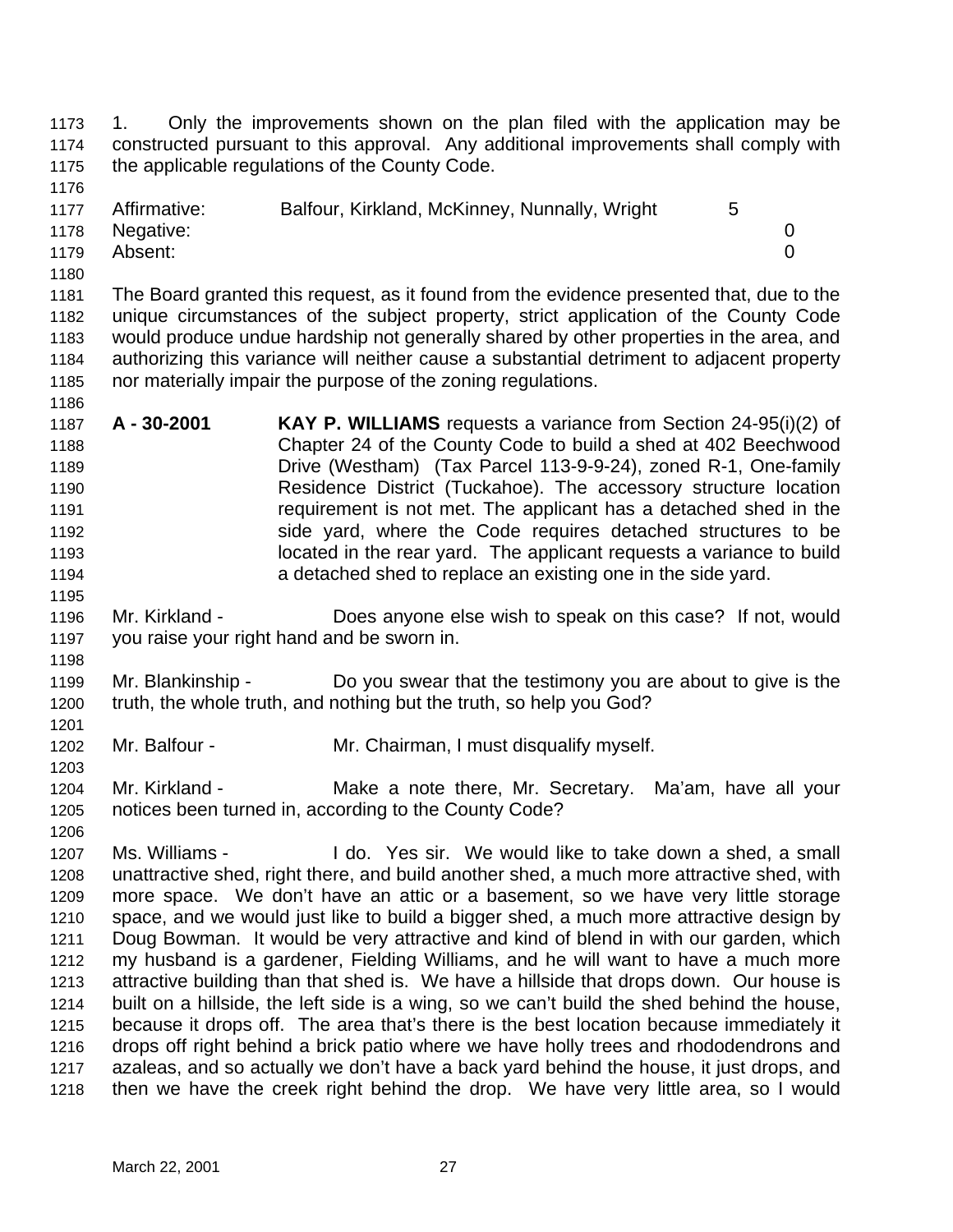called the side yard. We have a great big hillside where our house is, our main house. To the right of that house are great big trees, holly trees and huge rhododendrons that have been there for 50 years, so it's well protected, and then it drops down really fast, so you don't see what's below. You would not see this from the front; if you did, you just might see a little tip of the roof or something. So it's a well-protected area. Mr. Kirkland - What size is this shed? This is a 16 by 20 shed, is that correct? Is this going to have a foundation, or is this going to be on skids? Ms. Williams - No I will have foundation. Mr. Kirkland - What kind of doors does it have on it, just regular walk- through doors? Ms. Williams - The new doors will have maybe a glass door. It's going to be very attractive, because the back of our house is what makes our house special; it's not the front. It kind of goes down these hills. If ever you were to look out, you want to see something; this is just kind of an eyesore, really takes away from the beauty of the back. It would blend into that house, probably have glass doors, and we had an addition put on that's very attractive with columns and stuff. If you've ever seen anything Mr. Bowman does, he doesn't do anything that's not perfect, so it'll have a glass door on one side and on the other. 1243 Mr. Kirkland - When you call it a shed, I think of a shed.................. Ms. Williams - Well, it's not a shed; that's what I want to say. 1247 Mr. Kirkland - It's a storage building is basically what it is. Mr. Balfour - I gather there's a little creek behind your house, between you and the people on Baldwin Road; it looks like there's no house behind you. Ms. Williams - No houses at all on either side; there's a creek and then a huge back yard on both sides. Actually they have a playhouse that we look down on, right directly behind us. That creek comes up, and one time when we had the big flood, it came right up to the tip of where our 13-foot drop goes, so it just would not be appropriate to put anything there, or any shed or storage room building on stilts. 1258 Mr. Kirkland - Any other questions by Board members? Anybody else wish to speak on this case? If not, ma'am, that concludes your case. After an advertised public hearing and on a motion by Mr. Balfour, seconded by Mr.

consider that shed area, if you were looking at it, you'd think it was a back yard, but it's

 McKinney, the Board **granted** your application **A-30-2001** for a variance to build a shed at 402 Beechwood Drive (Westham) (Tax Parcel 113-9-9-24). The Board granted the variance subject to the following conditions: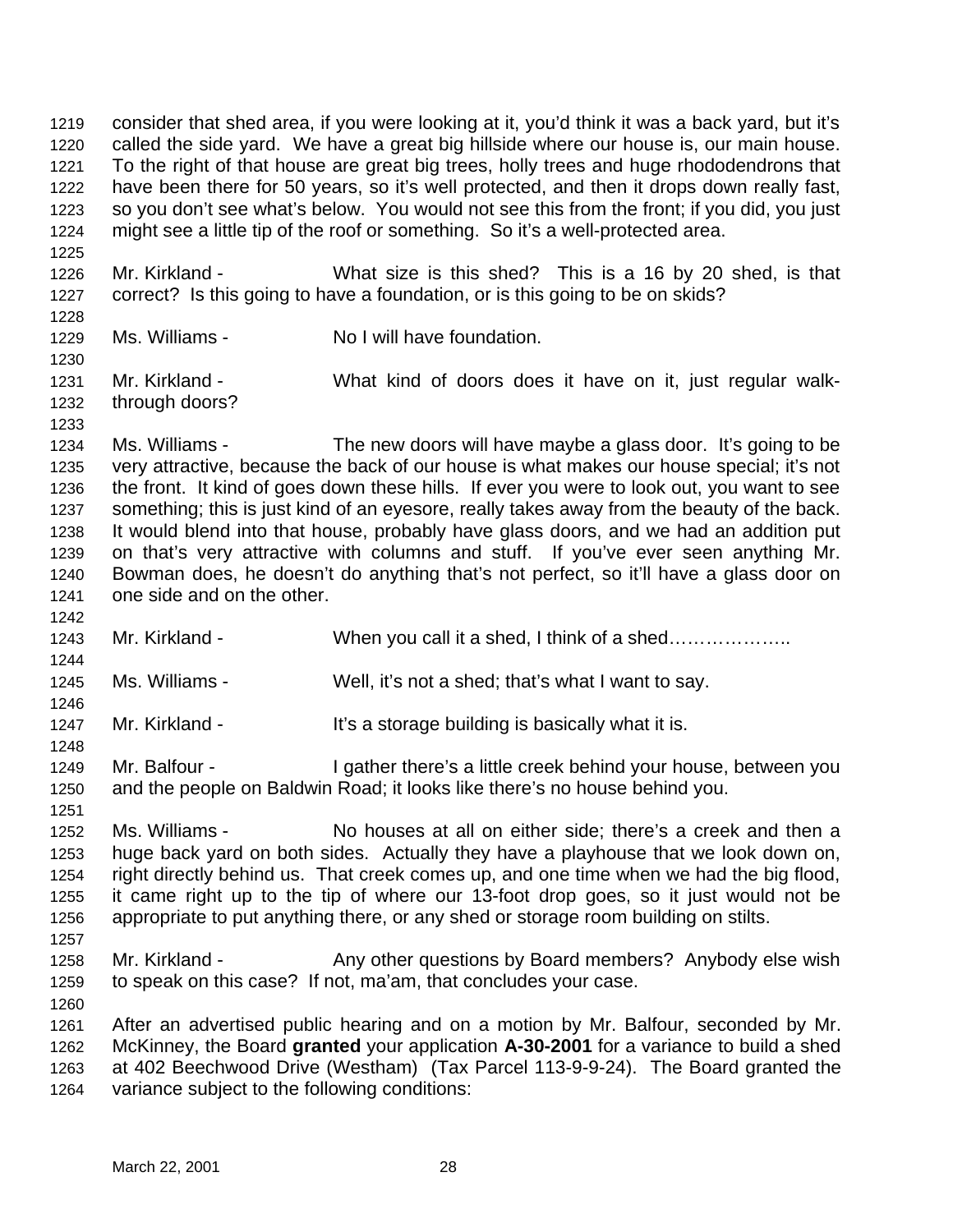the applicable regulations of the County Code. 1270 Affirmative: Balfour, Kirkland, McKinney, Nunnally, Wright 5 Negative: 0 Absent: 0 The Board granted this request, as it found from the evidence presented that, due to the unique circumstances of the subject property, strict application of the County Code would produce undue hardship not generally shared by other properties in the area, and authorizing this variance will neither cause a substantial detriment to adjacent property nor materially impair the purpose of the zoning regulations. **UP- 4-2001 WEST END ASSEMBLY OF GOD** requests a temporary conditional use permit pursuant to Section 24-116(c)(1) of Chapter 24 of the County Code to locate two storage trailers at 401 North Parham Road (Tax Parcel 112-A-52), zoned R-1, One-family Residence District (Tuckahoe). 1286 Mr. Kirkland - Anyone else wish to speak on this case? If you would come forward, ma'am, and be sworn in. Mr. Blankinship - Do you swear that the testimony you are about to give is the truth, the whole truth, and nothing but the truth, so help you God? Mr. Kirkland - Would you state your name for the record. Have all your notices been turned in, according to the County Code? State your case. Ms. Johnson - Cynthia Johnson. Yes they have. For the last couple of years we have asked for a variance for the very same function. We have a yard sale about the third week in May; ours this year is May 19. It is a way that we can have our members bring their yard sale donations and drop them off, because of limited storage space at the facility. We do this a month before and then get it out within 2 or 3 days after the sale, so the total time that they would be there would be about 5 weeks. It is not seen by Parham Road or any of our neighbors because of the woods around it and a board fence between us and everyone else, and will be used during regular service hours for people to make drop-offs. Mr. Balfour - You'll be in the same basic location as it's been before, I guess? Ms. Johnson - Yes sir.

 1. Only the improvements shown on the plan filed with the application may be constructed pursuant to this approval. Any additional improvements shall comply with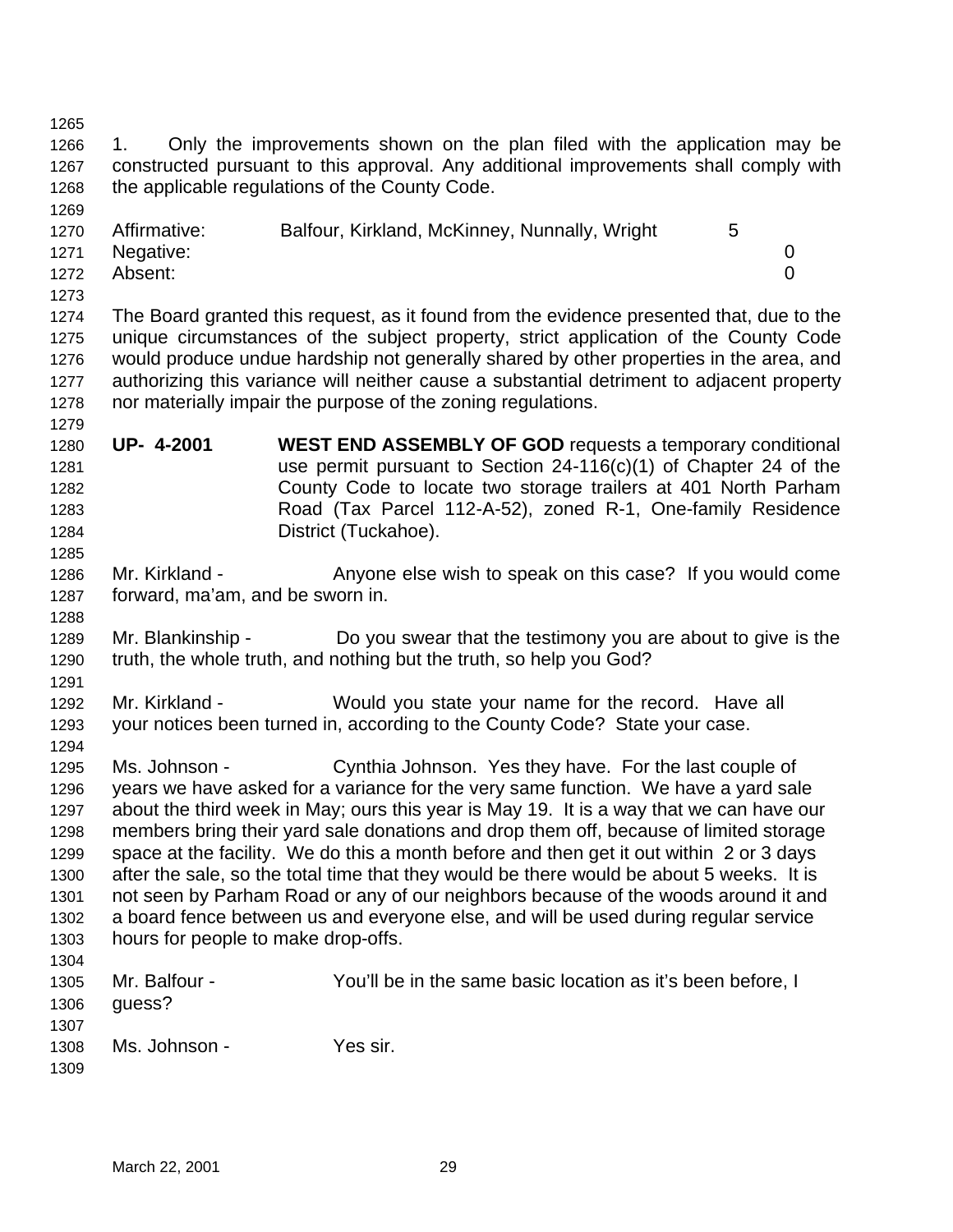Mr. Wright - This condition has got to be corrected. It says it will be removed before May 24, 2000. Ms. Johnson - Should be 2001. 1315 Mr. Kirkland - Any other questions by Board members? Anyone else wish to speak? That concludes the case ma'am. After an advertised public hearing and on a motion by Mr. Balfour, seconded by Mr. McKinney, the Board **granted** your application **UP-4-2001** for a temporary conditional use permit to locate two storage trailers at 401 North Parham Road (Tax Parcel 112-A- 52). The Board granted the use permit subject to the following conditions: 1. Only the trailers shown on the plan filed with the application may be erected pursuant to this approval. 2. The trailers shall be removed from the property on or before May 24, 2001. 1328 Affirmative: Balfour, Kirkland, McKinney, Nunnally, Wright 5 Negative: 0 Absent: 0 The Board granted the request because it found the proposed use will be in substantial accordance with the general purpose and objectives of Chapter 24 of the County Code. **A - 31-2001 BARBARA P. PALMER** requests a variance from Section 24-94 of Chapter 24 of the County Code to build a single family home at 912 Dabbs House Road (Tax Parcel 140-A-36A), zoned A-1, Agricultural District (Varina). The total lot area requirement is not met. The applicant has 0.75 acre total lot area, where the Code requires 1.00 acre total lot area. The applicant requests a variance of 0.25 acre total lot area requirement. Mr. Kirkland - Does anyone else wish to speak on this case? If you would, ma'am, stand up, please, and be sworn in. And you can also, ma'am, raise your right hand and be sworn in also. Mr. Blankinship - Do you swear that the testimony you are about to give is the truth, the whole truth, and nothing but the truth, so help you God? Ms. Palmer - I affirm. Mr. Kirkland - Thank you. Okay, state your name for the record please. Proceed with your case.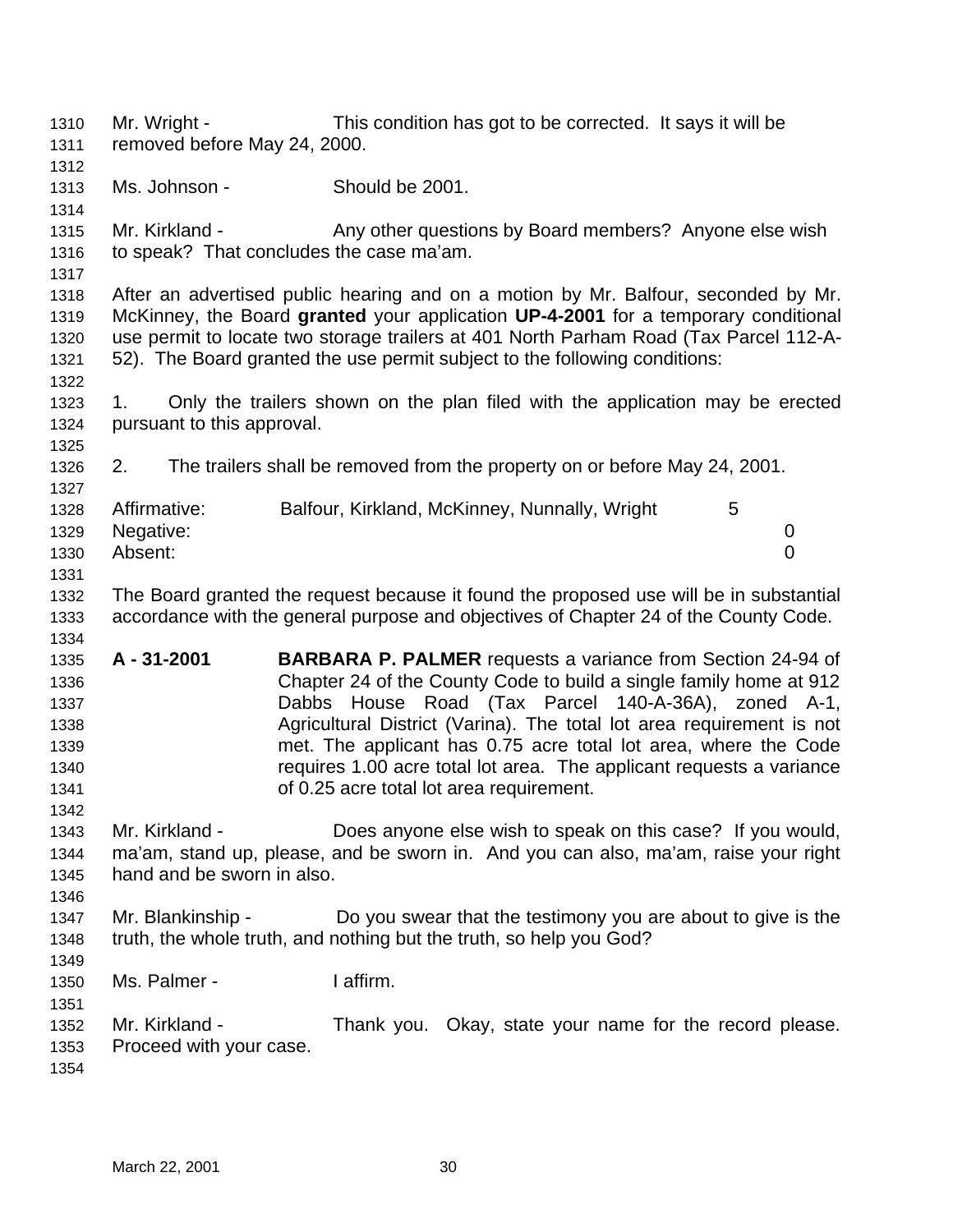1355 Ms. Palmer - The Barbara P. Palmer. Good morning. My husband and I purchased this property in June of '99, with the plan to build a single-family house on the property. At the time that we purchased the property, we knew that previously, there was a house on the property. There is a well and septic on the property also. That house was town down. In investigating and trying to determine what we needed to do in order to build our home, we found that the well was okay, but there was a change in the County Ordinance because of the location of the property, we needed to have public sewer. So we made arrangements for that; we've paid all the fees. So this property will have the public sewer and the private well. Further investigation showed that our property did not meet the current requirement for land area for a single-family dwelling in this zoning. Of course that was another surprise to us, because we were not made aware of that by the realtor when we purchased it, and when we initially contacted the County about County requirements, so that brought us to this stage, where we were told 1368 we needed to ask for a variance. We are missing  $\frac{1}{4}$  of an acre in the amount of the requirement for this zoning area. The house that we're planning to build, it has enough frontage from the road, and enough from the back to meet the requirements. It's going to be a 2,000 square foot home. We also are okay for the side, but it's just that the requirement, according to the County, is 1 acre for the zoning, and we don't have that. Currently, with the way the lot is now, unless we're able to build on it, we're not going to be able to do anything with it. It's not an option at present time to purchase additional property from our neighbors. We're paying taxes just on the lot right now, and if we were given the variance, at least there would be a home there, and that would of course, mean the taxes would increase to the County, if we were to get this variance. I think you have the background information in front of you. If you have any questions, I'll be glad to answer. Mr. Nunnally - Ms. Palmer, you've tried to buy some land from your neighbors? 1384 Ms. Palmer - No, we were not made aware of the restriction until our builder had sent in the application for the building permit, and there was a 2-day time period that we had to apply for this variance, so we decided to go on with this process 1387 rather than go through making an attempt to buy additional property from the neighbors. Mr. Kirkland - You say you had sewer put on the property? Ms. Palmer - We paid the fees. That is on hold, pending the outcome of this variance hearing. 1394 Mr. Kirkland - But the fees would be refundable if you did not get the variance?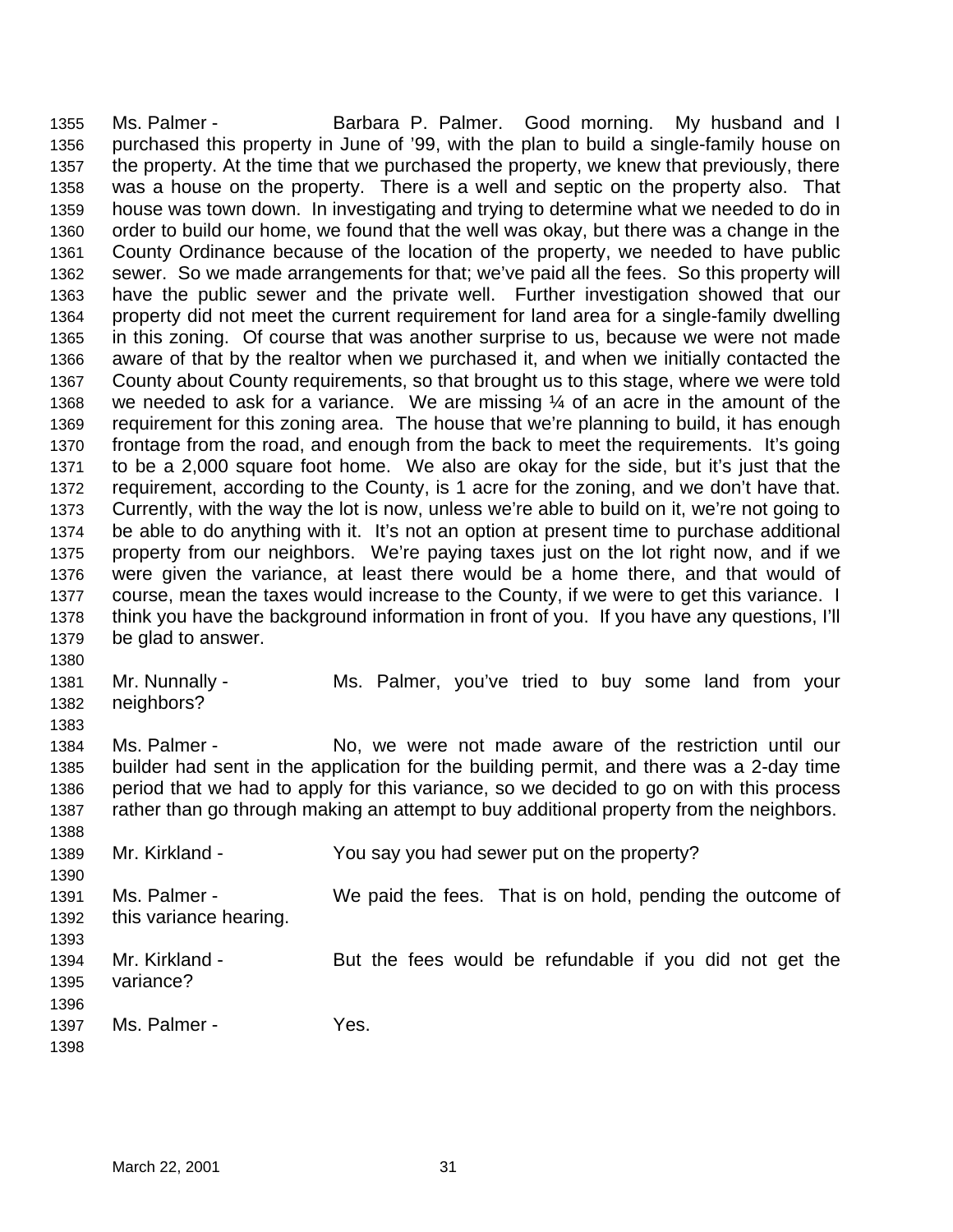1399 Mr. Kirkland - Any other questions by Board members? Ma'am are you for the case, or against it? Okay, if you want to come up and speak for just a minute. Ma'am, what's your name for the record? Ms. Huggins - For it. I live across the street from this building supposed to be coming up, and I just want to let Ms. Palmer and her family know that I don't have any objections about this house going up. Clara Huggins, 915 Dabbs House Road. 1407 Mr. Kirkland - Ma'am, that concludes the case. After an advertised public hearing and on a motion by Mr. Nunnally, seconded by Mr. Wright, the Board **granted** your application **A-31-2001** for a variance to build a single family home at 912 Dabbs House Road (Tax Parcel 140-A-36A). The Board granted the variance subject to the following condition: 1. This variance is only for the purpose of allowing a dwelling on the parcel. Any additional improvements shall comply with the applicable regulations of the County Code. 1418 Affirmative: Balfour, Kirkland, McKinney, Nunnally, Wright 5 Negative: 0 Absent: 0 The Board granted this request, as it found from the evidence presented that, due to the unique circumstances of the subject property, strict application of the County Code would produce undue hardship not generally shared by other properties in the area, and authorizing this variance will neither cause a substantial detriment to adjacent property nor materially impair the purpose of the zoning regulations. **UP- 5-2001 JOHN W. WARRINER, IV** requests a conditional use permit pursuant to Sections 24-52(d) and 24-103 of Chapter 24 of the County Code to extract materials from the earth at 8381 Warriner Road (Tax Parcel 254-A-5), zoned A-1, Agricultural District (Varina). 1433 Mr. Kirkland - Anyone else wish to speak on this case? Raise your right hands and be sworn in. Mr. Blankinship - Do you swear that the testimony you are about to give is the truth, the whole truth, and nothing but the truth, so help you God? Mr. Kirkland - State your name for the record please. Have all your notices been turned in according to the County Code? We have them in the file. Okay, state your case. Ms. Isaac - Laraine Isaac. Mr. Warriner has not owned the property since the first use permit was granted in 1981. Several years ago he inherited this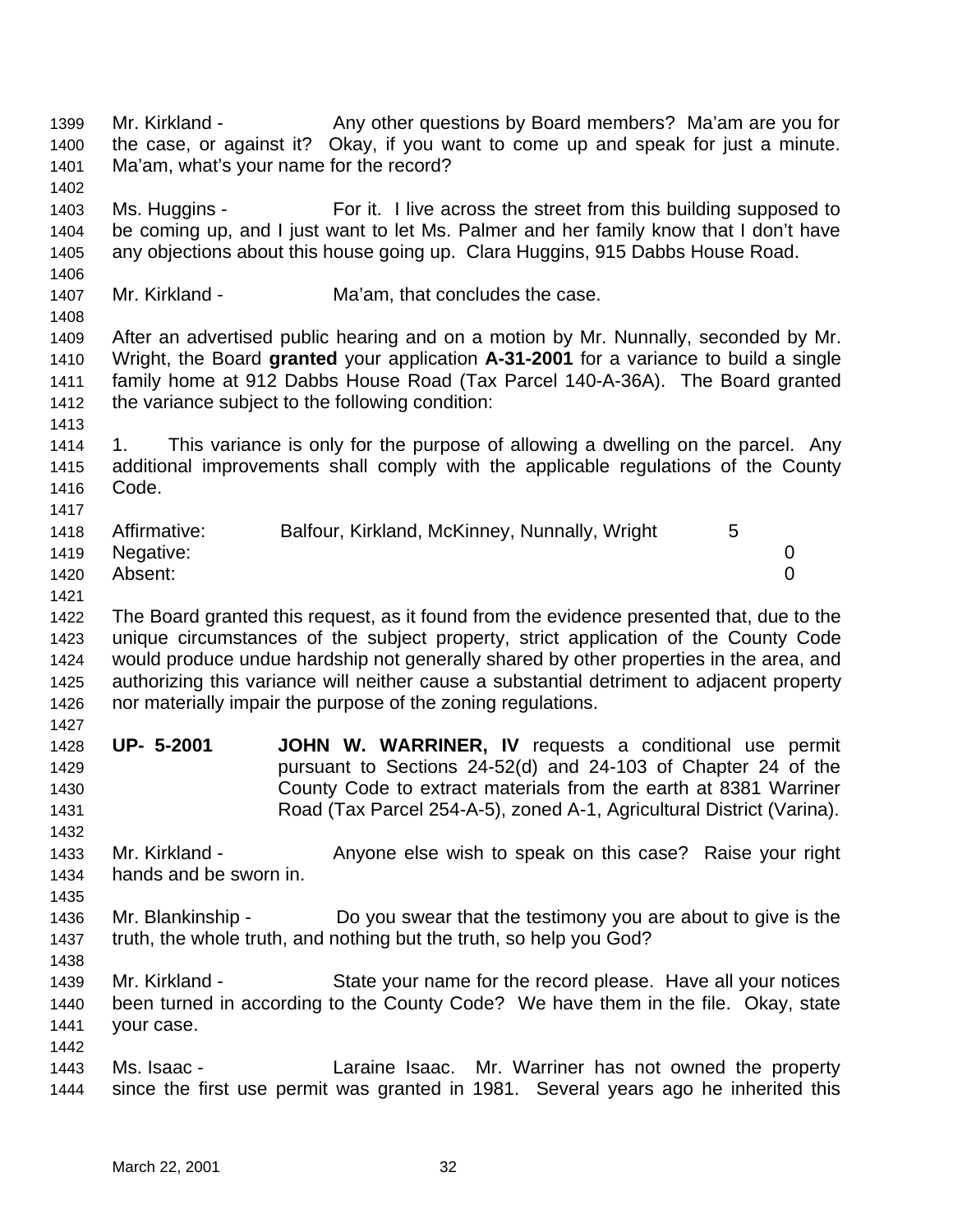property from his father and began operating the gravel pit. Although there have been some problems in the past, Mr. Warriner has improved the property and has worked with the County inspectors to insure that all requirements are being met. In trying to solve some of his problems, he developed a short list of rules for the drivers. All drivers entering the pit area must read and sign it, and I would like to submit a copy of it for the record. Mr. Warriner has taken the attitude that he has rules. If you break them, you don't come back to the pit. It's a zero tolerance with the drivers coming on to his property. Although the gravel pit is still in operation, rehabilitation has started and will continue as the area is mined. I've had contact with only one adjacent neighbor, who's concerned about gravel pits and how they leave gaping holes in the land, and I explained the whole rehabilitation process, the bonding requirements by the County, and she seemed satisfied. I believe Mr. Warriner has shown he is capable of operating his business in a professional way, and I am requesting that the Board approve his use permit for 2 more years. Mr. Wright - Ms. Isaac, do you know how much longer this operation will be going on? Ms. Isaac - This area that's being mined now, it kind of depends on White Oak being built, the area's are being mined more quickly than they were. It's possible that this area could be done in 2 years, or maybe 4. When Mr. Warriner's father ran the pit, it was run in a more haphazard manner. If someone would call him and say he needed gravel, he could go in. The present owner is running a tighter ship now as far as who uses it. It's being used more now than it was under his father's ownership, but it's being run now more professionally too. Mr. Wright - You access this area from Warriner Road, is that correct? And how many trucks a day go in and out of there? 1474 Ms. Isaac - It varies. I don't know what the maximum number would be, about 30? Mr. Kirkland - Sir, if you would, come forward. We're taping this. If you have any information, you could speak into the microphone please. Ms. Isaac - This is John Warriner, the owner and operator of the pit. 1482 Mr. Warriner - Depends on the demand. Are you referring to per day, or…………. 1485 Mr. Wright - In an average day. 1487 Mr. Warriner - It's not an everyday thing; it's a hit and miss type deal. It could run anywhere between 50 to 100 trucks in a day's time. Not number of trucks, but number of times coming in and out of the pit. It may be 15 trucks total, as far as the

number of trucks itself.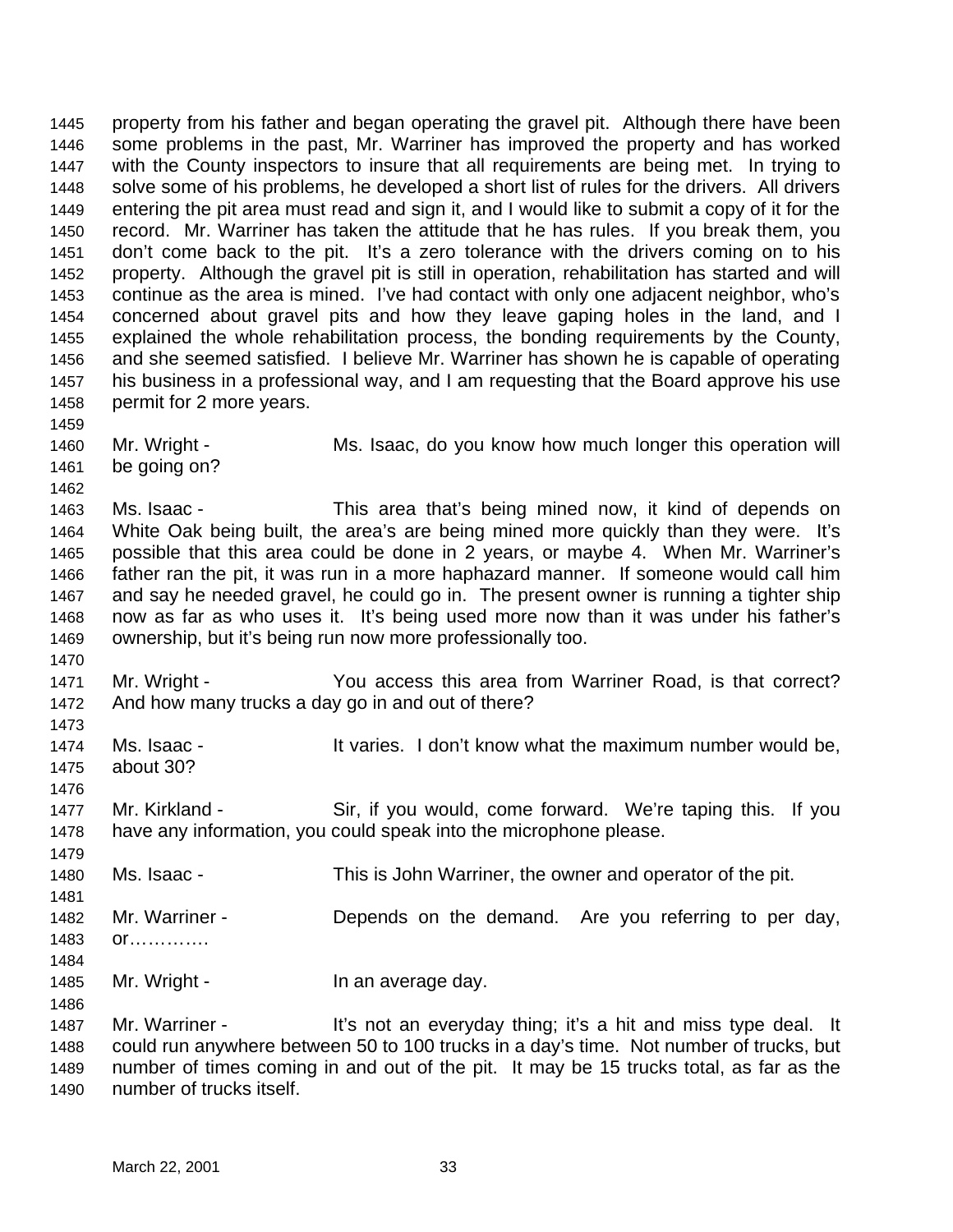1492 Mr. Kirkland - Any more questions by Board members? Anyone else in favor of the case? Ms. Isaac, I think we'll hear the opposition; then you'll have time to rebut. You're opposed sir? Come forward. State your name for the record please. 1496 Mr. Johnston - Mike Johnston. I'm not necessarily in opposition or in favor. My concern is my grandmother owns some property at the power line, which would be east of Mr. Warriner's pit. The concern I have is access of people, I'm sure with Mr. Warriner's permission, going to the power line and across my grandmother's property. Mr. Wright - I don't understand. Would you say that again? I didn't quite catch that. Mr. Johnston - Because there's a gravel pit there, they have access to enter the power lines, and they drive down the power lines…………. Mr. Wright - You mean the power line across the rear of this property? And what's your question? Mr. Johnston - The people going through the gravel pit access the power lines, and they cut across my grandmother's property, hunting and stuff like that. Mr. Wright - They're not permitted to do that. This permit limits their access to ………………….. Mr. Johnston - These aren't trucks; these are hunting vehicles, personal vehicles, nothing to do with the mining, the gravel, at all. I don't have any problem with that at all. Mr. Kirkland - Maybe Ms. Isaac will address that. 1522 Mr. Wright - It's almost impossible to control those things. Ms. Isaac - I can't solve this problem, but I think Mr. Warriner would be happy to talk to him and see if between them, they can come up with a resolution. I know that Mr. Warriner's had trespassers on the property; he wants to know who's back there. Of course for his liability, he needs to know who's back there. And I think right now the 2 people ought to get together and try to work something out. I'm sure Mr. Warinner will do everything he can. 1531 Mr. Wright - Is the property posted? Ms. Isaac - I don't know if it's posted back there, since no one's supposed to be back there, because I know we have to post the actual area that's being mined, but this is outside of that. If posting the property can help, I'm sure that can be addressed.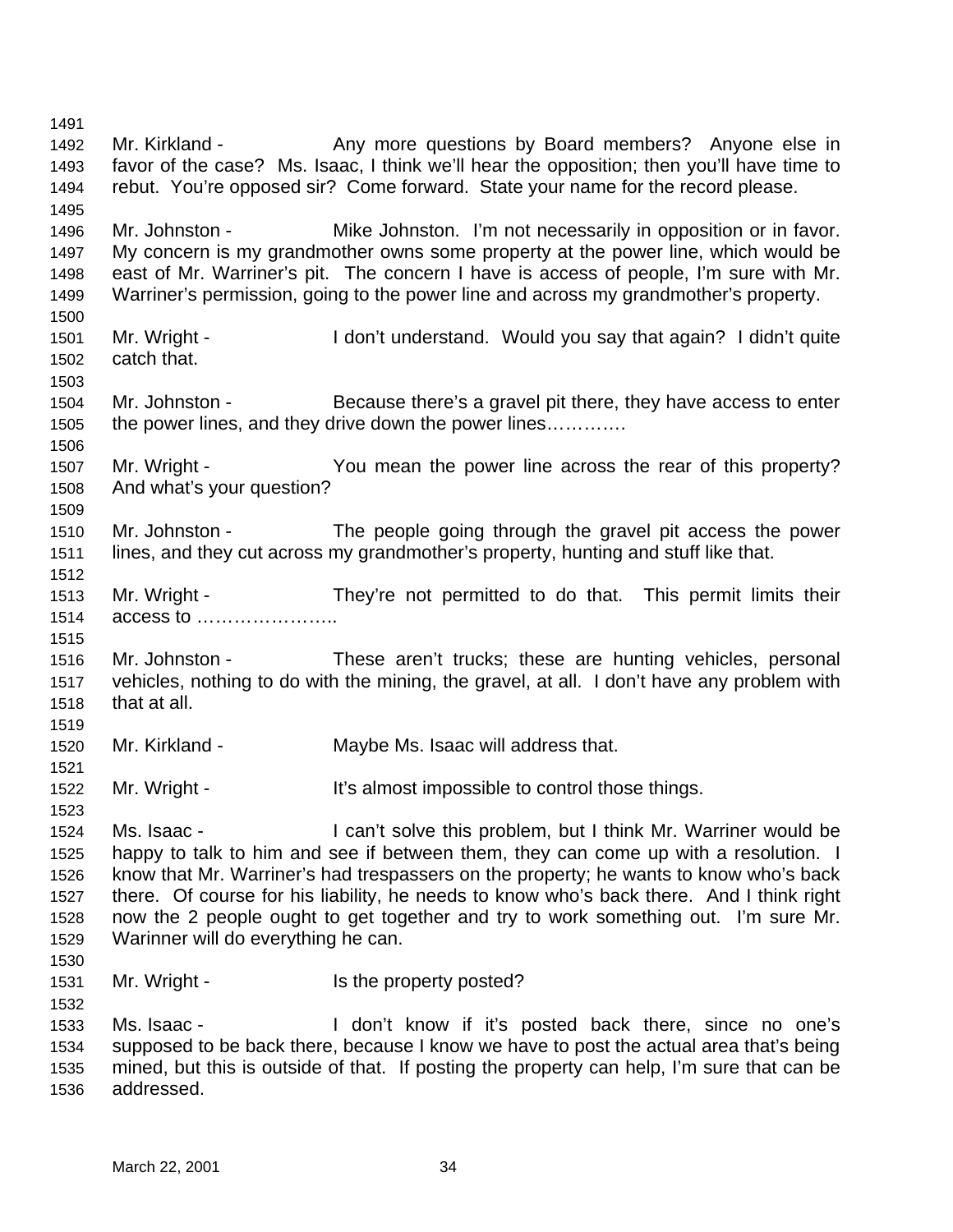- 1538 Mr. Wright Number 13 of the conditions says applicants shall maintain "no trespassing" signs every 200 feet along the perimeter of the property – is that being done?
- Ms. Isaac I know it's posted around the pet area, because he owns over 300 acres. We will meet that condition, and hopefully that will take care of Mr. Johnson's problem.
- Mr. Wright At least people then would be violating the law if they come aboard, and could be prosecuted.
- 1549 Mr. Kirkland Any more questions by Board members? If not, that concludes the case.
- 

 After an advertised public hearing and on a motion by Mr. Nunnally, seconded by Mr. Wright, the Board **granted** your application **UP-5-2001** for a conditional use permit to extract materials from the earth at 8381 Warriner Road (Tax Parcel 254-A-5). The Board granted the use permit subject to the following conditions: 

 1. This use permit is subject to all requirements of Section 24-103 of Chapter 24 of the County Code.

 2. Before beginning any work, the applicant shall provide a financial guaranty in an amount of \$2,000.00 per acre for each acre of land to be disturbed, for a total of \$42,982.00, guaranteeing that the land will be restored to a reasonably level and drainable condition. This permit does not become valid until the financial guaranty has been approved by the County Attorney. The financial guaranty may provide for termination after 90 days notice in writing to the County. In the event of termination, this permit shall be void, and work incident thereto shall cease. Within the next 90 days the applicant shall restore the land as provided for under the conditions of this use permit. Termination of such financial guaranty shall not relieve the applicant from its obligation to indemnify the County of Henrico for any breach of the conditions of this use permit. If this condition is not satisfied within 90 days of approval, the use permit shall be void. 

 3. Before beginning any work, the applicant shall submit erosion control plans to the Department of Public Works for review and approval. Throughout the life of the operation, the applicant shall continuously satisfy the Department of Public Works that erosion control procedures are properly maintained, and shall furnish plans and bonds that the department deems necessary. The applicant shall provide certification from a licensed professional engineer that dams, embankments and sediment control structures meet the approved design criteria as set forth by the State. If this condition is not satisfied within 90 days of approval, the use permit shall be void.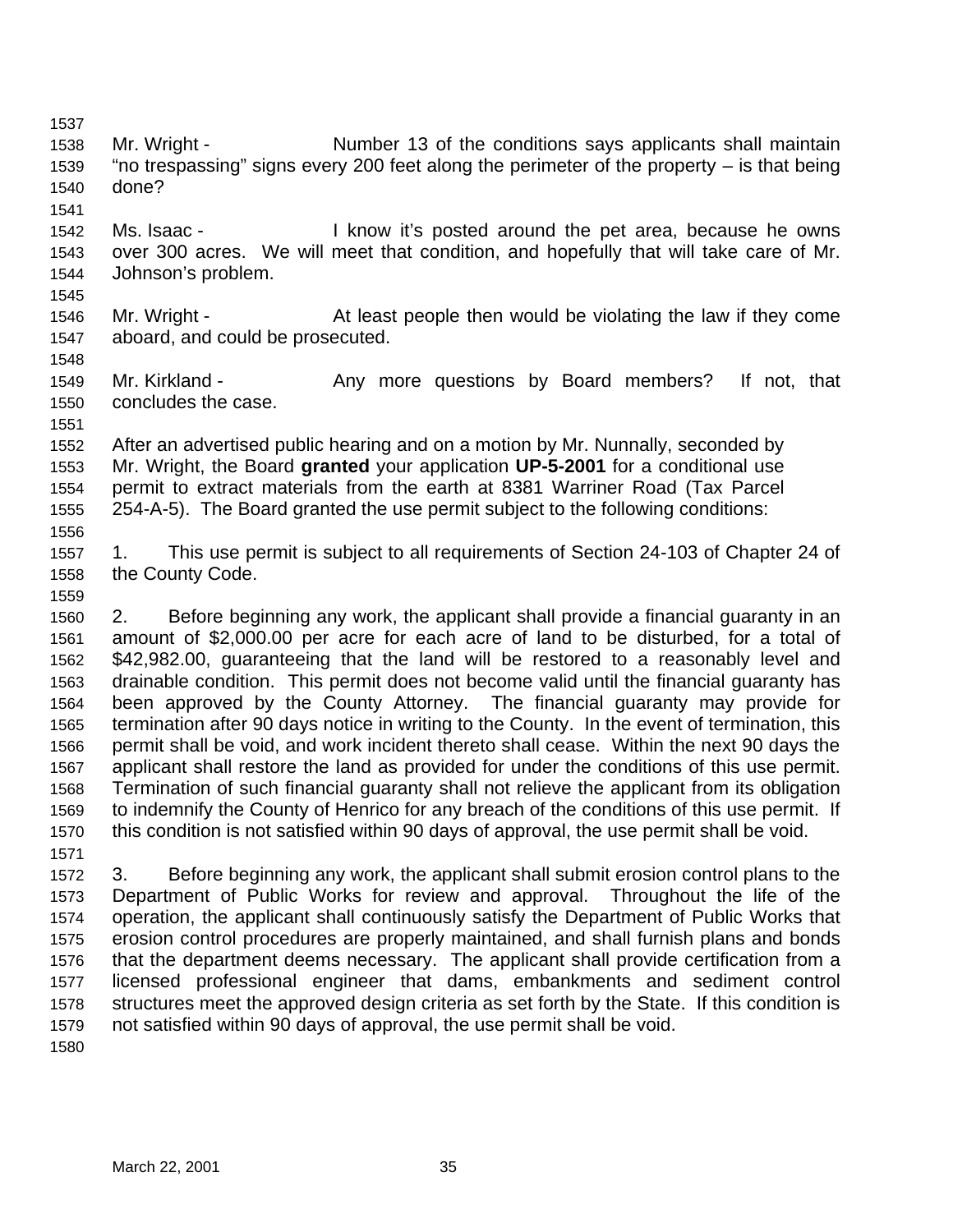4. Before beginning any work, the applicant shall obtain a mine license from the Virginia Department of Mines, Minerals and Energy. If this condition is not satisfied within 90 days of approval, the use permit shall be void. 

 5. Before beginning any work, the areas approved for mining under this permit shall be delineated on the ground by five-foot-high metal posts at least five inches in diameter and painted in alternate one foot stripes of red and white. These posts shall be so located as to clearly define the area in which the mining is permitted. They shall be located, and their location certified, by a certified land surveyor. If this condition is not satisfied within 90 days of approval, the use permit shall be void.

 6. In the event that the Board's approval of this use permit is appealed, all conditions requiring action within 90 days will be deemed satisfied if the required actions are taken within 90 days of final action on the appeal.

 7. The applicant shall comply with the Chesapeake Bay Preservation Act and all state and local regulations administered under such act applicable to the property, and shall furnish to the Planning Office copies of all reports required by such act or regulations. 

 8. Hours of operation shall be from 6:00 a.m. to 6:00 p.m. when Daylight Savings Time is in effect, and from 7:00 a.m. to 5:00 p.m. at all other times.

 9. No operations of any kind are to be conducted at the site on Sundays or national holidays.

 10. All means of access to the property shall be from the established entrance onto Warriner Road.

 11. The applicant shall erect and maintain gates at all entrances to the property. These gates shall be locked at all times, except when authorized representatives of the applicant are on the property.

 12. The applicant shall post and maintain a sign at the entrance to the mining site stating the name of the operator, the use permit number, the mine license number, and the telephone number of the operator. The sign shall be 12 square feet in area and the letters shall be three inches high.

 13. The applicant shall post and maintain "No Trespassing" signs every 250 feet along the perimeter of the property. The letters shall be three inches high. The applicant shall furnish the Chief of Police a letter authorizing the Division of Police to enforce the "No Trespassing" regulations, and agreeing to send a representative to testify in court as required or requested by the Division of Police.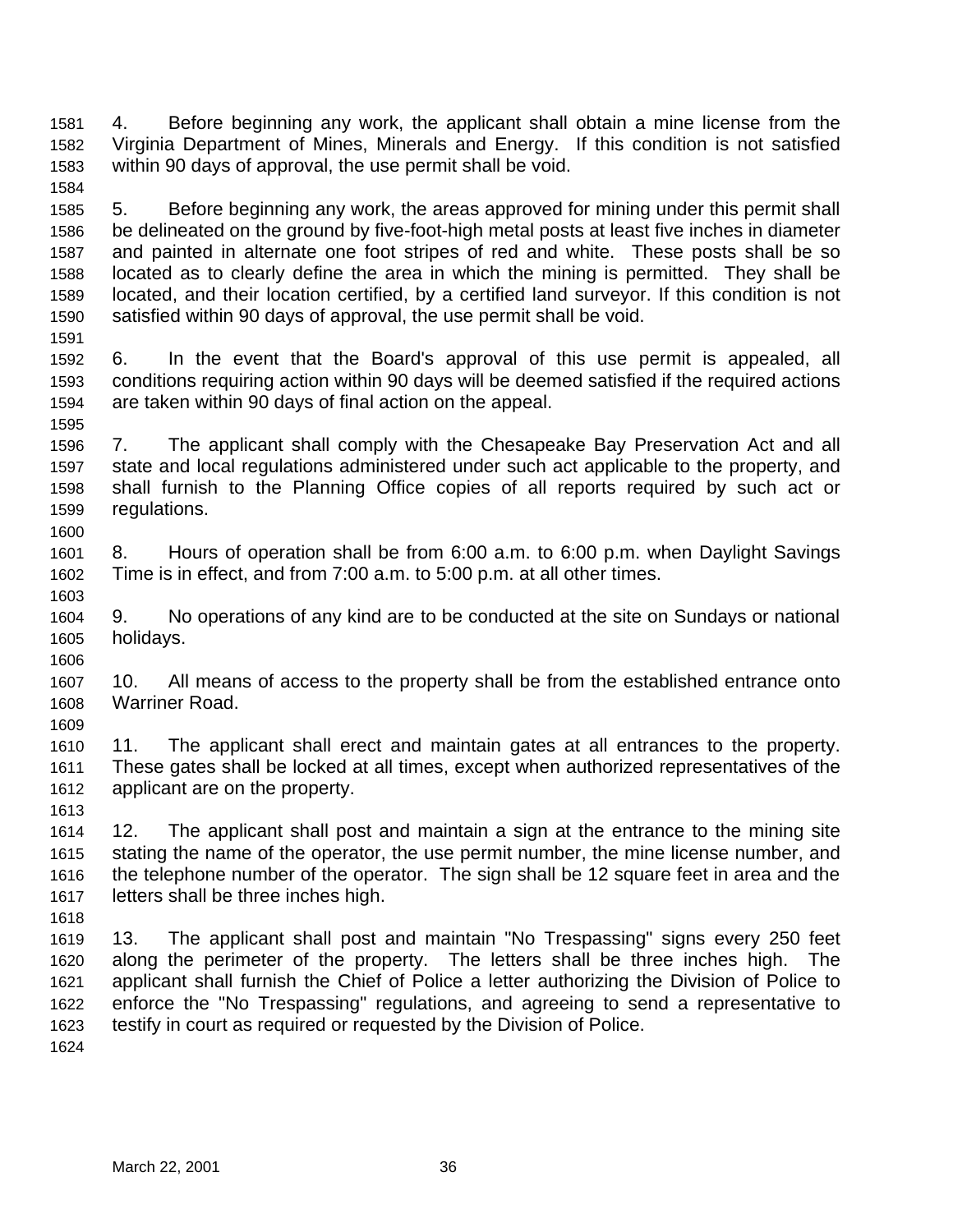- 14. Standard "Truck Entering Highway" signs shall be erected on Warrienr Road on each side of the entrances to the property. These signs will be placed by the County, at the applicant's expense.
- 15. The applicant shall post and maintain a standard stop sign at the entrance to Warriner Road.
- 16. The applicant shall provide a flagman to control traffic from the site onto the public road, with the flagman yielding the right of way to the public road traffic at all times. This flagman will be required whenever the Division of Police deems necessary.
- 17. All roads used in connection with this use permit shall be effectively treated with calcium chloride or other wetting agents to eliminate any dust nuisance.
- 18. The operation shall be so scheduled that trucks will travel at regular intervals and not in groups of three or more.
- 19. Trucks shall be loaded in a way to prevent overloading or spilling of materials of any kind on any public road.
- 20. The applicant shall maintain the property, fences, and roads in a safe and secure condition indefinitely, or convert the property to some other safe use.
- 21. If, in the course of its preliminary investigation or operations, the applicant discovers evidence of cultural or historical resources, or an endangered species, or a significant habitat, it shall notify appropriate authorities and provide them with an opportunity to investigate the site. The applicant shall report the results of any such investigation to the Planning Office.
- 22. If water wells located on surrounding properties are adversely affected, and the extraction operations on this site are suspected as the cause, the effected property owners may present to the Board evidence that the extraction operation is a contributing factor. After a hearing by the Board, this use permit may be revoked or suspended, and the operator may be required to correct the problem.
- 23. Open and vertical excavations having a depth of 10 feet or more, for a period of more than 30 days, shall be effectively sloped to a 2:1 slope or flatter to protect the public safety.
- 24. Topsoil shall not be removed from any part of the property outside of the area in which mining is authorized. Sufficient topsoil shall be stockpiled on the property for respreading in a layer with five inches of minimum depth. All topsoil shall be stockpiled within the authorized mining area and provided with adequate to the site to provide the required five-inch layer of cover. All topsoil shall be erosion control protection. If the site does not yield sufficient topsoil, additional topsoil shall be brought treated with a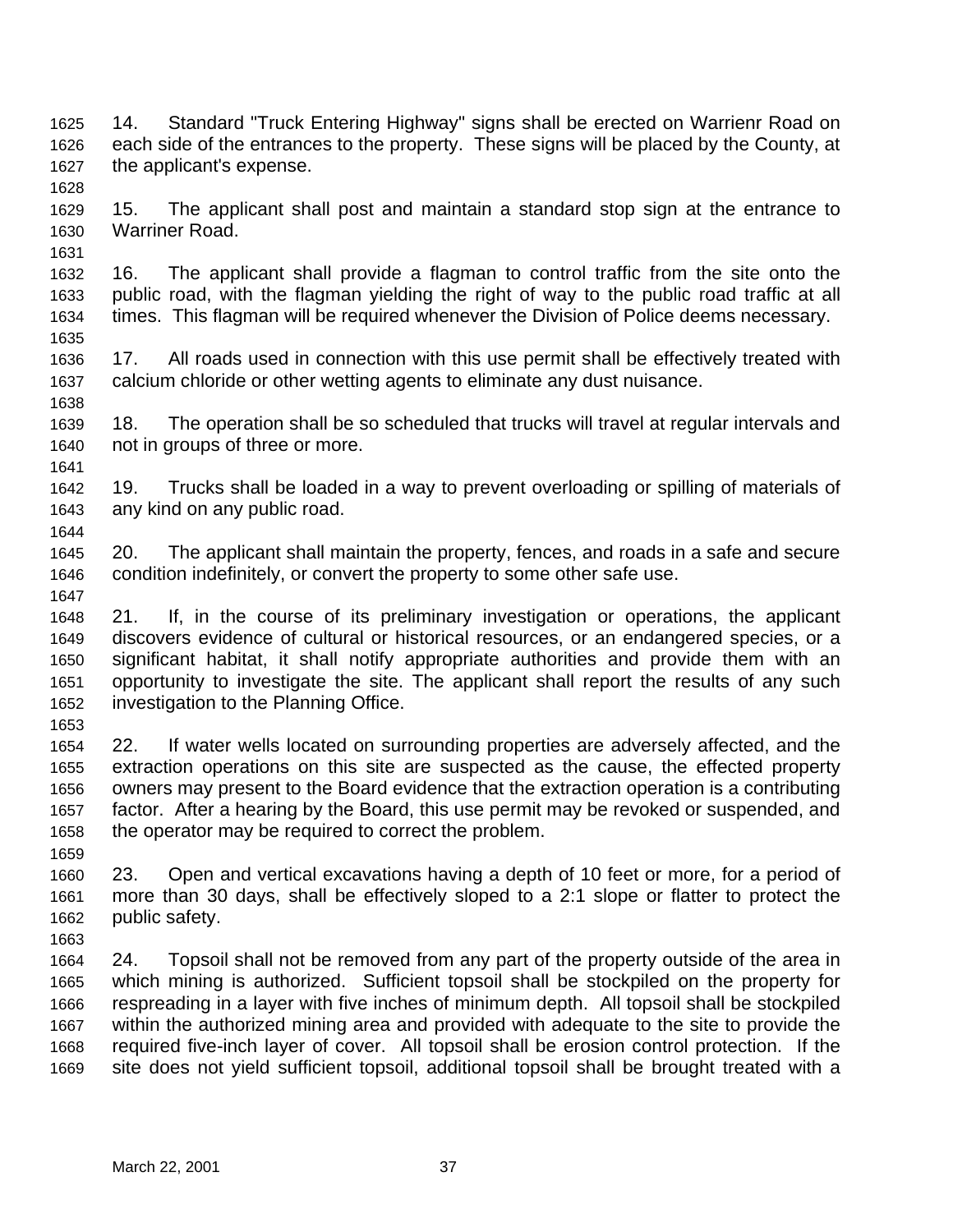mixture of seed, fertilizer, and lime as recommended by the County after soil tests have been provided to the County.

 25. No offsite-generated materials shall be deposited on the mining site without prior written approval of the Director of Planning. To obtain such approval, the operator shall submit a request stating the origin, nature and quantity of material to be deposited, and certifying that no contaminated or hazardous material will be included. The material to be deposited on the site shall be limited to imperishable materials such as stone, bricks, tile, sand, gravel, soil, asphalt, concrete and like materials, and shall not include any hazardous materials as defined by the Virginia Hazardous Waste Management Regulations.

 26. A superintendent, who shall be personally familiar with all the terms and conditions of Section 24-103 of Chapter 24 of the County Code, as well as the terms and conditions of this use permit (UP-5-2001), shall be present at the beginning and conclusion of operations each work day to see that all the conditions of the Code and this use permit are observed.

 27. A progress report shall be submitted to the Board on March 31, 2002. This progress report must contain information concerning how much property has been mined to date of the report, the amount of land left to be mined, how much rehabilitation has been performed, when and how the remaining amount of land will be rehabilitated, and any other pertinent information about the operation that would be helpful to the Board.

- 28. Excavation shall be discontinued by March 31, 2003, and restoration accomplished by not later than March 31, 2004, unless a new permit is granted by the Board of Zoning Appeals.
- 29. The rehabilitation of the property shall take place simultaneously with the mining process. Rehabilitation shall not be considered completed until the mined area is covered completely with permanent vegetation.
- 30. All drainage and erosion and sediment control measures shall conform to the standards and specifications of the Mineral Mining Manual Drainage Handbook. Any drainage structures in place prior to October 14, 1992 and which do not conform to the Mineral Mining Manual Drainage Handbook may remain in place until such time as any reconstruction is required at which time said structures shall be brought into conformance with the Mineral Mining Manual Drainage Handbook.
- 

 31. Failure to comply with any of the foregoing conditions shall automatically void this permit.

|      | 1713 Affirmative: | Balfour, Kirkland, McKinney, Nunnally, Wright |  |
|------|-------------------|-----------------------------------------------|--|
|      | 1714 Negative:    |                                               |  |
| 1715 | Absent:           |                                               |  |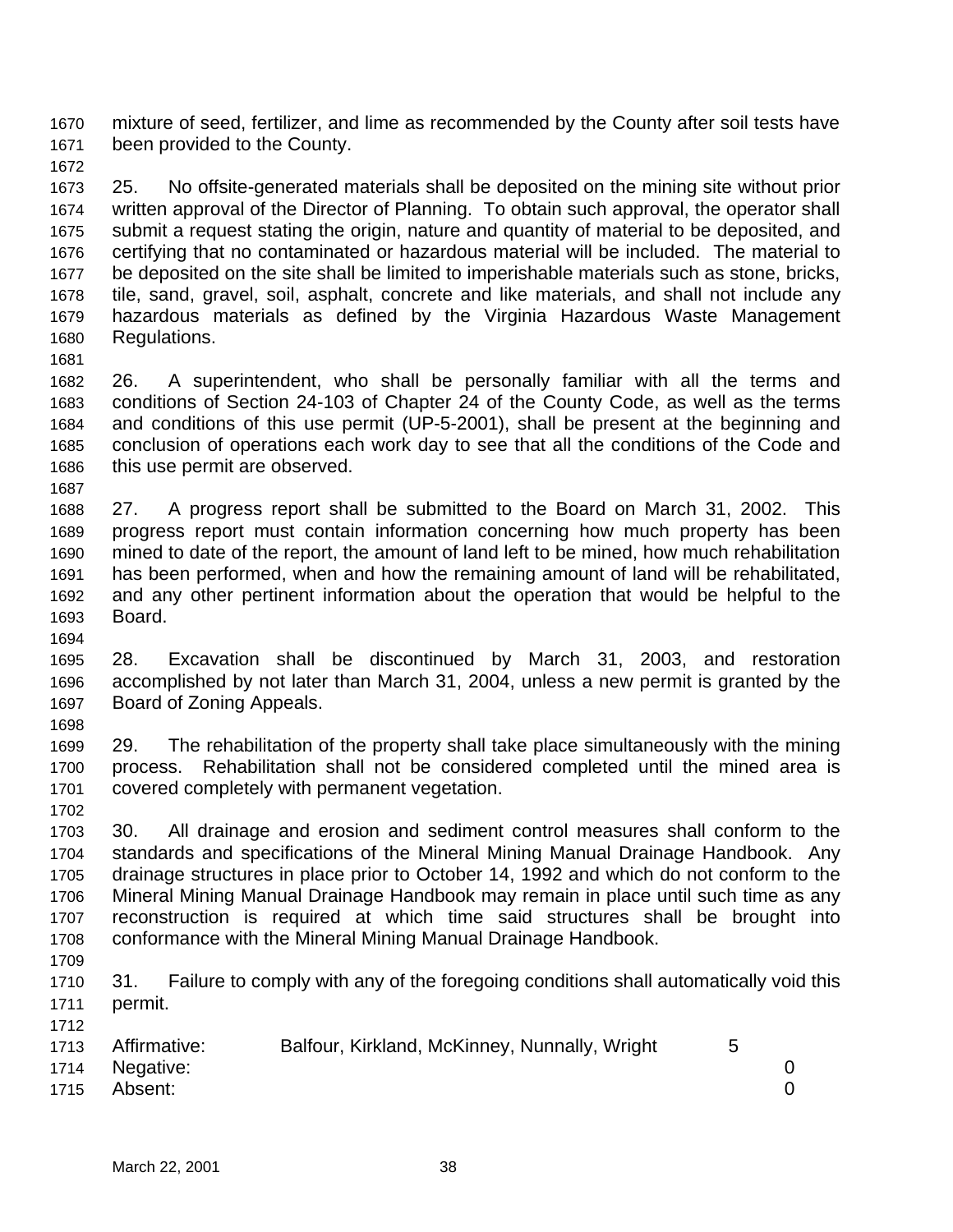The Board granted the request because it found the proposed use will be in substantial accordance with the general purpose and objectives of Chapter 24 of the County Code. Mr. Kirkland - Before we go on break, do we have a deferrals or withdrawals, so if anybody's sitting here, they can go ahead and leave now? Mr. Blankinship - No sir, no withdrawals or deferrals. **UP- 6-2001 W. E. ALDRIDGE** requests a temporary conditional use permit pursuant to Section 24-116-(c)(1) of Chapter 24 of the County Code to split and sell firewood at 4515 Wistar Road (Tax Parcel 70-A-78), zoned R-3, One-family Residence District (Brookland). 1731 Mr. Kirkland - Anyone else wish to speak on this case besides the applicant? Okay sir, if you'd raise your right hand and be sworn in. Mr. Blankinship - Do you swear that the testimony you are about to give is the truth, the whole truth, and nothing but the truth, so help you God? Mr. Kirkland - State your name for the record please. Have all your neighbors been contacted, according to the County Code? We have the receipts. State your case sir. Mr. Aldridge - W. E. Aldridge. I've lived here for 33 years and have a nice fireplace to heat my home and would like to be able to split some firewood to do that, and I have some friends and neighbors who'd also like to have some firewood, because of the cost of fuel that's increased so much. Then I'll probably be retiring before too long, and I'd like to have something to do, to kind of keep me going, to get my exercise. Mr. Nunnally - You haul these logs from Louisa County? Mr. Aldridge - I have in the past. My sons help do some logging there in Louisa. I have a few farms up there in Louisa, that I cut the timber off of it, and I hate to see it go to waste, and so we sold it as firewood. 1753 Mr. Kirkland - And you do sell this firewood? Mr. Aldridge - Some of it, yes. 1757 Mr. Kirkland - Have you seen the staff report and the photos that were with the staff report? 1760 Mr. Aldridge - Yes sir.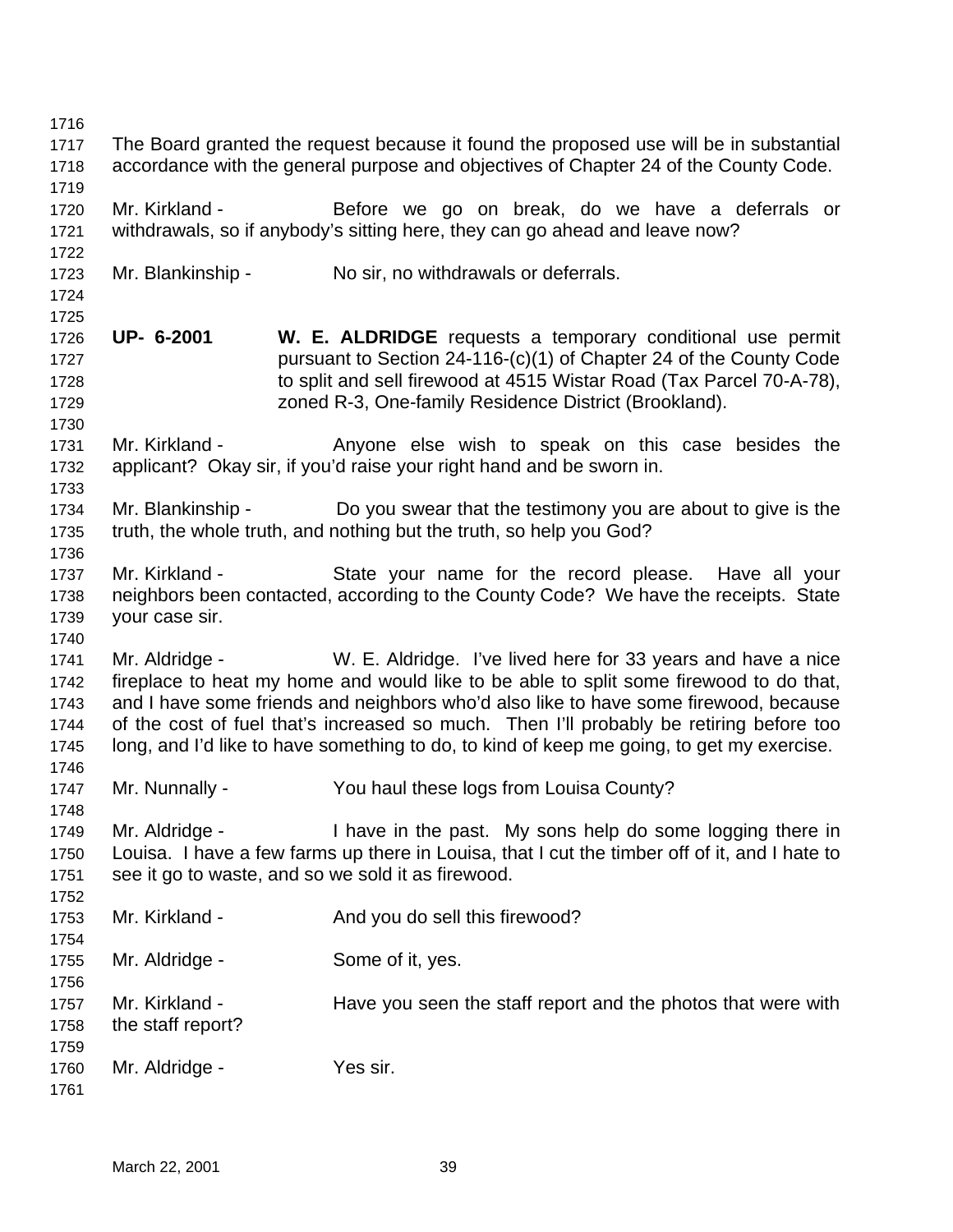Mr. Kirkland - What is the deal with all the cars? Mr. Aldridge - I have 7 sons and a daughter, and some of the old cars they had just conked out, so I parked them there, but they are gone now, so I don't have to worry about that. Mr. Blankinship - When were those cars removed? 1770 Mr. Aldridge - Last night, the last ones, but they have been removed. I didn't need them, just hadn't gotten around to getting rid of them. Mr. Nunnally - Where do you sell this firewood, Mr. Aldridge? Do people come to your house and get it, or do you deliver it to them? 1776 Mr. Aldridge - Either way. Mr. Nunnally - Well how much traffic do you have coming in there buying loads from you? Mr. Aldridge - Not too much. I don't sell that much. Mr. Wright - Do you realize that this is a request for a temporary use permit which will expire, if granted, it will expire 2 years from now, and cannot be renewed under the County Ordinance. So if the Board sees fit to grant this, you would have to cease this operation on March 22, 2003. 1788 Mr. Aldridge - I read that, yes sir. Mr. Wright - I just wanted to make sure you understood that, if this were approved. 1793 Mr. Kirkland - Any other questions of the Board members? Anyone else wish to speak? That concludes the case, sir. After an advertised public hearing and upon a motion by Mr. McKinney, seconded by Mr. Nunnally, the Board **denied** the **UP-6-2001** application for a conditional use permit pursuant to Section 24-52(d)24-103 of Chapter 24 of the County Code to split and sell firewood at 4515 Wistar Road (Tax Parcel 70-A-78). The Board denied the request as it found from the evidence presented that approving the permit would be of substantial detriment to adjacent property or would materially impair the purpose of the zoning regulations. 1804 Affirmative: Balfour, Kirkland, McKinney, Nunnally, Wright 5 Negative: 0 Absent: 0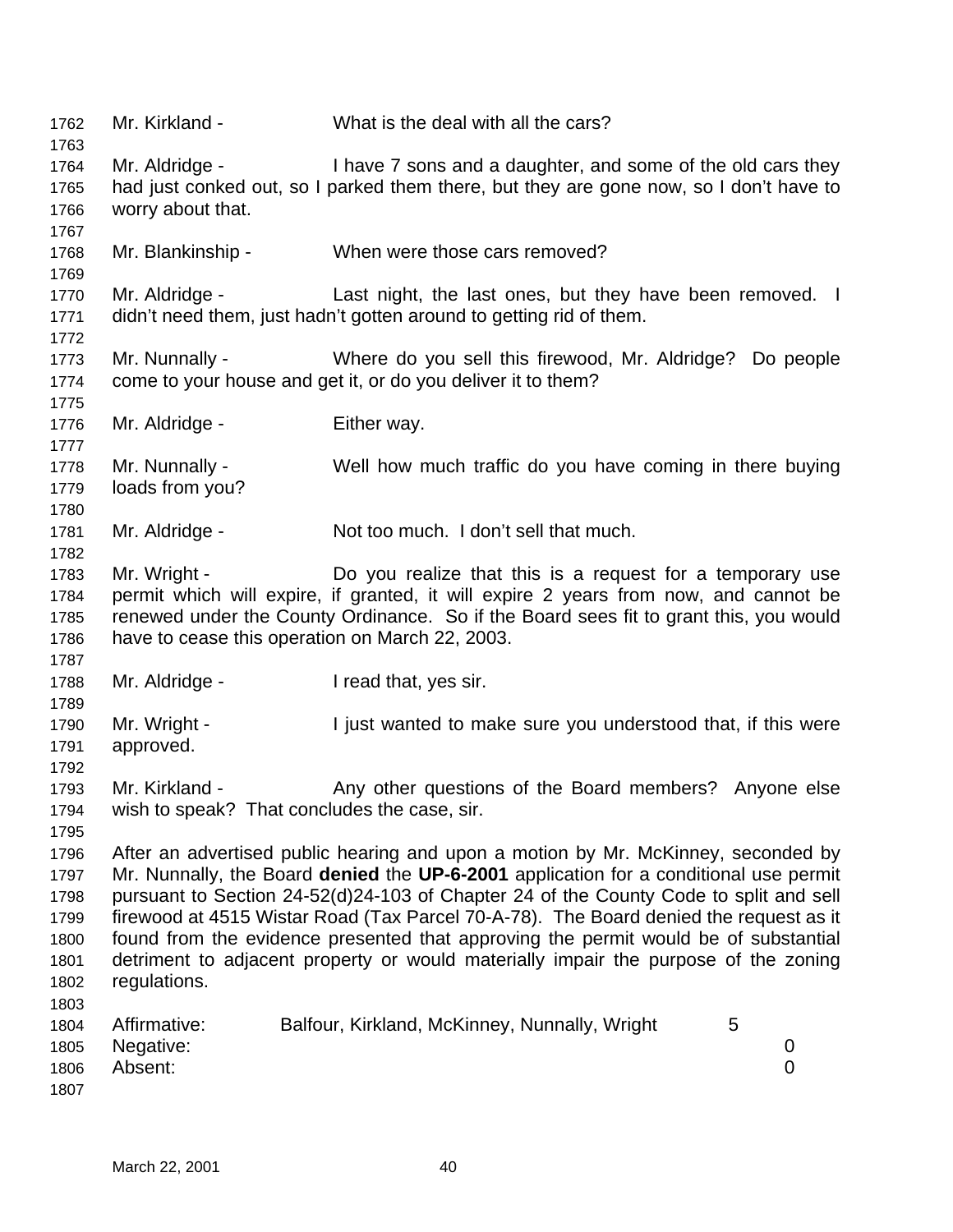**A - 32-2001 LAURA AND CARL SCHWERTZ** request a variance from Section 24-94 of Chapter 24 of the County Code to build an addition at 3318 Horselydown Court (Foxhall) (Tax Parcel 35-1-A-37), zoned R- 2AC, One-family Residence District (Conditional) (Tuckahoe). The rear yard setback is not met. The applicants have 28 feet rear yard setback, where the Code requires 45 feet rear yard setback. The applicants request a variance of 17 feet rear yard setback. Mr. Kirkland - Does anyone else wish to speak on this case? If you would sir, raise your right hand and be sworn in. Mr. Blankinship - Do you swear that the testimony you are about to give is the truth, the whole truth, and nothing but the truth, so help you God? Mr. Schwertz - Good morning. My name is Carl Schwertz, and my notices have been sent in. Mr. Kirkland - That's good. All right, state your case. 1827 Mr. Schwertz - My wife and I purchased this property about 10 years ago, and since then have had 2 children, who, much like the first applicant, have decided that it's fun to play in the house, so we are going to convert our garage. The plan is to convert the existing attached garage into a rec room, and therefore, we would like to add a garage, and that's what's proposed. The photographs show the area that it'll be attached to the home. Because the rear line on the property slopes so severely, we encroach into the rear yard setback. It's interesting that in this process, while we've asked architects and contractors to look at it, that our blueprints actually show the house being built flip-flopped from what it is, and had they built it pursuant to the blueprints, I wouldn't be here today. However, they didn't do that, and I'm not sure why. It may have been side yard setbacks at the time, but we're here requesting a variance. 1839 Mr. Wright - It's not possible to build a garage on the other side of the lot? Mr. Schwertz - No sir, it would encroach then on the side yard. Actually, if you look at the photograph that's displayed right at the moment, to the right of the picture, that side of our house right now is right on the side yard setback. 1845 Mr. Wright - I was thinking behind the house, not on the side. Mr. Schwertz - Yes sir, but if we went behind where the deck is, the characteristic of the house, you can see the 3 windows there, above and below, that above is the master bedroom, below is the kitchen. I think if we put a 2-car garage behind that, it would destroy pretty much the best part of the house. I not only have given notice to all my neighbors, but have spoken to each individual one, and nobody has any opposition, clearly as shown by nobody appearing today. Foxhall, as you may know, is increasing in size. It seems like every house that's built is about a thousand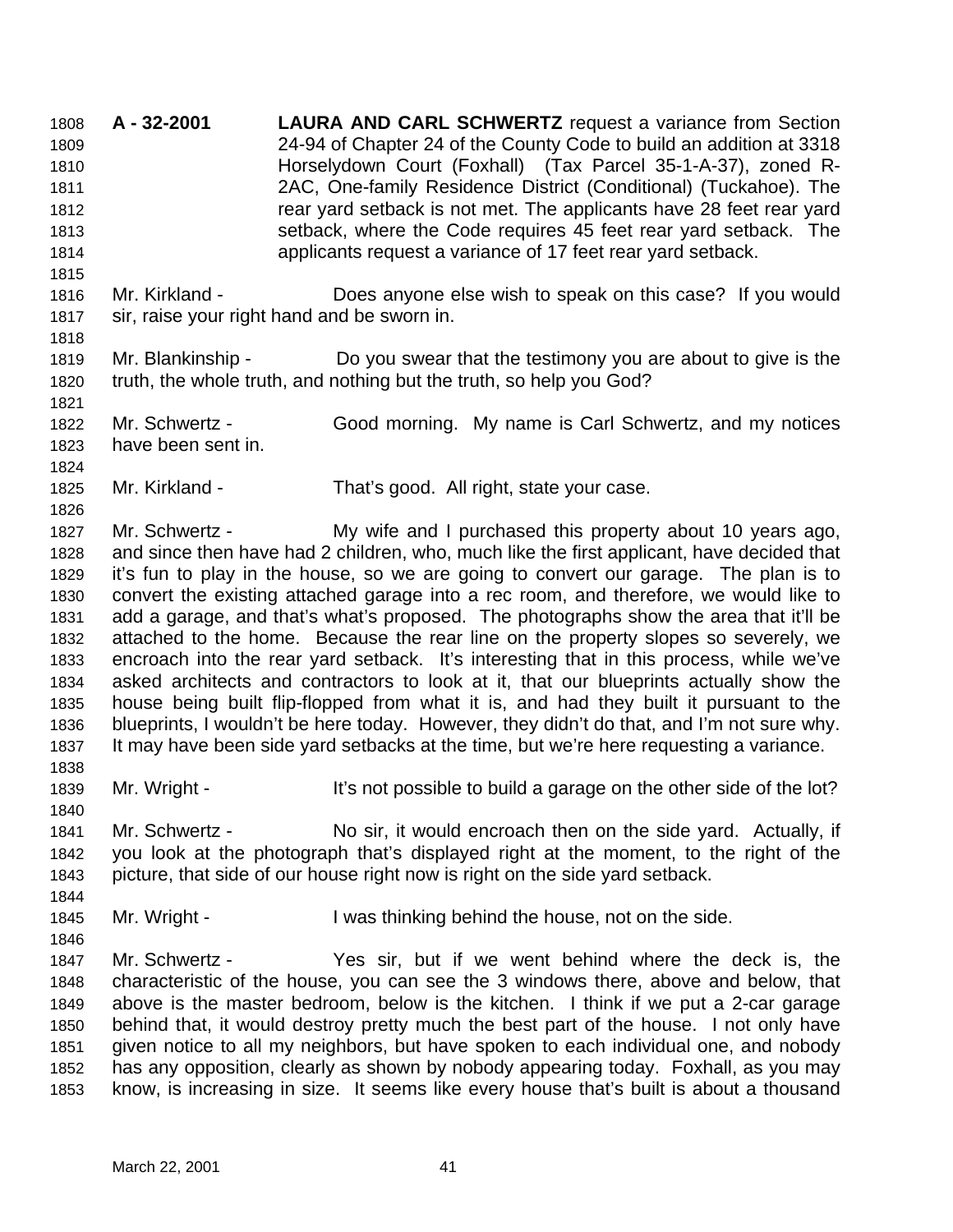square feet more than mine, and they seem to be getting bigger. So it would be in keeping with the property. Mr. Balfour - Your lot looks like it's a trapezoid, and your house, as you say, is sitting unusual. But there's not a house immediately behind you, it doesn't appear. Mr. Schwertz - Along the rear line, the house that's shown in the photograph, that one goes along the rear line and the corner, and then the house that's shown to the left in the photograph actually borders on our rear line as well, but you're right; it's not directly behind. A characteristic of cul-de-sac lots. Mr. Wright - Would you access from the side? Mr. Schwertz - Yes sir, it would be a side entry, just like the current garage. Mr. Wright - I take it you would extend your asphalt driveway back to the garage? Mr. Schwertz - Yes sir, that's correct, we would not go any further to the right. 1876 Mr. Wright - Is there any screen along the rear of your property? 1878 Mr. Schwertz - No sir, I did say.............. I wrote individual letters, along with the notice, to my neighbors, and my wife and I did propose and plan to, even without this, to put screening behind our property there along where the swing set is. We just recently mulched that area. That was the next phase of the landscaping, was to screen that back. We've spoken to our neighbors and told them that was part of our plan. Mr. Wright - This garage, then, would take out those windows that are on the rear of your house, is that correct? Mr. Schwertz - No, it would actually fit in that corner. The current door is the garage entry door. As the photographs have shown, it would be built around the gas fireplace flue that's shown; it would fit in that corner. On of the questions that I would ask of the Board, I notice that the condition that the Planning Department said was that it would be built per plans. Actually the current plans are for a garage and second story over the top of the garage; I don't know if that makes any difference to this Board or not. Obviously, the second story isn't any larger than the first story from a width standpoint. But in answer to your question, Mr. Wright, it would actually take out that upper window. 1897 Mr. Kirkland - Any other questions? Anyone else wish to speak? That concludes the case, sir.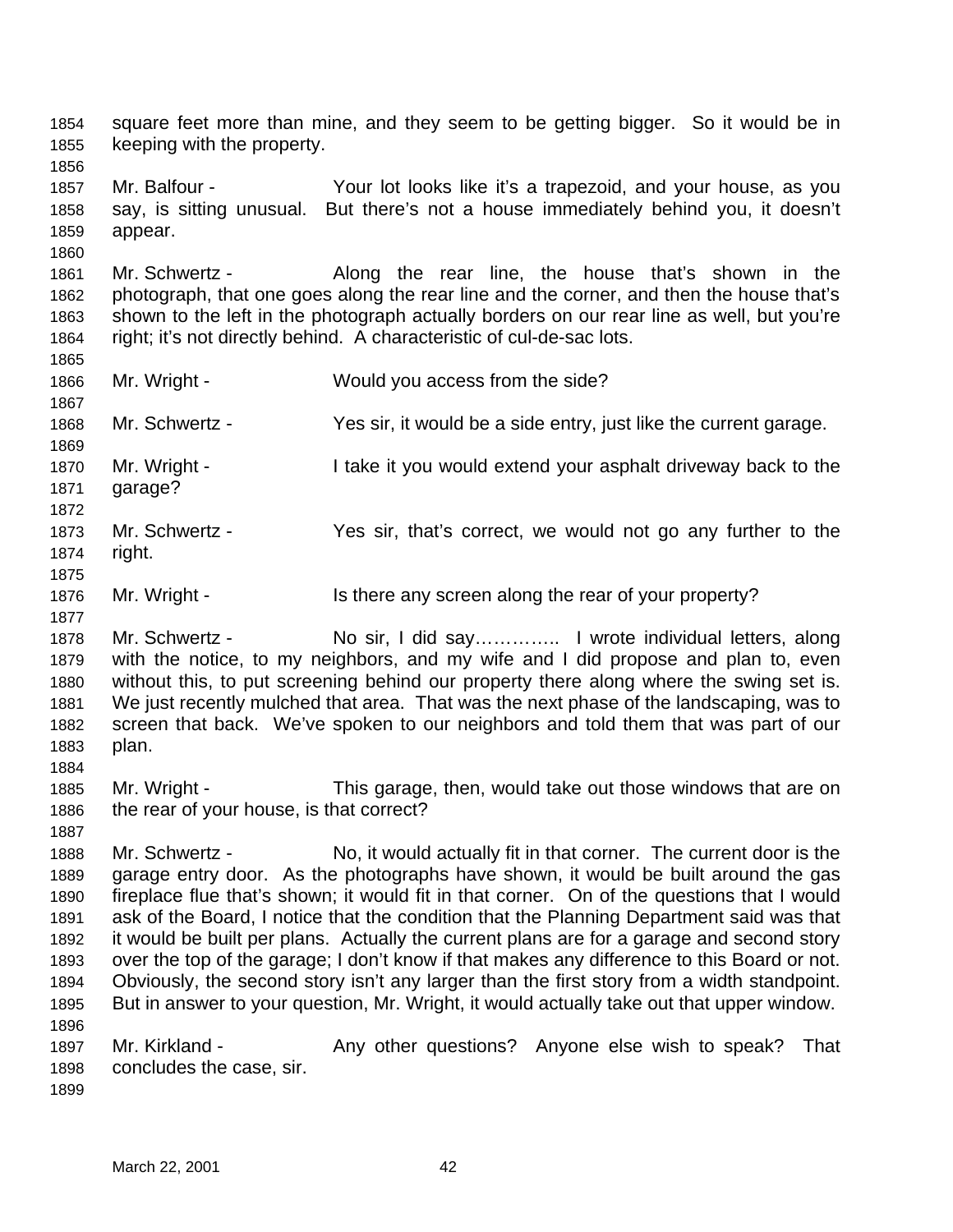After an advertised public hearing and on a motion by Mr. Balfour, seconded by Mr. Wright, the Board **granted** your application **A-32-2001** for a variance to build an addition at 3318 Horselydown Court (Foxhall) (Tax Parcel 35-1-A-37). The Board granted the variance subject to the following condition:

 1. Only the improvements shown on the plan filed with the application may be constructed pursuant to this approval. Any additional improvements shall comply with the applicable regulations of the County Code.

| 1909 | Affirmative:   | Balfour, Kirkland, McKinney, Nunnally, Wright |  |
|------|----------------|-----------------------------------------------|--|
|      | 1910 Negative: |                                               |  |
| 1911 | Absent:        |                                               |  |

- The Board granted this request, as it found from the evidence presented that, due to the unique circumstances of the subject property, strict application of the County Code would produce undue hardship not generally shared by other properties in the area, and authorizing this variance will neither cause a substantial detriment to adjacent property nor materially impair the purpose of the zoning regulations.
- **A 33-2001 VERNON C. PLACK** requests a variance from Section 24-94 of Chapter 24 of the County Code to build an addition at 831 Arlington Circle (University Heights) (Tax Parcel 101-10-A-J), zoned R-2, One-family Residence District (Tuckahoe). The minimum side yard setback and total side yard setback are not met. The applicant has 7.85 feet minimum side yard setback and 17.60 feet total side yard setback, where the Code requires 10.0 feet minimum side yard setback and 30.0 feet total side yard setback. The applicant requests variances of 2.15 feet minimum side yard setback and 12.4 feet total side yard setback.
- 1930 Mr. Kirkland Anyone else wish to speak on this case? If you would sir, raise your right hand and be sworn in.
- Mr. Blankinship Do you swear that the testimony you are about to give is the truth, the whole truth, and nothing but the truth, so help you God?
- Mr. Plack I do.

- Mr. Kirkland State your name for the record. Have all your notices been turned in, according to the County Code? We have them in the file. Thank you. Proceed with your case.
- 1942 Mr. Plack My name is Vernon Plack. Yes sir. Good morning. I'm not sure if this is pertinent to the case, but there was one page in the handout that showed the shape of the lot, and it actually showed both the lines on both sides of the house going straight back, which varies somewhat from the diagram you're seeing above here,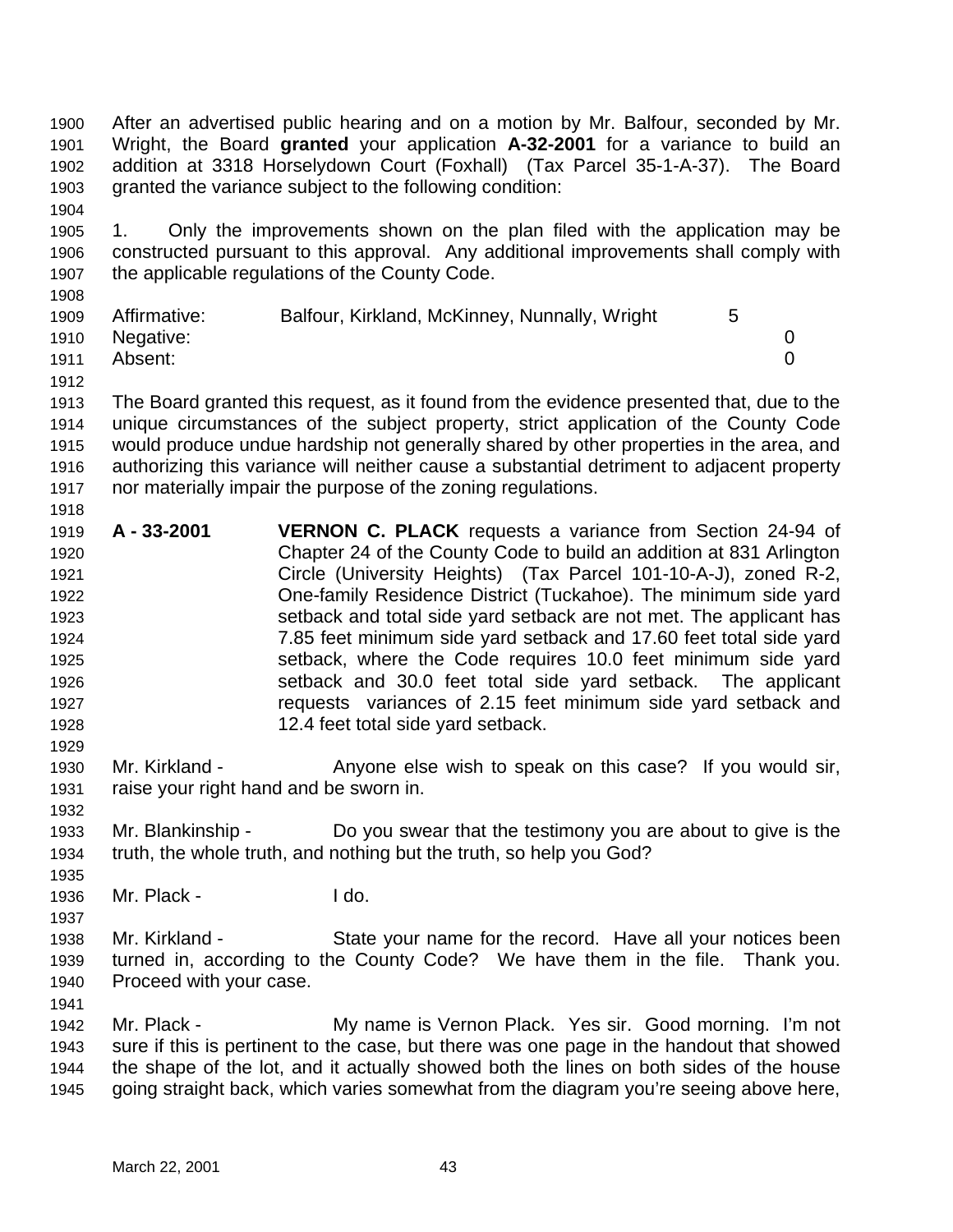which shows where the proposed addition is being added. The yard actually moves off down to the right. We actually have a little bit more land than that; the person I bought the house from actually thought she had more land, and I have the deed with me too, to show that in fact we do have more property than when it goes straight back. It angles off some to the right, as shown on the screen right now. So there's a little more property there actually. It's a deep lot; it's over 300 feet at its longest point, and probably 275 at its shortest point. It's not that wide; it's 100 feet wide; it does widen in the back because it runs along Sawmill Road. It's not a big house; it's a one-story house with 3 bedrooms. One of the bedrooms is very small; it's basically a 10 by 9 – that's my daughter's room. There's a small dining room as well; really it's just enough room for a table and chairs – it's an 8 by 9, not enough room for a buffet or a hutch. So the addition, what we're proposing, what we would like to do is increase the size of the small bedroom and increase the size of the dining room, and we would also like to add an additional bedroom, given that both my wife and I are not from Richmond, and it would give any relatives a place to stay if they were to come to town. I've talked to my neighbors about this, and they are fine with the proposed addition, in particular, if this would have any impact, it would be the neighbor to my right. The property line where we are proposing the addition, it's a Dr. Suter. I've talked to him about this, and he's very understanding of our desire to add the space. He's actually added to his house 4 times, he has said, since he's been in it. The area between our houses, there is a fence, and there are several trees there, so it's somewhat wooded, and his house actually sits back roughly 30 feet from the property line. He did not have any real problem with us adding this proposed addition. Through this process I did find that we were in violation of side yard setback and total side yard setback. We did try to look at all alternatives in terms of adding this space, and quite frankly, given the practical nature of this in trying to keep it within practical reasons, we even thought about adding a second floor or adding to the other side of the house, but it basically came down to where we felt this was one of the few and best alternatives that we had in terms of adding space to this property. So I'm here before you today to request this variance. 

- Mr. Wright- What direction does the house, you say to the right of you, in that little triangle between Sawmill Road and Arlington Circle, that's the house you're concerned, you say it's to the right of you?
- Mr. Plack To the right of me, that's Dr. Suter's house.
- Mr. Wright- Is that the rear of his house? Does his house face toward the apex of that triangle?
- Mr. Plack - Yes sir, his house, our driveways are in the front of the house, and his driveway moves up to the front of the house. Both of our entranceways are in front of the house where Arlington Circle is, that's our front doors. He has a small brick patio and a side door there, in between our houses. Again, my property actually extends further to the right.
-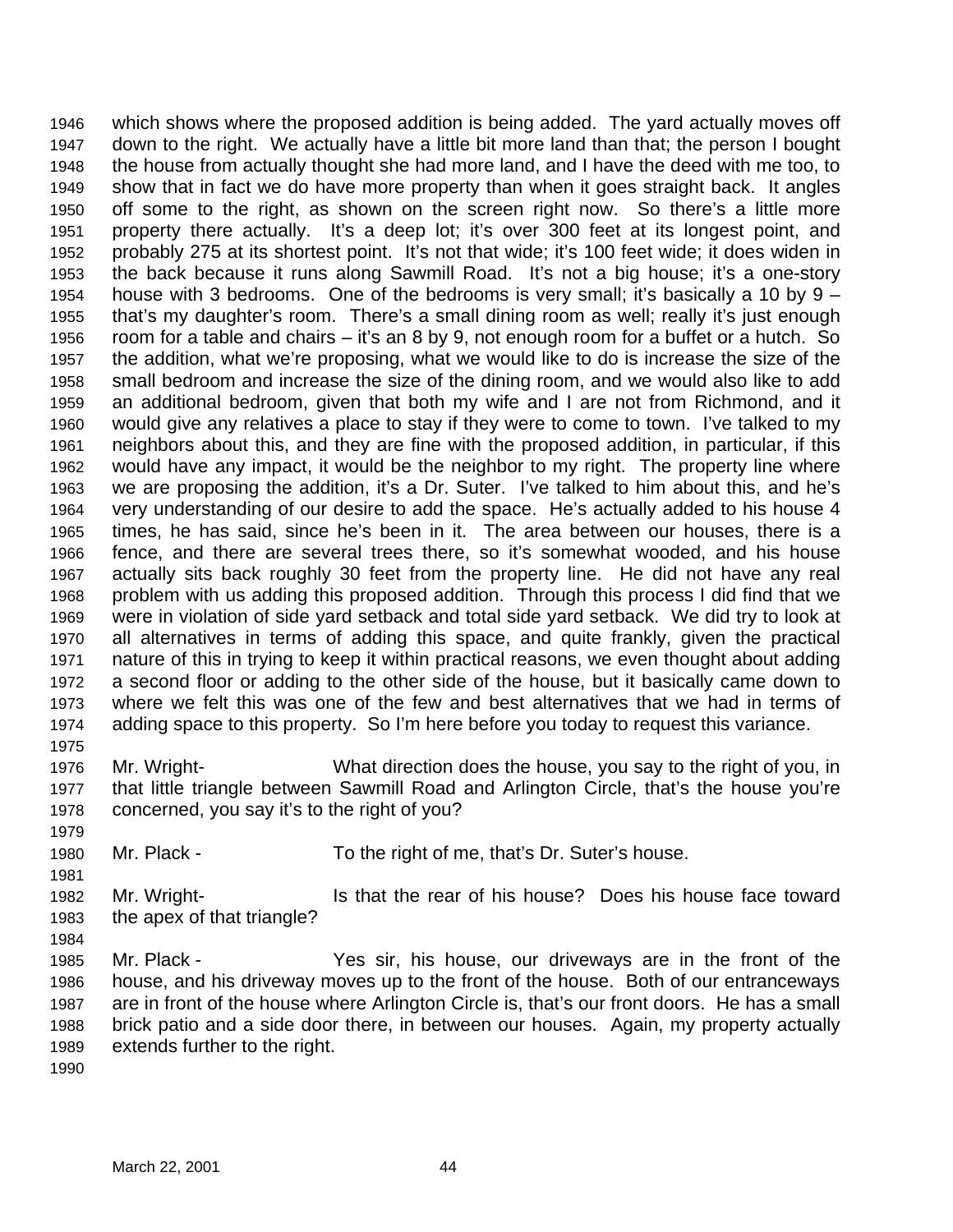1991 Mr. Kirkland - Any other questions? Anyone else wish to speak on this case? That concludes the case. 

 After an advertised public hearing and on a motion by Mr. Balfour, seconded by Mr. McKinney, the Board **granted** your application **A-33-2001** for a variance to build an addition at 831 Arlington Circle (University Heights) (Tax Parcel 101-10-A-J). The Board granted the variance subject to the following condition:

 1. Only the improvements shown on the plan filed with the application may be constructed pursuant to this approval. Any additional improvements shall comply with the applicable regulations of the County Code.

| 2003 | Affirmative:   | Balfour, Kirkland, McKinney, Nunnally, Wright |  |
|------|----------------|-----------------------------------------------|--|
|      | 2004 Negative: |                                               |  |
| 2005 | Absent:        |                                               |  |
| 2006 |                |                                               |  |

 The Board granted this request, as it found from the evidence presented that, due to the unique circumstances of the subject property, strict application of the County Code would produce undue hardship not generally shared by other properties in the area, and authorizing this variance will neither cause a substantial detriment to adjacent property nor materially impair the purpose of the zoning regulations. 

Mr. Kirkland - Next one, sir.

- **A 34-2001 AMBER D. SMITH** requests a variance from Sections 24-95(i)(2)(d) and 24-95(c)(4) of Chapter 24 of the County Code to build a carport and an addition to the porch at 2501 Burnley Avenue (Elmay Crest) (Tax Parcel 83-11-G-1), zoned R-4, One-family Residence District (Brookland). The accessory structure setback and front yard setback are not met. The applicant has 15.55 feet front yard setback and 2 feet accessory structure setback, where the Code requires 35.00 feet front yard setback and 3 feet accessory structure setback. The applicant requests variances of 19.45 feet front yard setback and 1 foot accessory structure setback.
- Mr. Kirkland Anyone else wish to speak on this case? If you would, ma'am, raise your right hand and be sworn in.
- Mr. Blankinship Do you swear that the testimony you are about to give is the truth, the whole truth, and nothing but the truth, so help you God?
- Mr. Kirkland State your name for the record. Have all your notices been turned in, according to County Code? Okay, state your case.
- 2035 Ms. Smith Amber D. Smith. Yes sir. I went to get a permit, and they informed me that I didn't have enough setback for the original porch that was already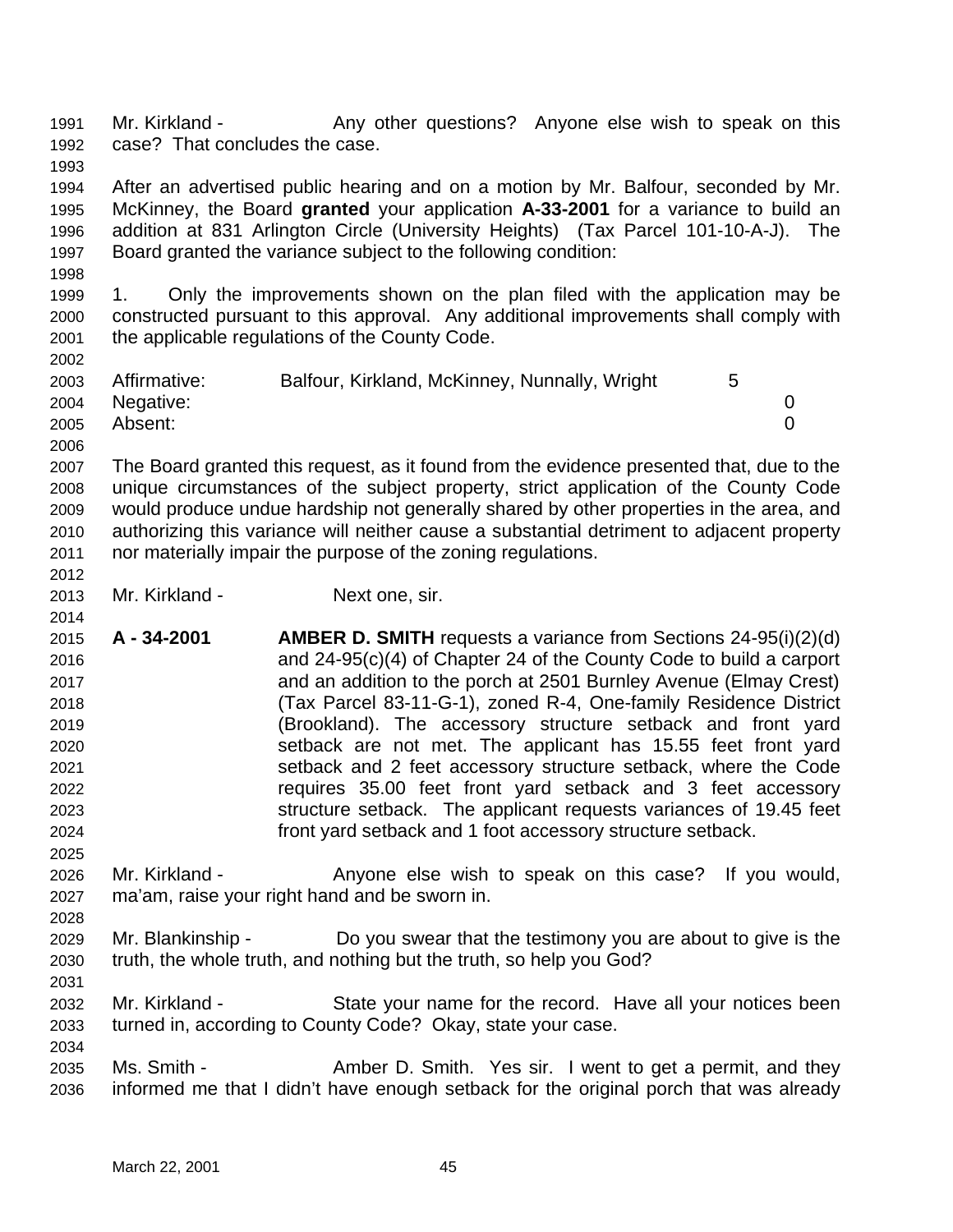there, and what I wanted to do was to get that cleared up, because they told me it could create legal problems in the future. For my addition, I wanted to go to the left of the house with a porch that's 8 feet wide and go all the way down the side to add on a dining room. I'm going to tear down the little knock-out in the back. It's a small eat-in kitchen, with the floor sloping in 2 different directions, and it wasn't feasible for me to try to repair that. The utility room roof has a sag in the middle, so I want to tear down all of that and add a new dining room and replace the utility. That little knock-out right there is an oil tank on the right-hand side in the back; I'm going to enclose that area right there for my heating units to go into. They are right now in the utility, and there's radiator heat, and it smokes up and discolors the walls, so I'd like to get that out of the utility and put it in that area. The wrap-around porch in that corner at the front doesn't meet the setback. On the back of the house is an existing cinderblock garage, and it measures across the front 20 feet 8 inches. At the very left-hand corner of the garage, they told me it's about 2 feet off the line, and if you notice, the line tapers from the street to the rear. What I would like to do is stay parallel with the garage, out for a carport. I'd like to get my cars off the street and out of my front yard, because I now park one of my vehicles in my yard. I'd like the carport in the back. I have a huge oak tree, and I have no intention of removing that, and it's already a gravel drive.

- Mr. Kirkland Ms. Smith, may I ask you a question. I notice when I looked at this, that the gravel drive, as you call it, in front of the garage, had plenty of space to park the cars now. Why do you need a carport?
- Ms. Smith The oak tree drops sap real bad. I have a white van; if I leave it back there a day, it looks like it's been totally sapped over.
- Mr. Kirkland What's in the garage? Can you get a car in the garage?
- Ms. Smith - I moved from a 2,000 square foot house into a 1,000 square foot house, and most of my furniture is in my garage. That's why I want to add onto my house, so that I can take my furniture out of the garage and put it into the house. I have a little red truck, a van, and I have a 4-Runner. I want the 4-Runner out of the front yard, and I want all the vehicles in the rear. I leave my little red truck there; I rarely drive it. I'm using it now to get sand and for hauling stuff or for taking debris from the yard, but it stays back there most of the time, and if you get in it, you can't even drive it for the sap from the oak tree, and I don't want to cut down the oak tree.
- Mr. Kirkland I saw a foundation in the back yard; is this part of the project that you've started?
- 

 Ms. Smith - Yes sir. I already meet the setback in the back; the only place where I don't meet the setback is where I want to do the wrap-around porch in the corner. If you see the posts right there, to wrap it around right there, to connect the 2 porches, that's where it doesn't meet the setback. They told me that the front porch now doesn't even meet the setback. The lady told me that if somebody ran into it and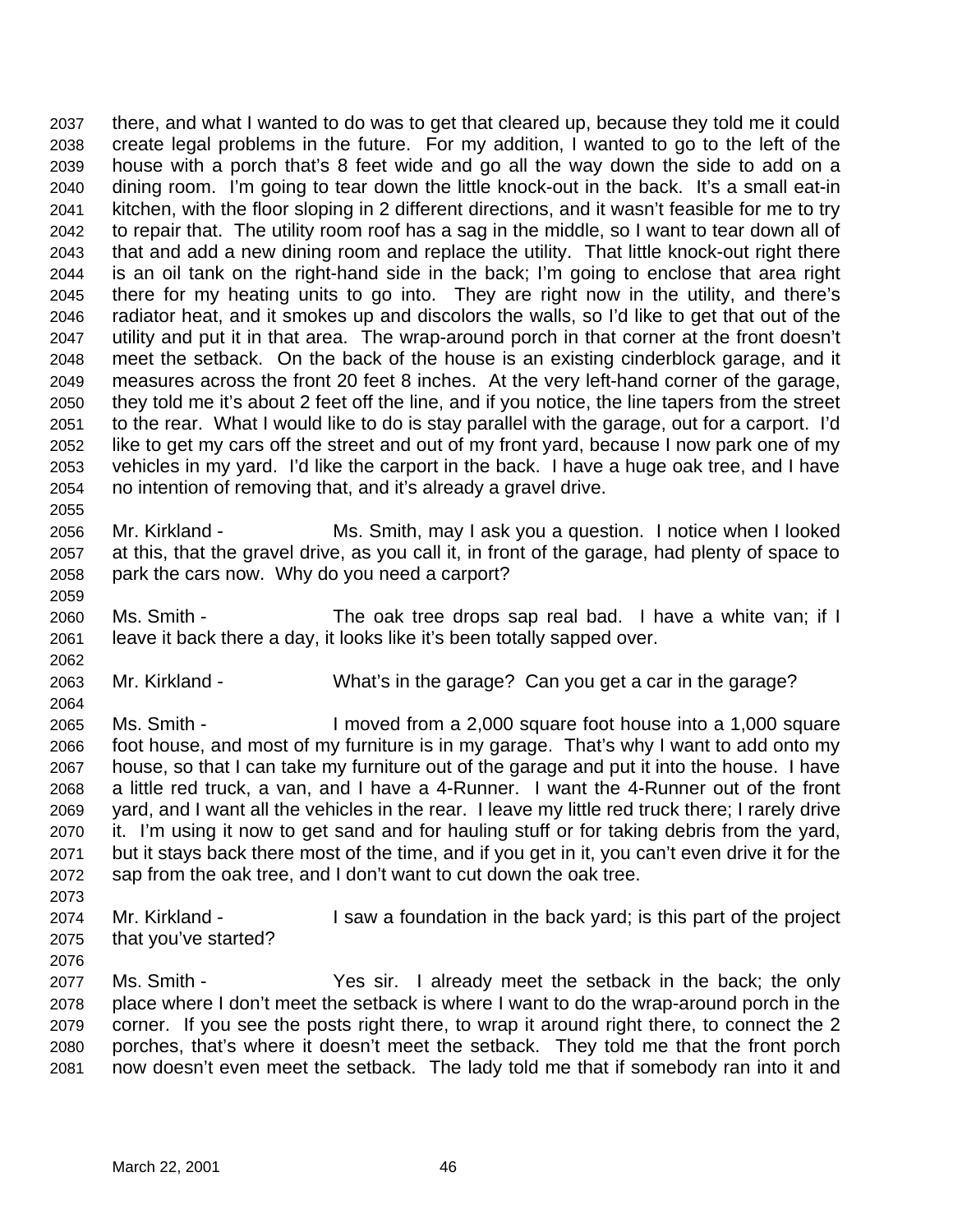knocked it down, I couldn't even put it back up where it was, unless I had a variance to do repair on it.

Mr. Wright- Why do you want to extend the size of the porch?

 Ms. Smith - I'm not going to extend it out towards the street; I want to block in that corner on the left, because I want to walk up the front as it is now and go to the left, and go down into where my new dining room is. I want the porch to simply wrap around the house. The front porch is going to stay the same, but it's going to come over to the left-hand side, approximately 10 feet, because I'm coming off the outside wall 8 feet. To get that corner, I've got to come over approximately 10 feet to have that intersection there, that junction, to do a wrap-around. I'd like to be able to leave the existing steps where they are now; I didn't want to do another set of steps down the side of the house. What I wanted to do is simply come from the street if my parents come, and get into the front right there, and if they want to come in, to go down the side and come in the dining room right there, or they can still come in the front door, but I wanted a wrap-around porch.

Mr. Wright- Are you going to have another entrance from that side?

 Ms. Smith - You see where the air conditioner is, the double windows right there? There's going to be an entrance; the back window is in the kitchen right now. My addition is going to be right off the side of that window, and you'll be able to go into a doorway right there. There's going to be an entry right there, where you can set everything and take your shoes off and then go into the house.

 Mr. Wright- This diagram that we had with the materials does not show a wrap-around porch; it just shows the porch extending out.

Ms. Smith - They told me, see the dotted line, ………………….

2113 Mr. Wright- Is that going to be a porch, all along the dotted line?

 Ms. Smith - Yes, till you get to, you see where the hand is right now, if you come back about 10 feet, there's going to be a doorway right there, and you'll be able to go, it's not that far up.

Mr. Blankinship - It'll be toward the front.

 Ms. Smith - Yes sir, off the back corner. I wanted a foyer entry right there so that people could do whatever they had to do right there, taking shoes off, whatever, and then come in, because the dining room's going to have oak flooring.

 Mr. Blankinship - So it'll be porch along the front, porch around the corner, porch starting down the side, and then there will be a wall, and it'll become enclosed.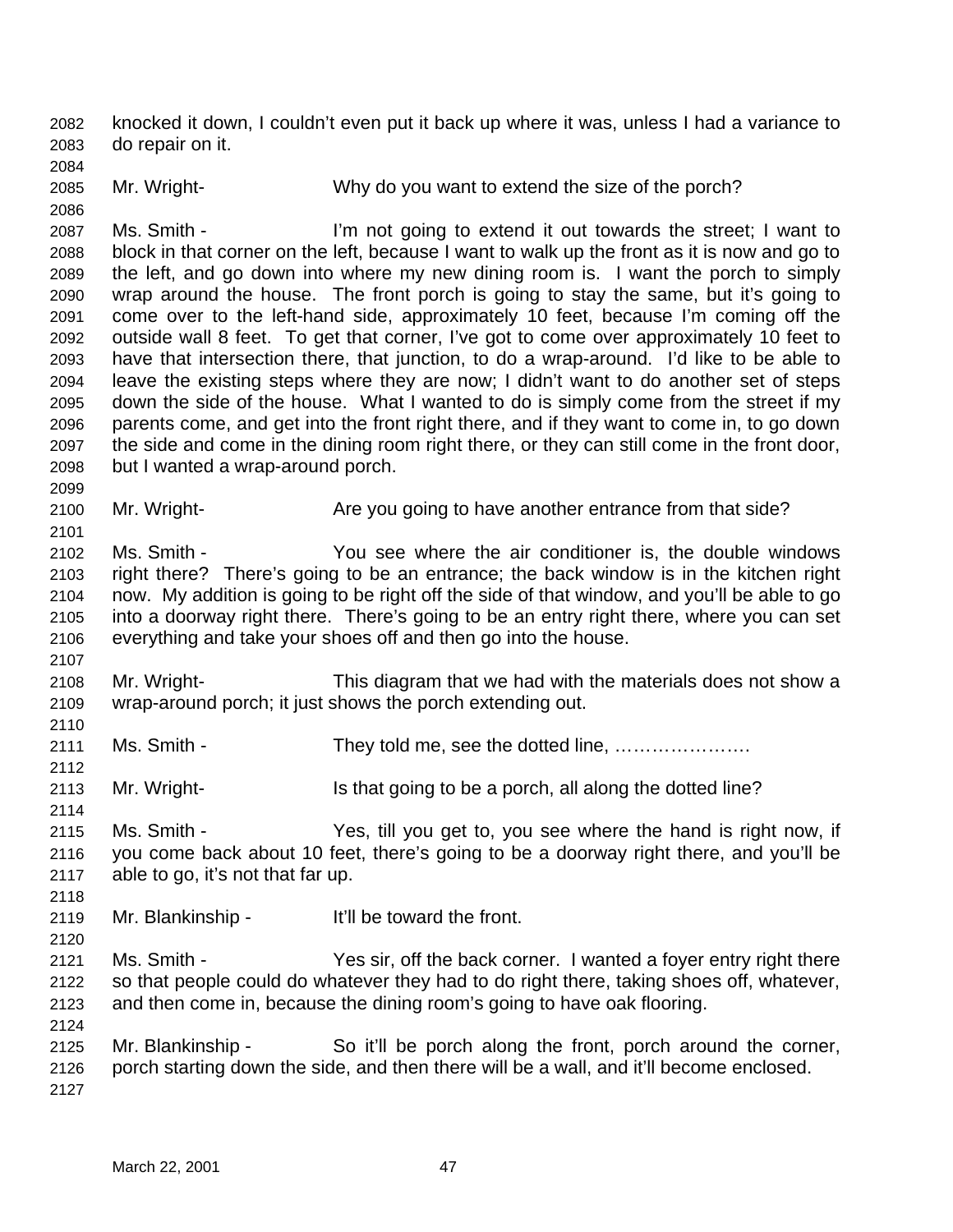Ms. Smith - Yes sir. The enclosure part is only going to be about 10 feet off that back corner, see where it says 1 foot? It's going to come up that wall only 10 feet, and most of that will be a wrap-around porch. Mr. Blankinship - So you'll have 24 feet of porch and 10 feet of addition? And what is the width of that construction? That's not labeled on here. Ms. Smith - The front porch is 7 feet. I want the side porch to be 8 feet wide, and it's going to go down the side of the house about 26 feet down the side. Mr. Kirkland - And you said you were going to go around back and box that in, but that doesn't have any setback problems? Ms. Smith - No sir, just a corner that, see the little lines right there, that's the problem, and they also told me that the original porch is not properly setback either, and they say that if 10 years down the road I want to sell it, they tell me that's going to be a problem. Mr. Kirkland- I looked at this yesterday, it's a short 27 feet from the edge of that road to the edge of the house. Ms. Smith - Yes, that's why I'd like to get my cars off the street and put them under the carport in the back. 2152 Mr. Kirkland - If you do this renovation to the house, get your furniture out the garage, can't you put a car in the garage? 2155 Ms. Smith - But I have 3 vehicles. I used to do woodworking, and my shop is presently at my father's house, and I'd like to bring it. I just do it for my own; I don't sell stuff or anything like that. I'd like to add, if you don't mind, that I've renovated a house across the street from me, 3 houses up, and I turned it from a \$30,000 assessed value to a \$90,000 value. I increased the value; it looks great, and I informed the owner that he'd be the second best-looking house when I finished mine. Mr. Kirkland - So when you do this one, are you going to move out of this one? Ms. Smith - Oh no, I can't afford to leave. I inherited part of this house, and I bought my brother out, and when I renovated the house across the street, that allowed me money to – I'd like to stay here because I can't afford to leave; I can't afford a \$100,000 mortgage payment. Mr. Wright- Mr. Blankinship, does that porch extended in that manner, would that have any problem with sight approaching Lawrence Avenue from Burnley? It goes about 3 feet beyond the edge of the house, is that what I've got?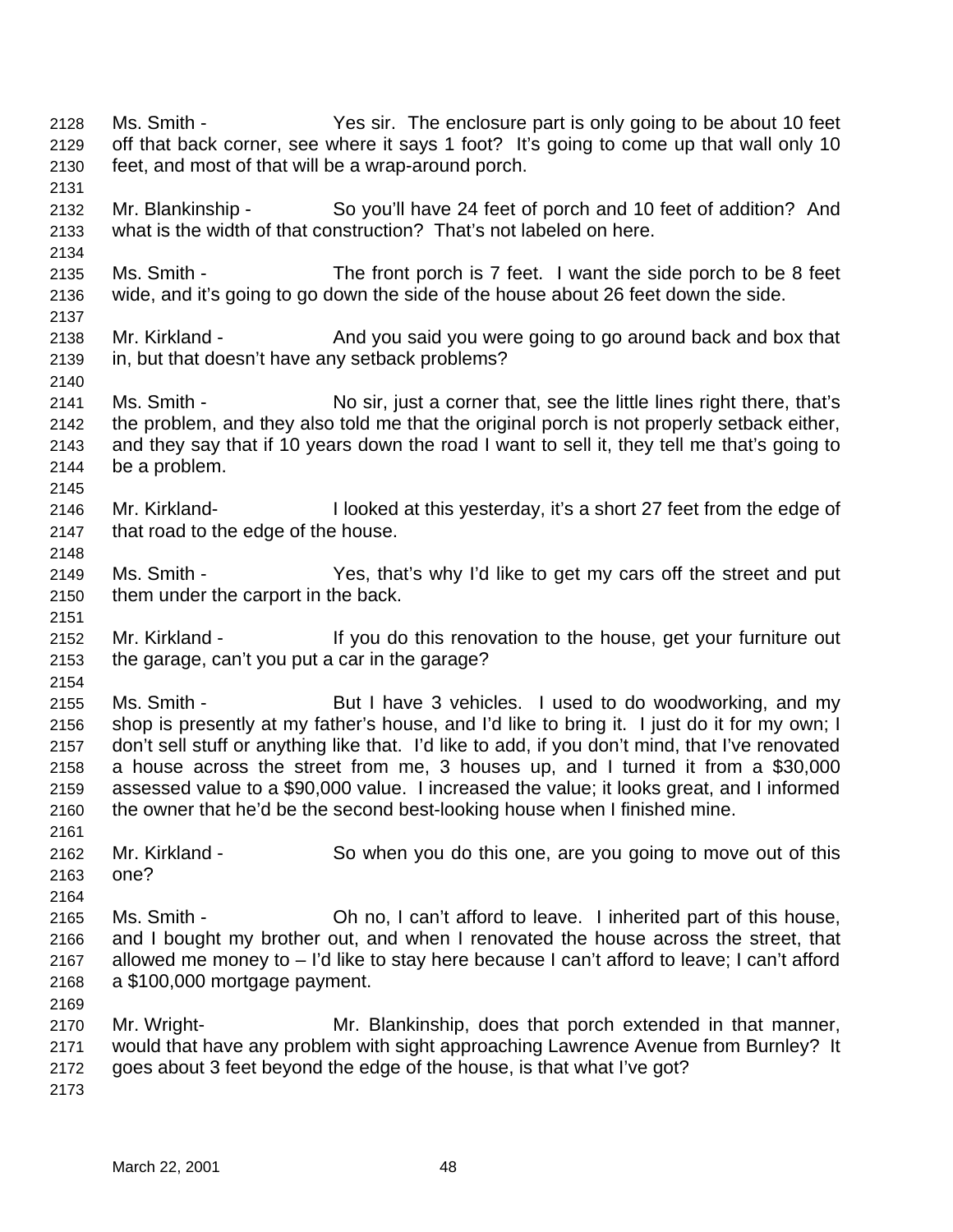2174 Mr. Kirkland - It would be 8 feet out from the edge of the house, correct? Ms. Smith - Yes, if you notice the corner right there of the house; it's going to go from there out for 8 feet, and they've told me that I was still in my setback right there. Mr. Wright- So there's no problem with the side there? Mr. Blankinship - No sir. Of course, being a porch, you would be able to see under it anyway. Ms. Smith - I'm going to put lattice. 2187 Mr. Kirkland - Any other questions? Ms. Smith - Can I make one more statement? The back of the garage, right there in that corner is 2 feet, but because the property line is on the taper, when I get out to the corner, I will be in my setback of 3 feet, but if I keep it parallel with the garage, the line is on a slight taper, once I get to that corner, it's only off by only a foot. I pulled lines from the stakes that are in the ground now, and it shows me only being off a foot once I get to that corner of the garage. Mr. Kirkland - Thank you. That concludes the case. After an advertised public hearing and on a motion by Mr. McKinney, seconded by Mr. Balfour, the Board **granted** your application **A-34-2001** for a variance to build a carport and an addition to the porch at 2501 Burnley Avenue (Elmay Crest) (Tax Parcel 83-11- G-1). The Board granted a variance of 19.45 feet from the front yard setback. The Board did not grant a variance from the accessory structure setback. The Board granted the variance subject to the following condition: 1. Only the improvements shown on the plan for an addition to the porch, as filed with the application, may be constructed pursuant to this approval. No substantial changes or additions to the layout may be made without the approval of the Board of Zoning Appeals. Any additional improvements shall comply with the applicable regulations of the County Code. 2211 Affirmative: Balfour, Kirkland, McKinney, Nunnally, Wright 5 Negative: 0 Absent: 0 The Board granted this request, as it found from the evidence presented that, due to the unique circumstances of the subject property, strict application of the County Code would produce undue hardship not generally shared by other properties in the area, and authorizing this variance will neither cause a substantial detriment to adjacent property nor materially impair the purpose of the zoning regulations.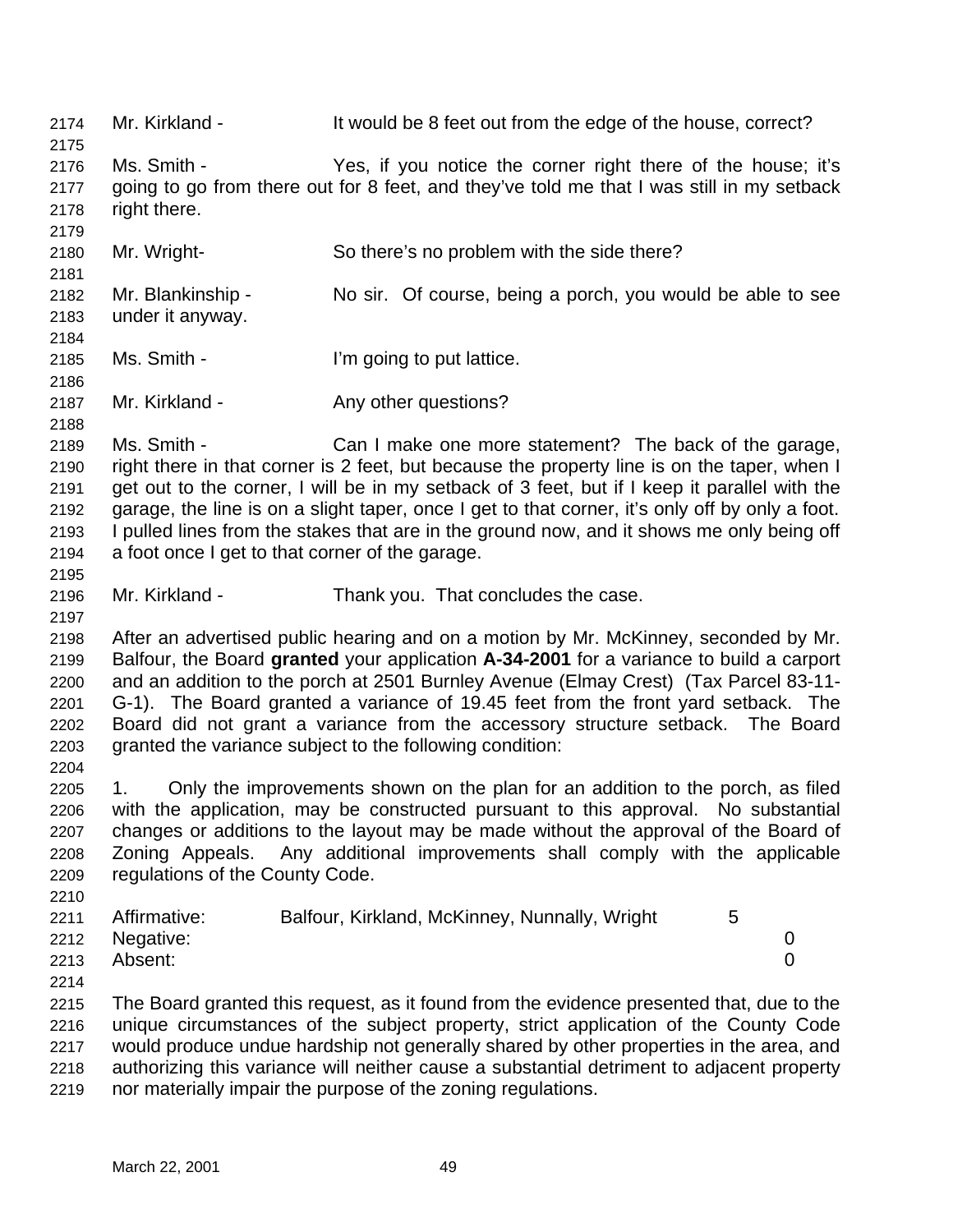**A - 35-2001 SAMUEL T. DOWDY, JR.** requests a variance from Sections 24- 95(i)(2)(f) and 24-9 of Chapter 24 of the County Code to build a single family home at 8286 Turner Road (Tax Parcel 250-A-33 (part)), zoned A-1, Agricultural District (Varina). The accessory structure location requirement and public street frontage requirement are not met. The applicant has 0.00 feet public road frontage and a pool in the side yard, where the Code requires 50 feet public road frontage and allows a pool in the rear yard. The applicant requests a variance of 50 feet public road frontage and an accessory structure in the side yard. Mr. Kirkland - Does anyone else wish to speak on this case? If you would, sir, raise your right hand and be sworn in. Mr. Blankinship - Do you swear that the testimony you are about to give is the truth, the whole truth, and nothing but the truth, so help you God? Mr. Kirkland - State your name for the record please. Have all your notices been turned in, according to the County Code? We have them in the file. You could probably speak for him. Mr. Dowdy - I do. Samuel T. Dowdy, Jr. Mr. McGaughay - I'm David McGaughay. My wife's his granddaughter, and we would like to build a house behind his house. We have no road frontage, and he had built a pool back in about 1970, and he built it away from his house. It's a park setting, real nice, we've had church groups there for years. We would like to build a house right next to the pool. The pool is in the side yard, so we would need a variance in that too. We're going to put up a real nice fence around the pool. This is his house here. Mr. Wright- The pool is already there, in the ground? Mr. McGaughay - Yes sir, it's an in-ground pool; it's already there. At the present time there's no fence around it; there will be a fence around it when I build the house. Mr. Wright- What kind of access will you have to your property? Mr. McGaughay - About 2 or 3 years ago, he got together with the County, and they let him put a secondary driveway that will drive straight along the property line and go to the pool. I really don't know exactly what type of house I'm building yet; I'm going to build a garage, that you just turn into the garage away from the house. Mr. Wright- What kind of legal right or access will you have; how will you be protected legally? Will there be an easement or something of record? The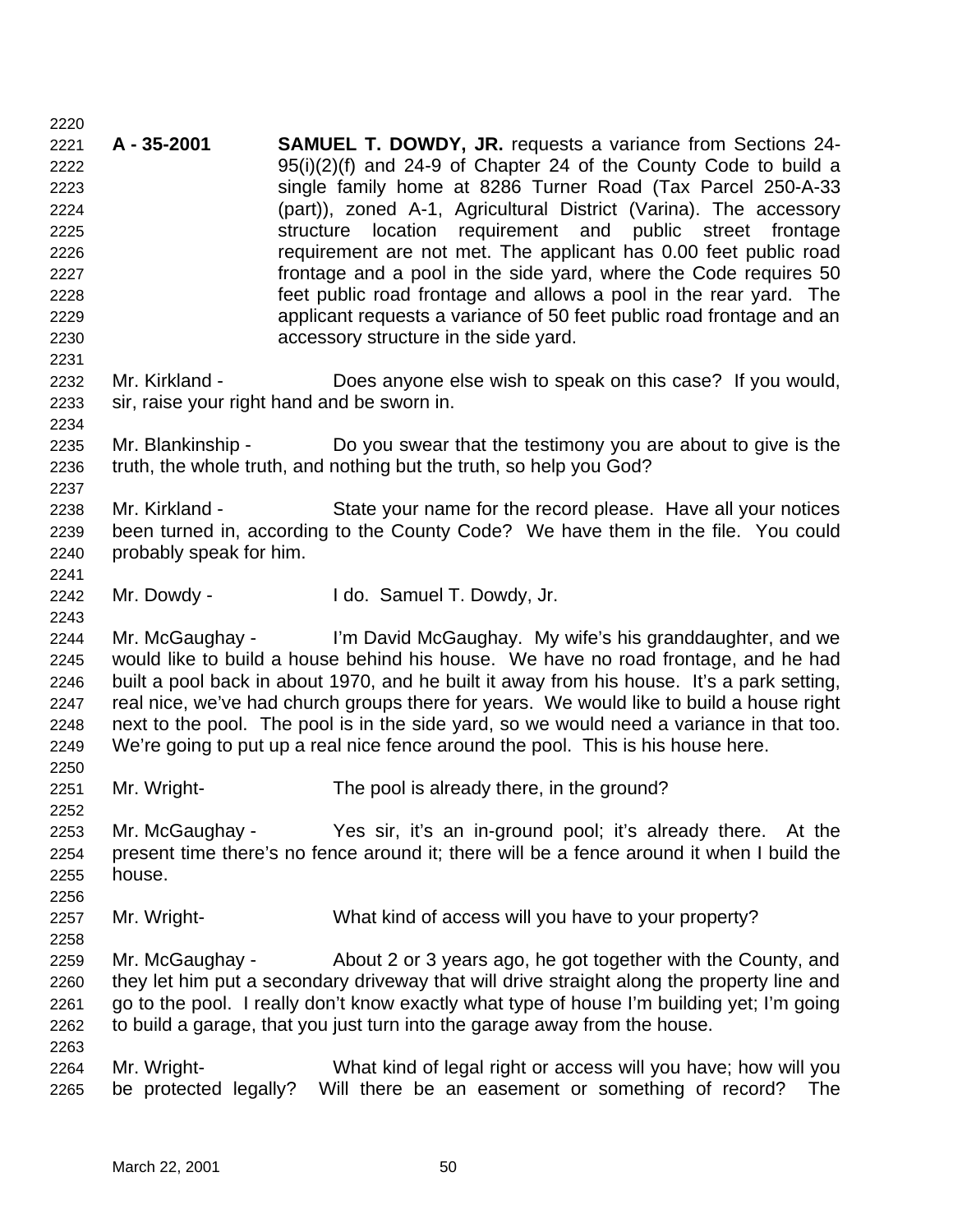conditions, if you'll notice, on this case require you to have legal access. If this is approved, and you proceed to get your building permit, you have to satisfy the Planning Office that you do have legal access to the property.

 Mr. McGaughay - That will be my next step, yes sir. He's willing to give me legal rights; we kind of want to be there to help take care of him.

Mr. Nunnally- You're going to build on the rear 2 acres of land, is that right?

 Mr. McGaughay - Yes sir, he has 3.1 acres, and he wants to give us 2 acres, so we want to be on the back end. There's a set of power lines in the back, we've already been approved for septic; we're going to put it underneath the power lines. Vepco's already approved it.

2280 Mr. Kirkland - Any other questions? That concludes the case. Thank you sir.

 After an advertised public hearing and on a motion by Mr. Nunnally, seconded by Mr. McKinney, the Board **granted** your application **A-35-2001** for a variance to build a single family home at 8286 Turner Road (Tax Parcel 250-A-33 (part)). The Board granted the variance subject to the following conditions:

 1. This variance applies only to the public street frontage requirement for the dwelling, and location of the existing pool in the side yard. Any additional improvements shall comply with the applicable regulations of the County Code. 

 2. At the time of building permit application, the applicant shall submit the necessary information to the Department of Public Works to ensure compliance with the requirements of the Chesapeake Bay Preservation Act and the code requirements for water quality standards.

 3. At the time of building permit application the owner shall demonstrate that the parcel created by this division has been conveyed to a member of the immediate family, and the subdivision ordinance has not been circumvented. If this condition cannot be met, the owner shall submit a subdivision plat for review and approval by the Planning Office.

 4. Approval of this request does not imply that a building permit will be issued. Building permit approval is contingent on Health Department requirements, including, but not limited to, soil evaluation for a septic drainfield and reserve area, and approval of a well location.

 5. The applicant shall present proof with the building permit application that a legal access to the property has been obtained. No new entrances shall be constructed onto Turner Road. The owners of the property, and their heirs or assigns, shall accept responsibility for maintaining access to the property until such a time as the access is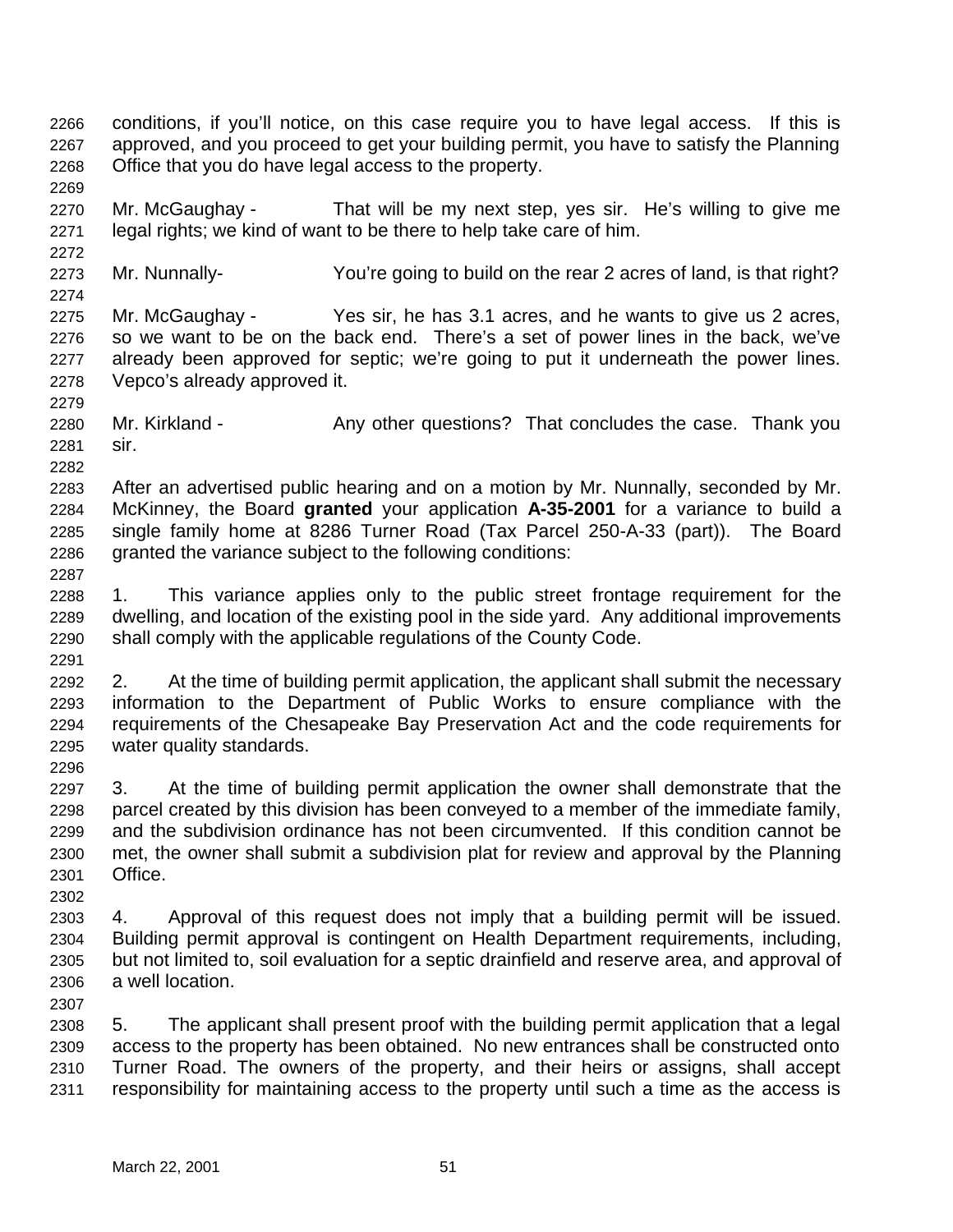improved to County standards and accepted into the County road system for maintenance.

 2315 Affirmative: Balfour, Kirkland, McKinney, Nunnally, Wright 5 Negative: 0 Absent: 0 

 The Board granted this request, as it found from the evidence presented that, due to the unique circumstances of the subject property, strict application of the County Code would produce undue hardship not generally shared by other properties in the area, and authorizing this variance will neither cause a substantial detriment to adjacent property nor materially impair the purpose of the zoning regulations.

- **A 36-2001 ROBERT DAVIS AND MARIA ANDERSON-DAVIS** request a variance from Section 24-94 of Chapter 24 of the County Code to build a single family home at 5130 Springfield Road (Tax Parcel 29- A-4A), zoned A-1, Agricultural District (Three Chopt). The lot width requirement, minimum side yard setback, and total side yard setback are not met. The applicants have 118 feet lot width, 15.75 feet minimum side yard setback, and 31.55 feet total side yard setback, where the Code requires 150 feet lot width, 20 feet minimum side yard setback, and 50 feet total side yard setback. The applicants request variances of 32 feet lot width, 4.25 feet minimum side yard setback, and 18.45 feet total side yard setback.
- Mr. Kirkland Does anyone else wish to speak on this case? If you would, sir, raise your right hand and be sworn in.
- Mr. Blankinship Do you swear that the testimony you are about to give is the truth, the whole truth, and nothing but the truth, so help you God?
- Mr. Kirkland State your name for the record. Have all your notices been turned in according to County Code? We have them in the file. Okay, proceed.
- Mr. Mister I do. Spud Mister. Yes they have. This is a variance case that was approved in 1999 for lot width for Maria Davis and her husband, and they intended to build a house. They had 1 year to do it, which was May 2000. For various reasons, they did not get a building permit and start the house at that point in time. Now they have picked a house that they want to build, and have a price and a builder lined up, but they need to renew their variance, and now that we know the width of the house, along with the lot width, they need a variance for minimum side yard setback and total side yard setback. This is a 1-acre parcel that Maria was given by her parents, Mr. and Mrs. Morse, who live in the existing house. The lot that was left there is 2.02 acres, so they cut out 1 acre to give to Maria, which meets the ordinance under the A-1 zoning that it is, and in order to get 1 acre, the rear lot line had to be set up like it is. The reason that it goes out to Wintergreen Drive is that's where it will have access to the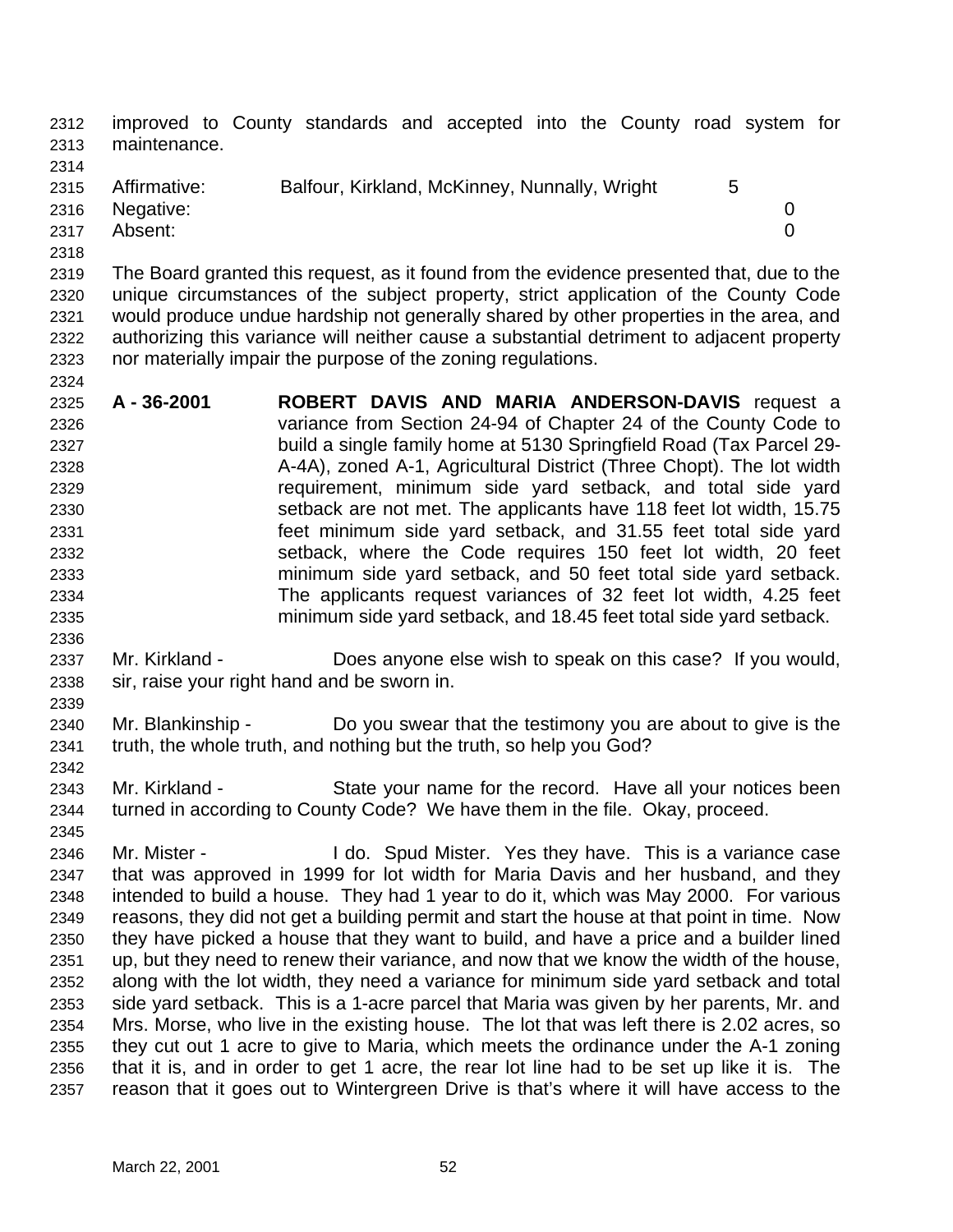sewer connection; there is a manhole in Wintergreen Drive that she plans to extend over to bring sewer to this house. What she's basically asking for is for the variance that was granted in 1999 to be re-instituted so that she can build this house on the lot.

 Mr. Wright- Didn't you just say though, that you're asking for more than 2363 just what we approved before, insofar as the side yard?

 Mr. Mister - Yes, when we did it before, we didn't know the width of the house. They want to build a 62-foot wide house now, which doesn't add up to the numbers that you see, but it's because the lot is skewed a little bit, and they do need the total side yard variance of 18.45 feet to meet the Code. The reason that it's more is because part of that is from the front corner of the house, and the other part is for the rear corner of the house. They could have built a 54-foot house previously, and I think you see it's stated they could build a 54 by 50-foot house, but that's a little bit unusual configuration and not something I think we'd really want to force them to do.

Mr. Wright- What's located on the side where you need the variance?

 Mr. Mister - The south side – the Jones family owns that, and there's some wetland over there, not right on the property, but they have approached them several times in the past, and they really are unwilling to sell any portion of the property until they know how the whole property is going to be developed.

Mr. Wright- That's undeveloped at this time?

 Mr. Mister - The 3 homes are. Yes, it's wooded land and there have been several different developers, commercial and single-family, who have talked to them over the last several years, and they haven't been able to work out any arrangement with any of them at this point.

2388 Mr. Kirkland - Any other questions? Anyone else wish to speak? That concludes the case. Thank you sir.

 After an advertised public hearing and on a motion by Mr. Wright, seconded by Mr. Nunnally, the Board **granted** your application **A-36-2001** for a variance to build a single family home at 5130 Springfield Road (Tax Parcel 29-A-4A). The Board granted the variance subject to the following conditions:

 1. Only the improvements shown on the plan filed with the application may be constructed pursuant to this approval. No substantial changes or additions to the layout may be made without the approval of the Board of Zoning Appeals. Any additional improvements shall comply with the applicable regulations of the County Code.

 2. At the time of building permit application, the applicant shall submit the necessary information to the Department of Public Works to ensure compliance with the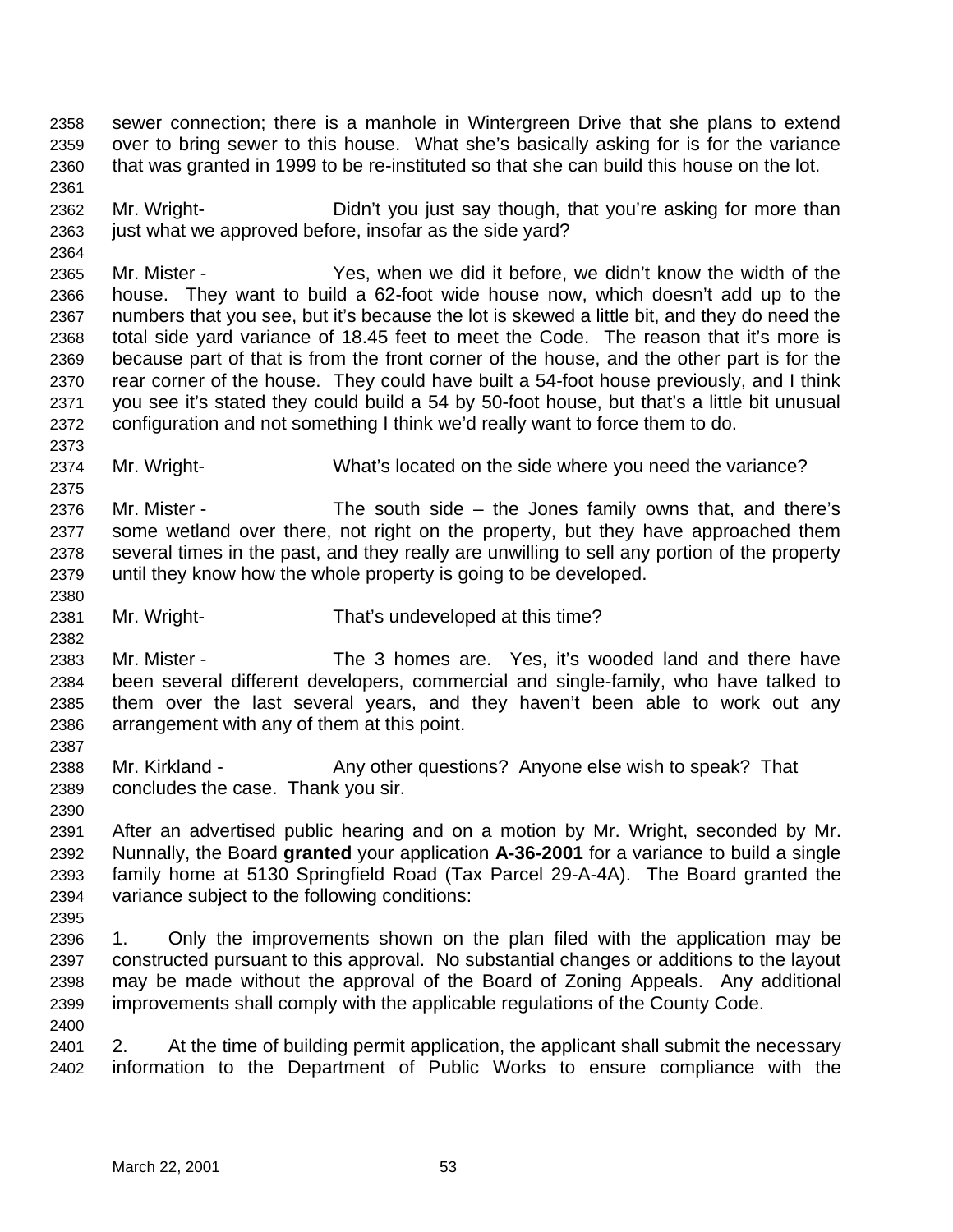requirements of the Chesapeake Bay Preservation Act and the code requirements for water quality standards.

3. Connections shall be made to public water and sewer.

| ____ |                   |                                               |  |
|------|-------------------|-----------------------------------------------|--|
|      | 2408 Affirmative: | Balfour, Kirkland, McKinney, Nunnally, Wright |  |
|      | 2409 Negative:    |                                               |  |
| 2410 | Absent:           |                                               |  |

 The Board granted this request, as it found from the evidence presented that, due to the unique circumstances of the subject property, strict application of the County Code would produce undue hardship not generally shared by other properties in the area, and authorizing this variance will neither cause a substantial detriment to adjacent property nor materially impair the purpose of the zoning regulations.

- **UP- 7-2001 GRACE COMMUNITY BAPTIST CHURCH** requests a temporary conditional use permit pursuant to Section 24-116(c)(1) of Chapter 24 of the County Code to locate classroom trailers at 2400 Pump Road (Tax Parcel 66-A-7A), zoned A-1, Agricultural District (Three Chopt).
- 2424 Mr. Kirkland Anyone else wish to speak on this case? Please stand and be sworn in. Raise your right hand, please.
- 2427 Mr. Blankinship Do you swear that the testimony you are about to give is the truth, the whole truth, and nothing but the truth, so help you God?
- Mr. Kirkland Would you state your name for the record sir. Have all your notices been turned in according to the County Code? Okay, state your case.
- Mr. Moore I do. George Moore. Yes sir. I'm here on behalf of Grace Community Baptist Church. I do attend this church. Also here this morning is Tom Clark, one of the pastors at Grace Community. We are here to request approval to set up a temporary classroom facility at the rear of the existing building. This will be composed of 6 trailers that will be attached together, that will provide us with 6 additional classrooms. The purpose of the trailers is to provide additional space. We've experienced growth just like all of the West End has, and many of the other churches. We've tried to accommodate this growth with the existing facility that we have. We've gone to 2 worship services; presently we're using the Colombian Center, which is adjacent to the existing building now, and we're also meeting in some of the members' homes, which are in close proximity to the church. Even with that, we are still finding it's difficult to have space to accommodate all the classrooms that we need. We've got a large population of children, and with the children's Sunday School classes and the adult Sunday School classes, we just don't have sufficient space. We've looked at various locations around the site to locate the temporary classrooms. We've chosen the location that's presented on the map that you have in the package. We've chosen that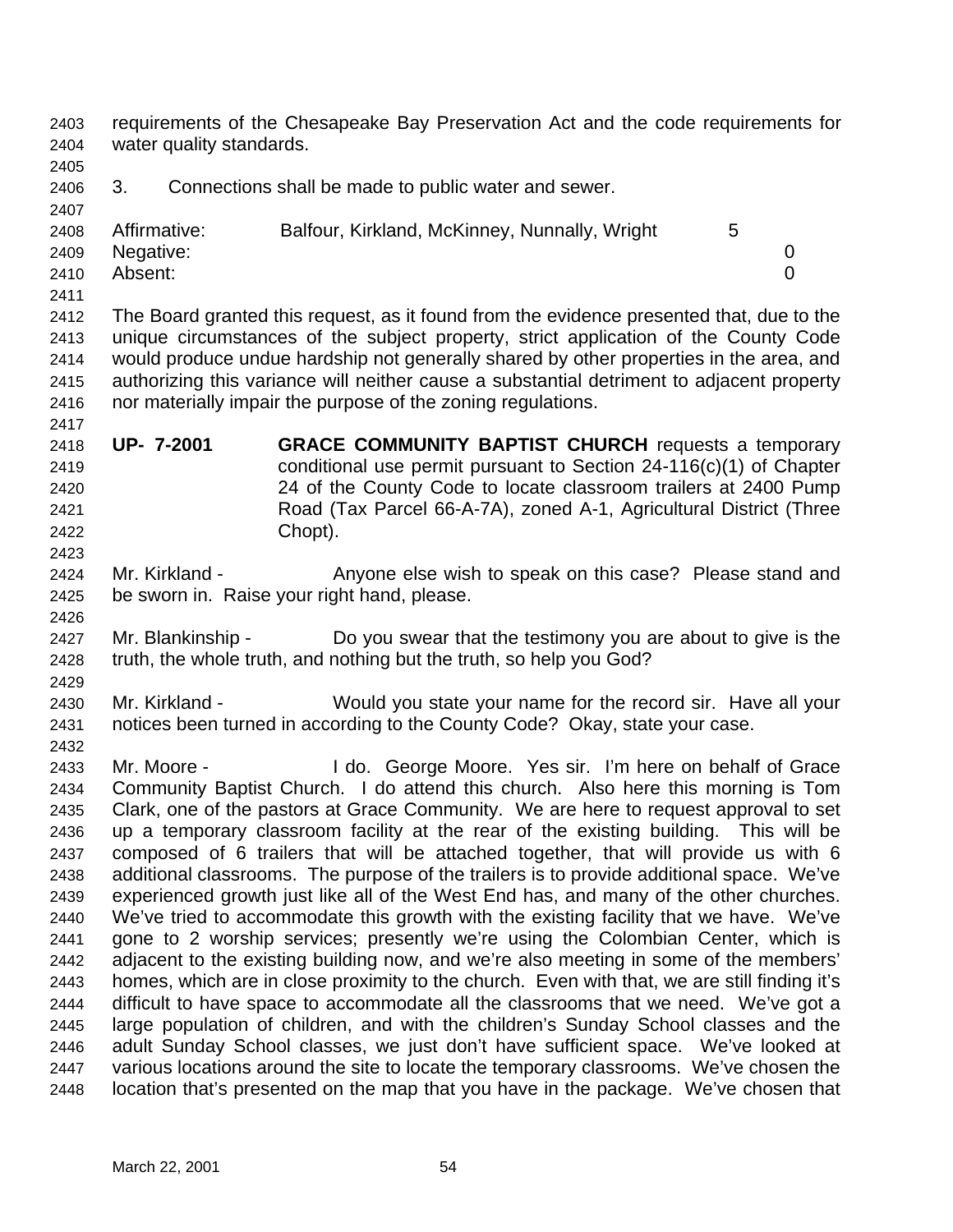because we feel it has a minimal impact on the adjacent properties around the church. It also functions well for us because right behind the trailers are the existing classrooms and the building, and also there are bathrooms there, so they'll be able to walk directly out of that building and into the existing building and have direct access to the bathrooms. Also, handicapped accessibility has been an issue. We looked at a couple of locations along the property lines, but in order to provide handicap access, there would be some significant grading that would need to take place. Also the location that we've chosen, we feel like, has minimal impact to adjacent neighbors. It's not visible from public street frontage, Pump Road. It does have some impact to the homes in the back, which is in the Stevenson Subdivision, and we have agreed and have talked to a couple of the homeowners back there, about adding additional landscaping. There is a 35-foot natural buffer that's there now. The trailers are approximately 85 feet from the property line. We're agreeable to adding additional landscaping and also to meeting with them, to go over the landscape plan, to make sure that it is acceptable and provides the screening that will help screen out the trailers.

- Mr. Wright- That would be one of the requirements, if you've seen the proposed conditions, there would be a landscaping plan to be approved by the Planning Office.
- Mr. Moore This is all done in the context of kind of a bigger picture. We've begun planning and have been talking about it over the past year, to do a permanent addition to the building, which would be on the south side of the building. We need the next 2 years to begin planning and trying to figure out exactly the size of the addition that we're going to put on the building/ Within the next 2 years, we would be filing an amended POD, that would allow for that addition. This is kind of an interim measure at this time.
- 

- Mr. Wright- You notice that this permit will expire on March 22 of 2003, so you need to have something in place at that time.
- Mr. Moore We feel that this request is consistent with the zoning ordinance as it relates to the temporary conditional use permits, and we feel like it has minimal impact to the surrounding neighbors.
- 
- 2484 Mr. Kirkland Any other questions? Sir, are you in opposition? If you would sir, we'll let them speak, and then you can rebut any statements that they make. Okay, come on down sir. If you would, state your name for the record.
- Mr. Downum - My name's Danny Downum, and I and Arthur Cairns are neighbors in the Stevenson Subdivision; actually I'm in Sutton, which is just west of the church, directly behind it. I guess I'm here specifically to oppose the placement of the structure as to where it's going to be located directly behind our house. We just recently added a screened in porch area, and that would be the first visible thing you would see when you come into the back area. We feel it would be visually unappealing and would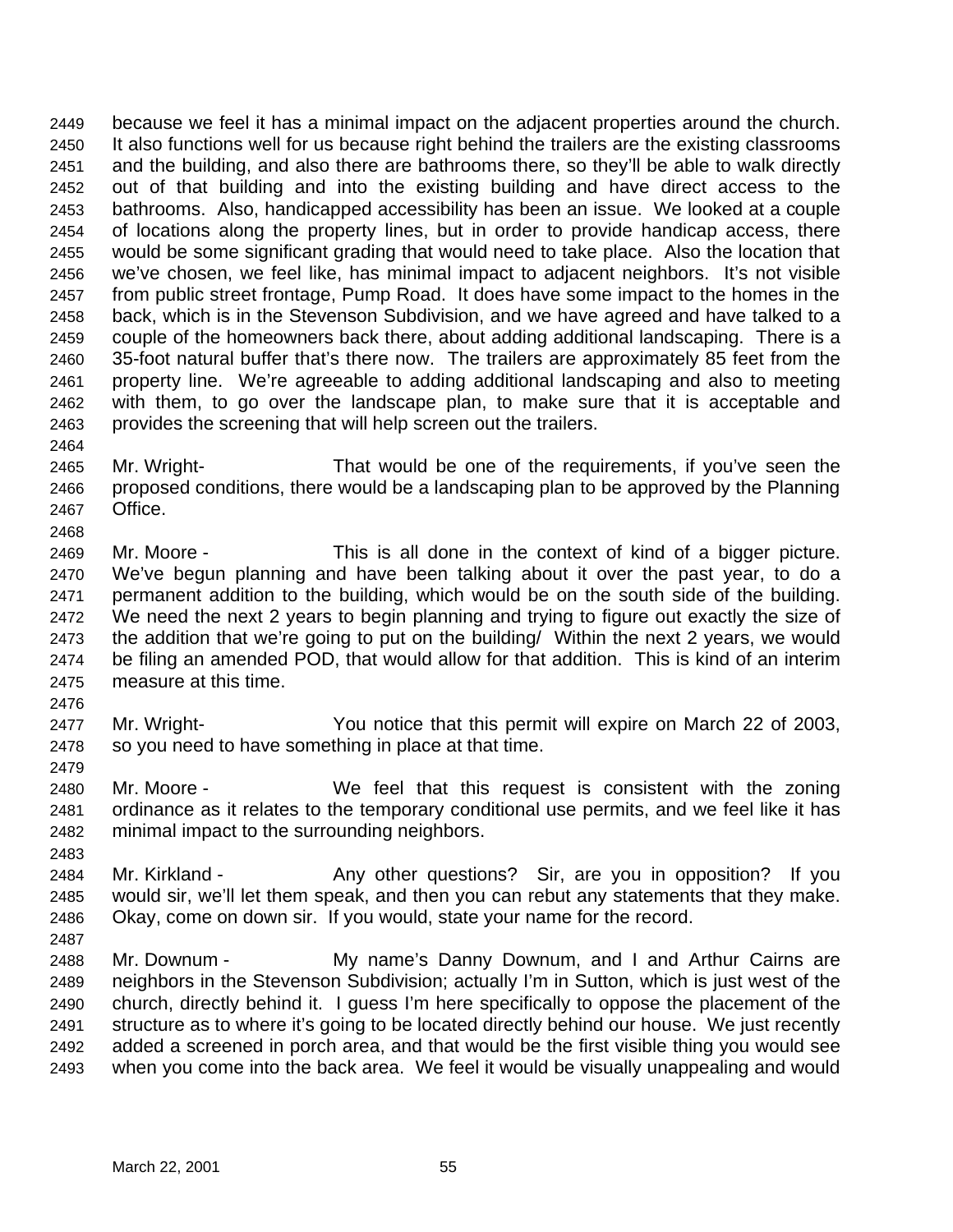like to see possibly that it be moved to maybe the south or the north side of the property, if at all possible. Mr. Balfour- When you say structure, are you referring to the trailers, or the permanent building? Mr. Downum - Just the trailers. 2502 Mr. Balfour- **And your suggestion is what?**  Mr. Downum - To possibly move it to the south or the west side of the property. It seems apparent that the only people who are opposed are the neighbors directly behind the church, and basically, all 3 of our homes are directly beside each other. As far as affecting other neighbors, it doesn't appear that they would be affected if we moved it to the south or the north side of the area. Mr. McKinney- How about if they put up a fence behind it to buffer it? Mr. Downum - We did have the opportunity to speak to Mr. Moore and Mr. Clark a few minutes ago, and they made suggestions on placing landscaping back there to possibly buffer it or camouflage it, and that might be acceptable for us to do something like that. Mr. Wright- That's one of the conditions, if this is approved, that they have to have landscaping provided that would be approved by the planning office. We had that in mind. There are some trees there now, but you need more screening than those trees provided; those trees are kind of high. I don't know if there's anywhere else they could put this. If you put it on the north, it would be visible from the street, north or south. Mr. Downum - If you put it on the north side of the church, there's a big mound of dirt there, also with trees in the front and trees in the back of that area of the church. I went down Pump Road, and you don't notice it just riding by. If you stop and look, you'll see it. Mr. Wright- One of the things they need is access to the bathrooms, and we can hear from Mr. Moore, but I take it they put it here because that would give the children access to bathrooms directly. 2533 Mr. Downum - Are these temporary structures? Can they have bathrooms installed within them? Mr. Wright- They could, except that if they have them accessible, it's okay if they can get to them.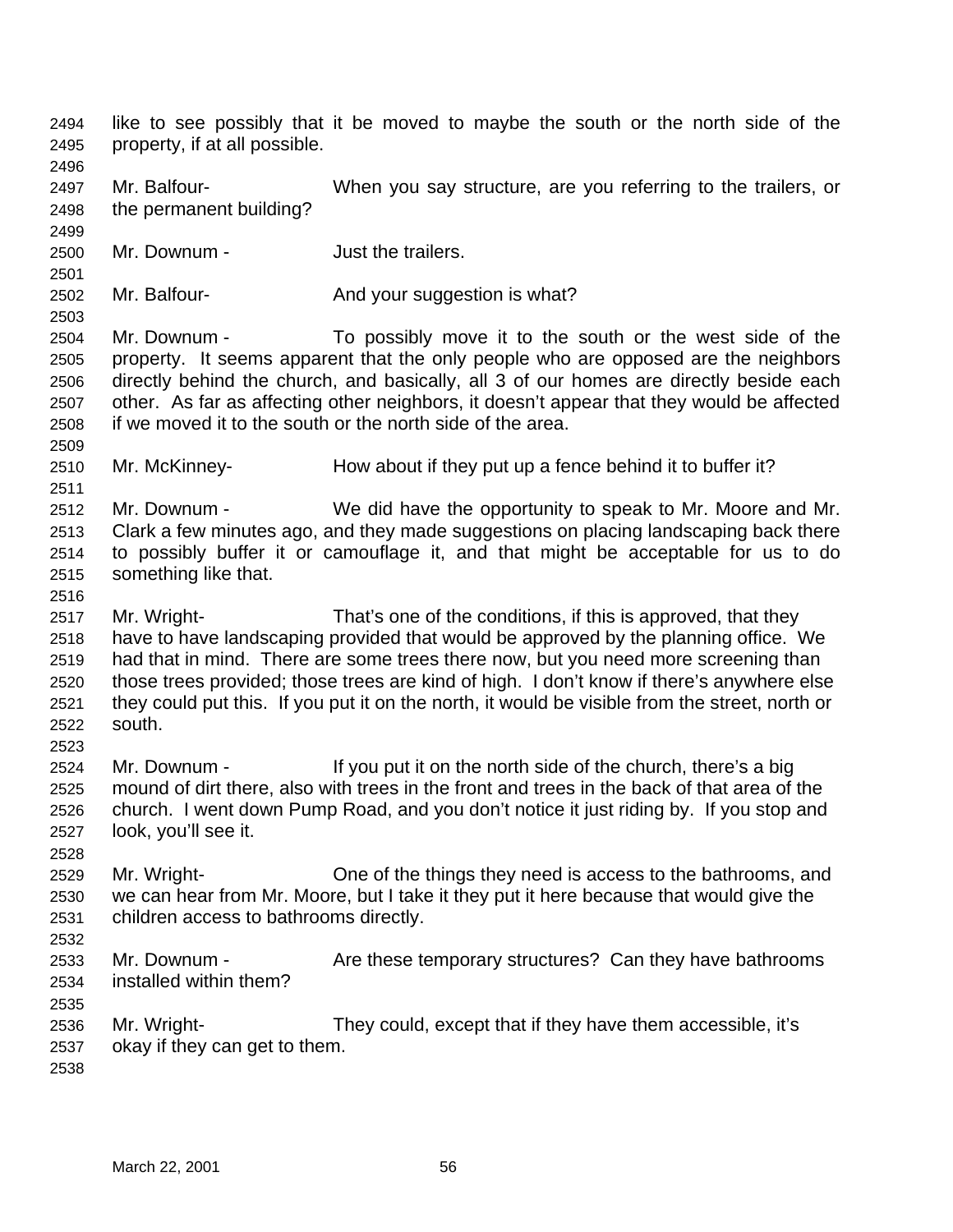Mr. Downum - The only other thing that I'd like to add is that it not only would be possibly visually unappealing, and I obviously haven't seen it yet, so I can just speculate on that, but if we in fact, decide to sell within the 2 years that it's placed out there, it may deter any future home owners from buying the property. Mr. Wright- We'll ask Mr. Moore if he has any picture of what they propose to put there. Mr. Downum - I'd also like to speak to him about landscaping, because that may help out quite a bit. Mr. McKinney- Mr. Blankinship, what does this condition # 2 apply to? Does it apply to the trailers? Mr. Blankinship - Yes, this use permit is for the trailers. So we did want to see some landscaping. We had not yet gotten to the point of determining what that should be. Mr. McKinney- Will they receive a building permit to put these temporary trailers in? Mr. Wright- It does appear that there is a hill behind the church. These would be lower than that, so with some landscaping, it may screen the whole trailer from view. Mr. Downum - That would depend on what type of trailer they put up; if it's an A-roof, it would be no higher than one with a flat roof. Mr. Kirkland - Mr. Blankinship, let me ask you one question. These trailers would be placed on the hard asphalt, so any landscaping that took place would be up on the hill, correct? 2571 Mr. Blankinship - Right, up on the hill would be much more effective. 2573 Mr. Kirkland - Right, I mean they wouldn't be digging the asphalt up to plant shrubs? So it would be away from, it would be a large distance from the trailer to the landscaping. Mr. Blankinship - Probably, but again, we'll iron that out when we see a plan. Mr. Kirkland - Mr. Moore, would you like to answer any of those questions? Mr. Moore - Yes sir, I would like to address them. I guess first let me say that we are very concerned and want to be sensitive to our neighbors, so while we did consider many locations for the trailers, we did feel like this was the best location. We are open, though, if there's a huge objection to this, to possibly putting them on the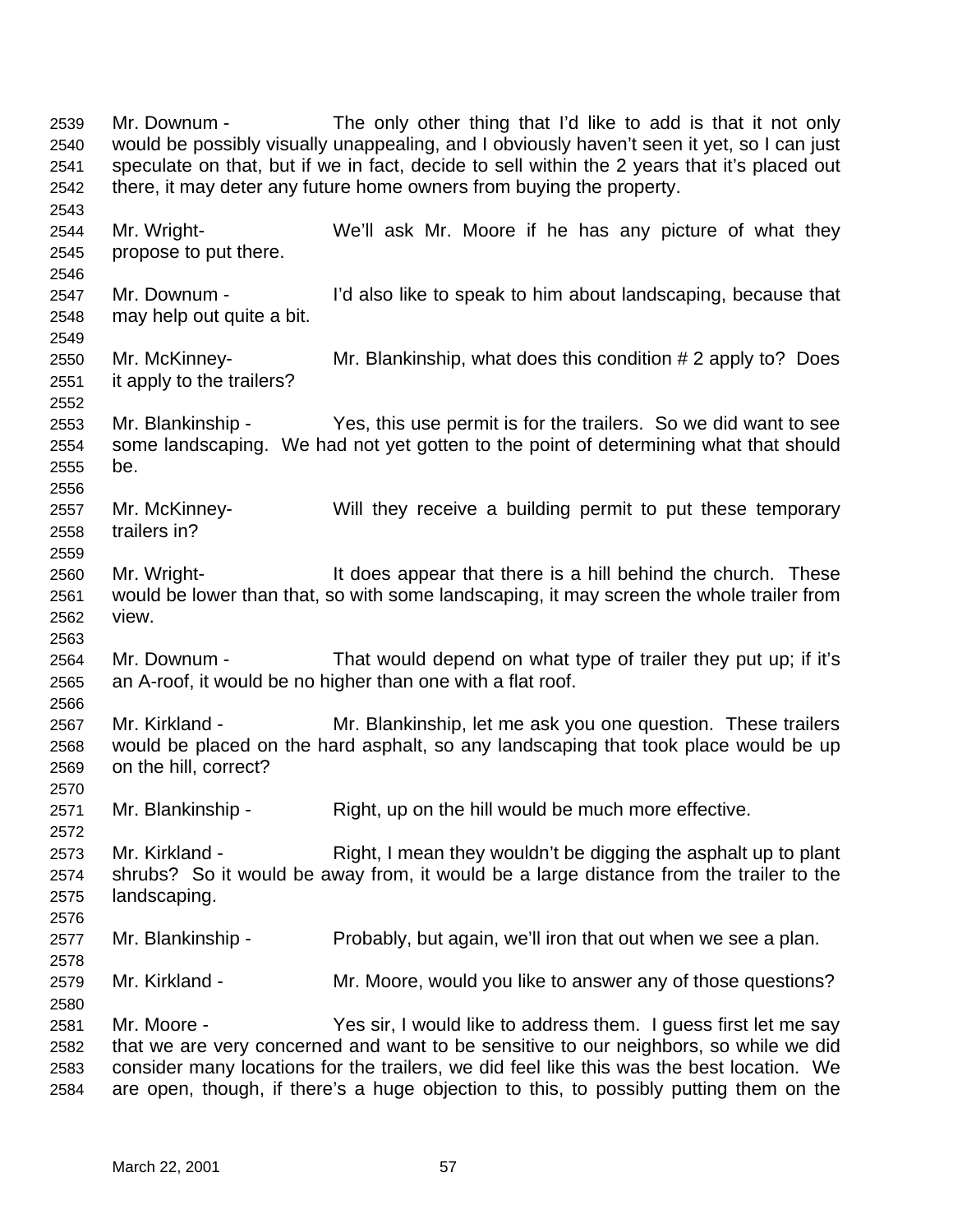north side of the building. We felt like, because of the accessibility with the restrooms and handicapped issues, and the fact that there is a grade in the back of the building, and adding landscaping, that we could minimize this impact of the trailers in their present location. We do want to meet with these 2 gentlemen and will meet with them to talk about landscaping plans, the type of trailers…………… Unfortunately I don't have a picture this morning of what the trailers would look like, but we're open to discussing possible different colors, if they come in a tan instead of having a white. As far as the roof goes, we don't have any particular preference about what type of roof. Obviously, a roof that's going to be less objectionable to the neighbors is going to be out preference.

- 2596 Mr. Kirkland Any other questions of the Board members? Any other questions, anybody in the audience? That concludes the case.
- After an advertised public hearing and on a motion by Mr. Wright, seconded by Mr. Nunnally, the Board **granted** your application **UP-7-2001** for a temporary conditional use permit to locate classroom trailers at 2400 Pump Road (Tax Parcel 66-A-7A). The Board granted the use permit subject to the following conditions:
- 1. Only the improvements shown on the plan filed with the application may be constructed pursuant to this approval. No substantial changes or additions to the layout may be made without the approval of the Board of Zoning Appeals. Any additional improvements shall comply with the applicable regulations of the County Code.
- 2. A detailed landscaping and lighting plan shall be submitted to the Planning Office with the building permit for review and approval.
- 3. All landscaping shall be maintained in a healthy condition at all times. Dead plant materials shall be removed within a reasonable time and replaced during the normal planting season.
- 4. This permit shall expire on March 22, 2003, at which time the trailers shall be removed from the site. This permit shall not be renewed.

| 2018 |                |                                                                      |   |
|------|----------------|----------------------------------------------------------------------|---|
| 2619 | Affirmative:   | Balfour, Kirkland, McKinney, Nunnally, Wright                        | 5 |
| 2620 | Negative:      |                                                                      | 0 |
| 2621 | Absent:        |                                                                      | 0 |
| 2622 |                |                                                                      |   |
| 2623 | UP- 8-2001     | <b>RCTC WHOLESALE CORP D/B/A ALLTEL requests a temporary</b>         |   |
| 2624 |                | conditional use permit pursuant to Section $24-116(c)(1)$ of Chapter |   |
| 2625 |                | 24 of the County Code to locate a "Cell on Wheels" at 625 East       |   |
| 2626 |                | Laburnum Avenue (Highland Gardens) (Tax Parcel 106-11-F-14),         |   |
| 2627 |                | zoned B-1, Business District (Fairfield).                            |   |
| 2628 |                |                                                                      |   |
| 2629 | Mr. Kirkland - | Is the applicant here for this? Come forward please.                 |   |
| 2630 |                |                                                                      |   |

 $0.228$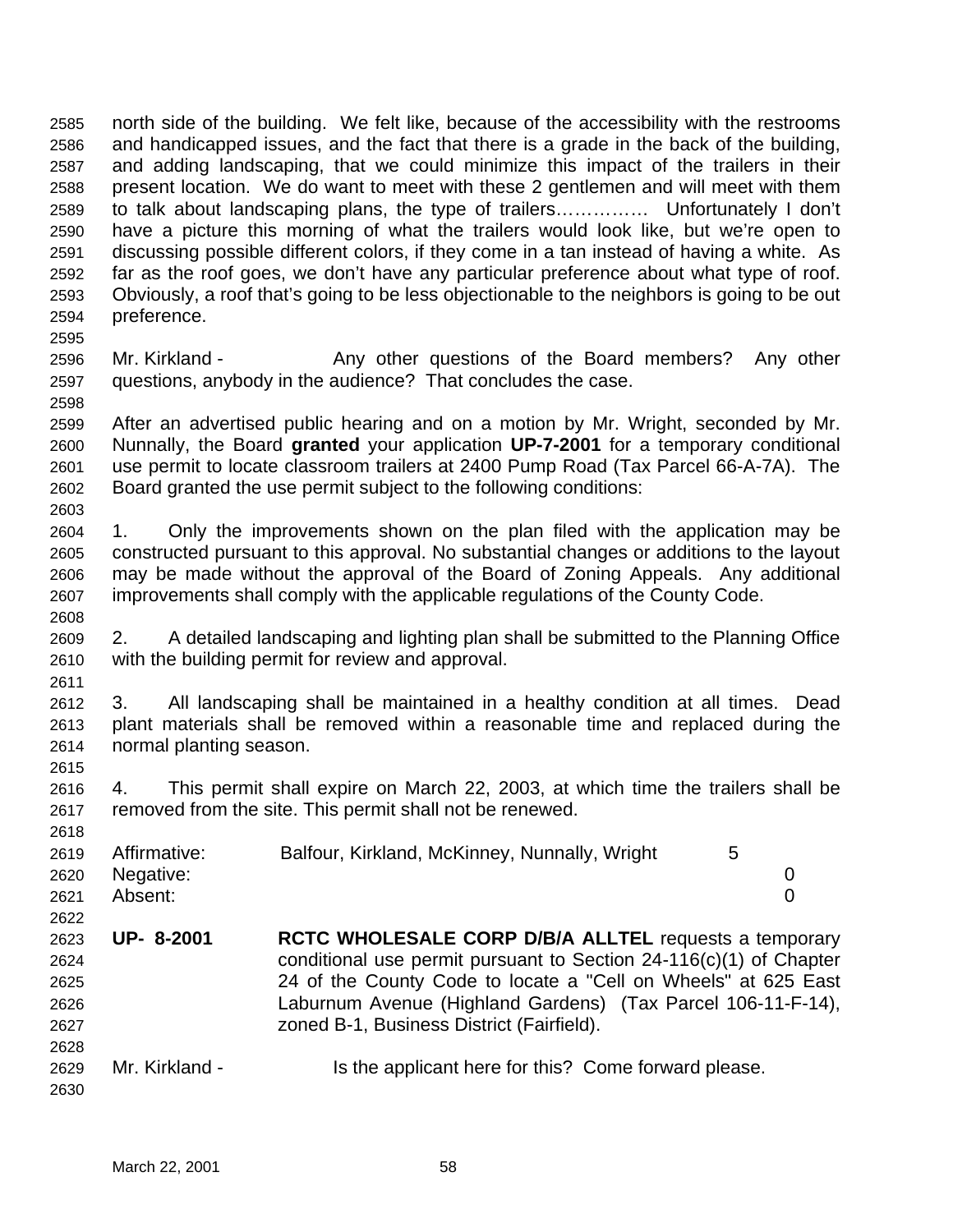Mr. Blankinship - I have the receipts here; she gave them to me during the break.

 Mr. Kirkland - Anyone else wish to speak on this case? If you would, raise your right hand and be sworn in. State your name please.

 Mr. Blankinship - Do you swear that the testimony you are about to give is the truth, the whole truth, and nothing but the truth, so help you God?

 Ms. Parker - I do. Good morning. My name is Heidi Parker, and you have my receipts. I'm here this morning on behalf of Alltel. I don't know if you recall this; a year ago I was here, asking for a nearly identical use permit. What's going on, is we are in the process of constructing a tower site near the raceway. We just pulled the building permit on Friday; we're just concerned that because of weather, or other unforeseeable events, that tower site is not going to be operational in time for the first big race in May. This is kind of a belt-and-suspenders type application on behalf of Alltel. They just want to get this temporary conditional use permit in case that permanent site is not ready. The reason why they're asking for a COW on this Laburnum Avenue site, rather than on their permanent site, is because we've been here before, we haven't had any complaints from the landowner or his neighbors from our use of his property in the past, and we know that the County is familiar with this site and this temporary COW at this site. That's about it; the staff report summarized everything quite well. The only thing I'm concerned about is the suggested condition # 1, that says the COW shall not remain on the site longer than 7 days at any time. When we've used the COW at this site in the past, it's been there for 15 days. Normally what they do, is they go in, get it set up, provide coverage during the week before the race, then the race, and then for a couple of days afterward while everybody's leaving, and so it's a total of 15 days. Our only request is that if the Board chooses to issue this permit, they change that condition to read 15 days instead of 7.

Mr. Blankinship - The staff has no problem with that, Mr. Chairman.

Mr. Kirkland - Okay, thank you. Any questions of the applicant?

 Mr. Wright- Is that area that we have these pictures, showing trees and bushes, etc., where it will be located? Where will it be located in relation to the screening there?

 Ms. Parker - I'm sorry; I'm afraid I don't have the right file, that shows me exactly where the COW will be located.

2672 Mr. Blankinship - Actually I think we photographed the wrong side of the site; you're better off with the sketch than with the photograph.

 Mr. Wright- Do those bushes and trees extend along the entire rear of that property?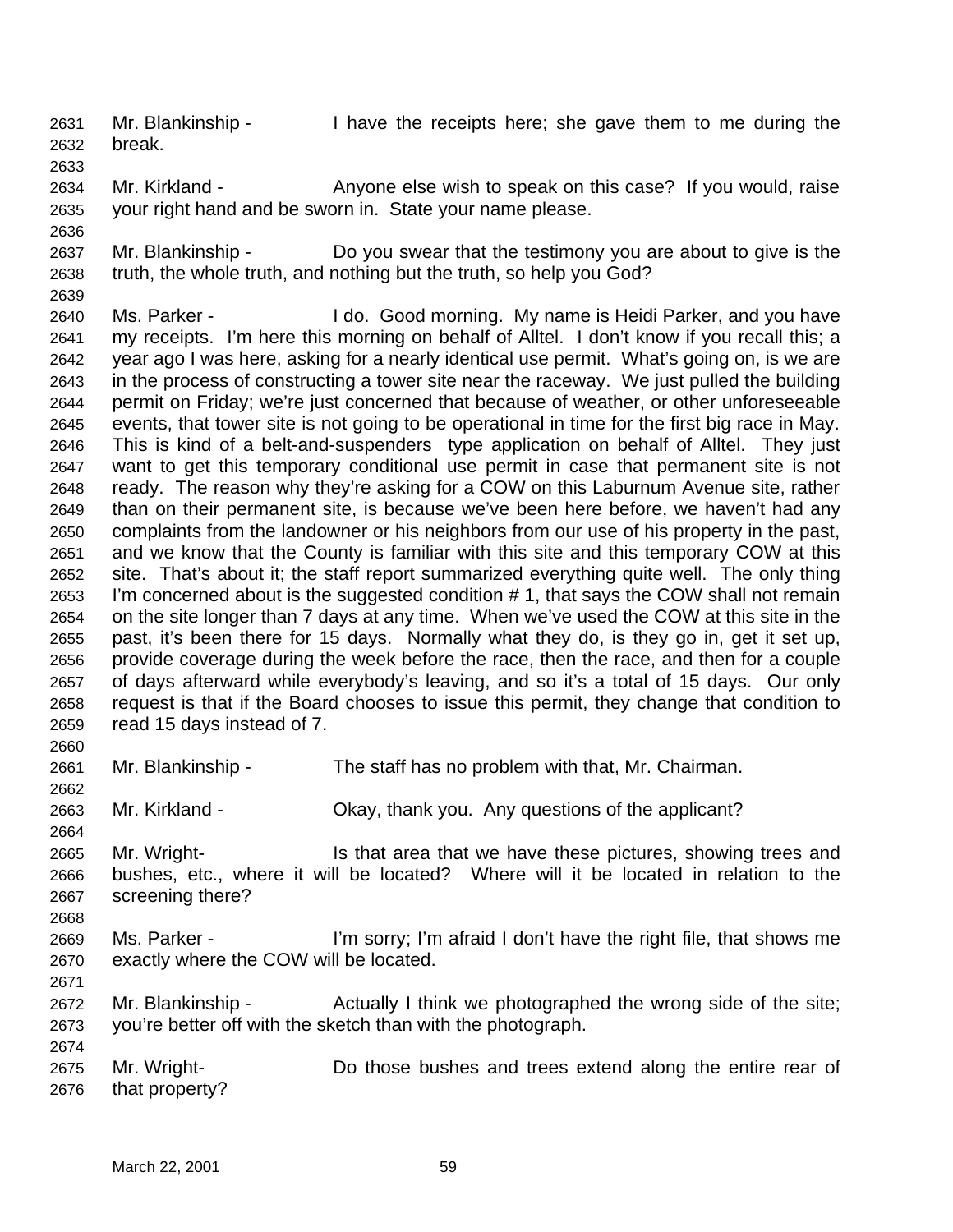Ms. Parker - From what I understand, they do. I know we've never had any complaints from neighbors about visibility of this COW. It's so wild in that area, before, during and after a race, that nobody even notices what's going on. No, we haven't had any problems there. I mean we have utilities there already, and the hook- ups are already there, so that's why Alltel prefers this site. 2684 Mr. Kirkland - So you think you'll be on line for the fall race? Ms. Parker - Yes, that's why we only ask for 3 months on this permit. As soon as the ground can get dry enough, they're going to start drilling, so they're just hoping the weather cooperates. They hope they're ready to cover this race with the permanent site, but we're just making sure they can provide coverage for this race. 2691 Mr. Kirkland - Any other questions by Board members? If not, that concludes the case. After an advertised public hearing and on a motion by Mr. McKinney, seconded by Mr. Nunnally, the Board **granted** your application **UP-8-2001** for a temporary conditional use permit to locate a "Cell on Wheels" at 625 East Laburnum Avenue (Highland Gardens) (Tax Parcel 106-11-F-14). The Board granted the use permit subject to the following conditions: 1. The Cell on Wheels shall not remain on the site longer than fifteen days at any time. 2. This permit shall expire on July 15, 2001. 2705 Affirmative: Balfour, Kirkland, McKinney, Nunnally, Wright 5 Negative: 0 Absent: 0 **A - 37-2001 STEPHEN PADRAIC BAXTER** requests a variance from Section 24-95(q)(5) of Chapter 24 of the County Code to build an attached garage at 11417 Ivy Home Place (Windsor Place West) (Tax Parcel 57-17-B-8), zoned R-3C, One-family Residence District (Conditional) (Three Chopt). The rear yard setback is not met. The applicant has 19 feet rear yard setback, where the Code requires 35 feet rear yard setback. The applicant requests a variance of 16 feet rear yard setback. 2718 Mr. Kirkland - Anyone else wish to speak on this case? If you would, sir, raise your right hand and be sworn in. State your name please. Mr. Blankinship - Do you swear that the testimony you are about to give is the truth, the whole truth, and nothing but the truth, so help you God?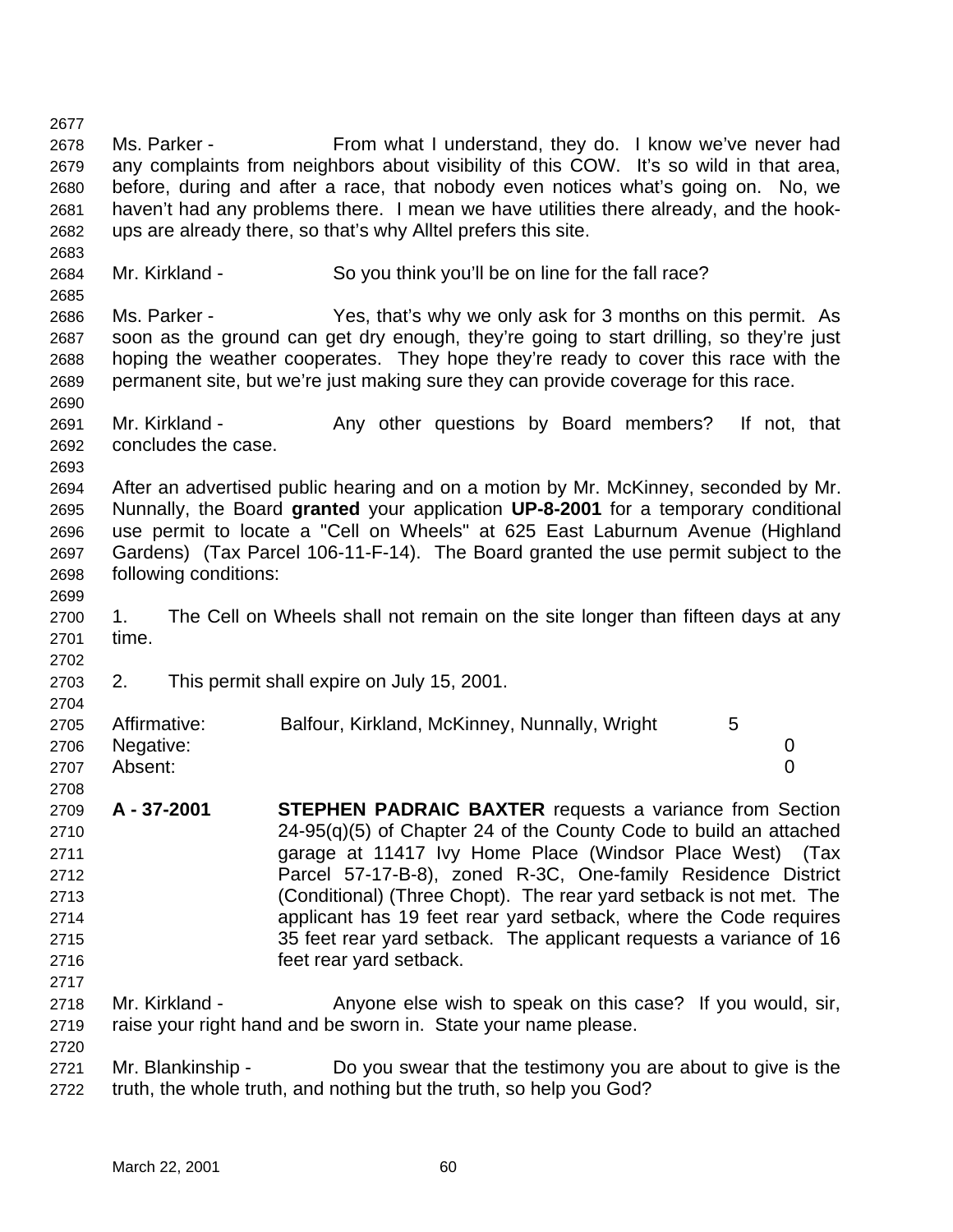Mr. Baxter - I do. My name is Stephen Padraic Baxter.

2726 Mr. Kirkland - Have all your notices been turned in? We have them in the file. Okay, state your case.

 Mr. Baxter - We have a single family home. When my wife and I moved in 6 years ago, we never thought we would ever need more space. Unfortunately, the first thing that happened when she graduated from the University of Richmond, she got a job, and we had to put an office in the home, so we finished the attic. We thought that would be the end of it. Now that we have 2 children, and much like a couple of folks in front of me, they are starting to grow. Since then, we would like to finish off our current garage for more space. Our application is to allow us to build an attached garage on the property. It will actually sit right on top of the current driveway, so it won't go into the grass area any more. What we are requesting is a variance of the rear yard setback of 16 feet. I believe the impact to the neighbors will be very minimal. Our side neighbors have not had any objections, and our rear neighbor is either 500 feet or 500 yards away, across the flood plain. We can't actually see our rear neighbors, so I don't think there would be a problem there. 

Mr. Wright- What's the size of this proposed garage?

- Mr. Baxter 32 by 23.
- 2747 Mr. Wright- Is that 32 feet deep?

 Mr. Baxter - 32 across the front, and 23. Because it will now be a side entrance, we actually have to allow a little bit of turn radius around that corner that is currently existing. Right now what we have is a paved driveway, and that will still be there, and as you can see from this picture, you're in the back now. You'll come down the driveway, if you're in the car, you would bear to the right, and you would park heading into the deck. We're going to build right on top of that concrete as it is today, so there wouldn't be any additional yard lost.

- 2757 Mr. Kirkland Any other questions? Any other questions by Board members? Anyone else wish to speak? That closes the case.
- After an advertised public hearing and on a motion by Mr. Wright, seconded by Mr. Balfour, the Board **granted** your application **A-37-2001** for a variance to build an attached garage at 11417 Ivy Home Place (Windsor Place West) (Tax Parcel 57-17-B-8). The Board granted the variance subject to the following condition:
- 

- 1. Only the improvements shown on the plan filed with the application may be constructed pursuant to this approval. Any additional improvements shall comply with the applicable regulations of the County Code.
-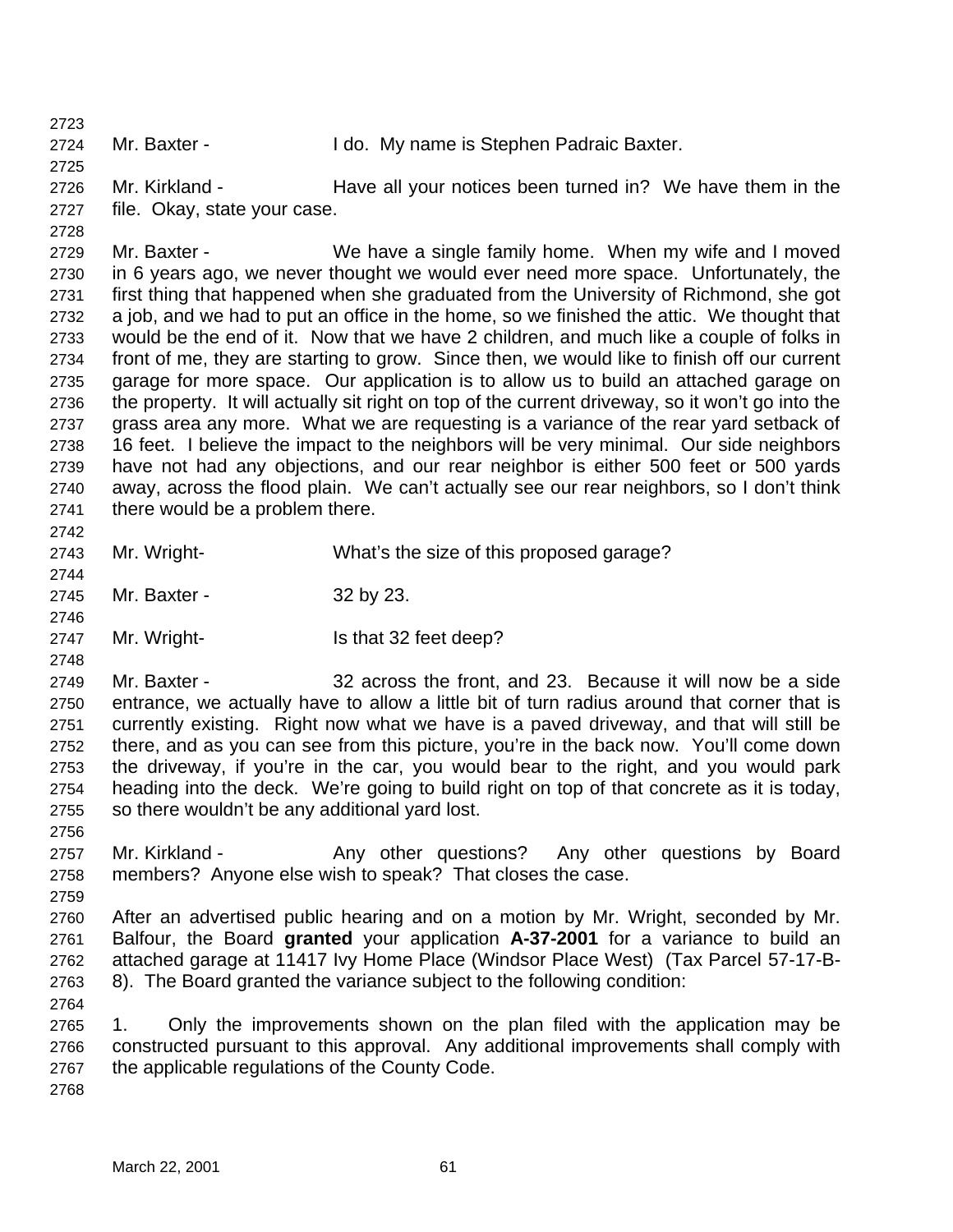Affirmative: Balfour, Kirkland, McKinney, Nunnally, Wright 5 Negative: 0 Absent: 0 

 The Board granted this request, as it found from the evidence presented that, due to the unique circumstances of the subject property, strict application of the County Code would produce undue hardship not generally shared by other properties in the area, and authorizing this variance will neither cause a substantial detriment to adjacent property nor materially impair the purpose of the zoning regulations.

- Mr. Blankinship Mr. Chairman, the next 2 cases are companion cases; shall I call them together?
- 

- Mr. Kirkland Yes please.
- **A 38-2001 RICHARD AND LAURA POMFREY** request a variance from Section 24-95(b)(6) of Chapter 24 of the County Code to build a single family home at 2417 Irisdale Avenue (Hermitage Park) (Tax Parcel 83-18-13-1 (part)), zoned R-4, One-family Residence District (Brookland). The lot width requirement is not met. The applicant has 47.87 feet lot width, where the Code requires 50 feet lot width. The applicant requests a variance of 2.13 feet lot width.
- **A 39-2001 RICHARD AND LAURA POMFREY** request a variance from Section 24-95(c)(1) of Chapter 24 of the County Code to allow an existing home to remain at 2415 Irisdale Avenue (Hermitage Park) (Tax Parcel 83-18-13-1 (part)), zoned R-4, One-family Residence District (Brookland). The minimum side yard setback is not met. The applicant has 6.8 feet total side yard setback, where the Code requires 7 feet total side yard setback. The applicant requests a variance of 0.2 feet total side yard setback.
- 2801 Mr. Kirkland Anyone else wish to speak on this case? If you would, please raise your right hand and be sworn in.
- Mr. Blankinship Do you swear that the testimony you are about to give is the truth, the whole truth, and nothing but the truth, so help you God?
- Mr. Kirkland State your name for the record please. Ms. Pomfrey - Laura Pomfrey. 2811 Mr. Pomfrey - Richard Pomfrey. Mr. Kirkland - Have all your notices been turned in, according to the County
- Code.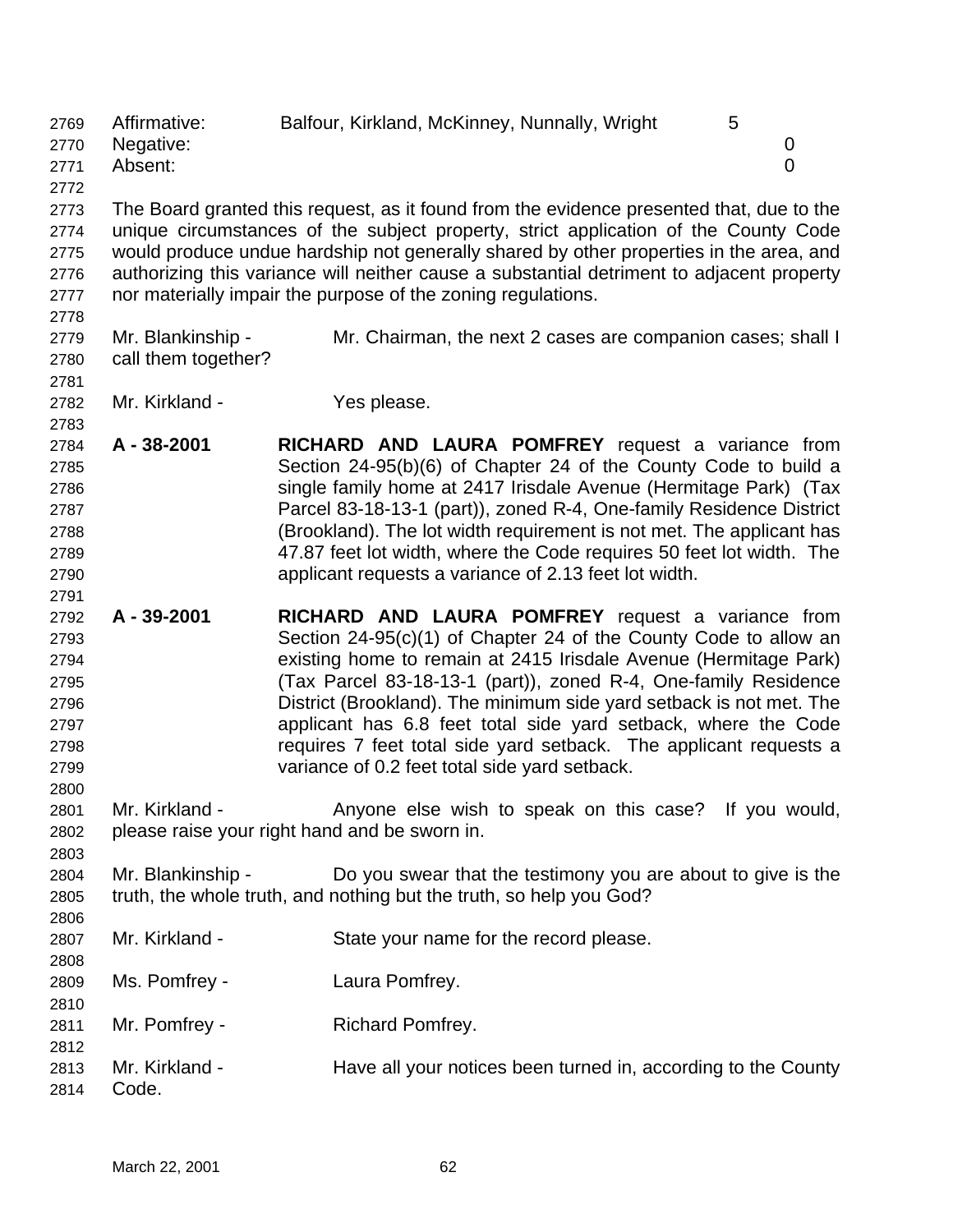Mr. Balfour- We've got them, but this is a situation again where there have got to be 2 notices. We have notices to both cases, so proceed with the case.

 Ms. Pomfrey - Back in 1994 my husband and I bought 2 lots on Irisdale Avenue, lot 1 and lot 2. Lot 1, which is a lot we bought with the understanding that it was a full building lot. We bought it with lot 2, which is where our house is, 2415 Irisdale. The house is 4 inches too close to the house next to it, not 4 inches too close to our lot. It makes it look like it's too close to the actual lot. Lot 1 is lacking 2.13 feet of the ordinance, we have to have 35 feet at the 50-foot setback. We are lacking 2 feet on the lot to make it a full building lot, which we purchased and we've been paying taxes on. The house actually is 4 inches too close to our neighbor on the east side. The ordinance is 7 feet, and we have 6.8 feet. The house has been there since 1939. Sixty- two years later, we find out about this. The house has been in his family; it has been sold from family member to family member or inherited, and this is the first time this has come up. That's the actual building lot that's in our deed, and we are assessed on 2 lots. So we assumed that it is a full building lot. That would be the side with the 4 inches; we are lacking 4 inches to the line where the house presently sits.

Mr. Kirkland - So you're just doing this to clear up, clear the title.

 Ms. Pomfrey - Clear the title. It has not come up on anybody's title up until us, and it hasn't come up with us. We just want to make sure that if we go to sell our home at some point that we have a clear title, and whoever wants to buy it will have a clear title.

Mr. Kirkland - Do you plan on selling the lot next door?

 Ms. Pomfrey - That would be, as in the case earlier, if someone wants it, we will give first option to the person who buys the house. Obviously, it is a pretty lot with that house. If they didn't want it, then we have been approached by builders many times. In that area, it's been very common, since we've been there 7 years, for any lot in that area to be bought up and built on. We have 2 right across the street from us, that were lots, and now are houses.

2850 Mr. Kirkland - Any other questions? Anyone else want to speak? If not, that concludes the case.

 After an advertised public hearing and on a motion by Mr. McKinney, seconded by Mr. Balfour, the Board **granted** your application **A-38-2001** for a variance to build a single family home at 2417 Irisdale Avenue (Hermitage Park) (Tax Parcel 83-18-13-1 (part)). The Board granted the variance subject to the following condition:

 1. This approval is for the lot width only. Any additional improvements shall comply with the applicable regulations of the County Code. 

March 22, 2001 63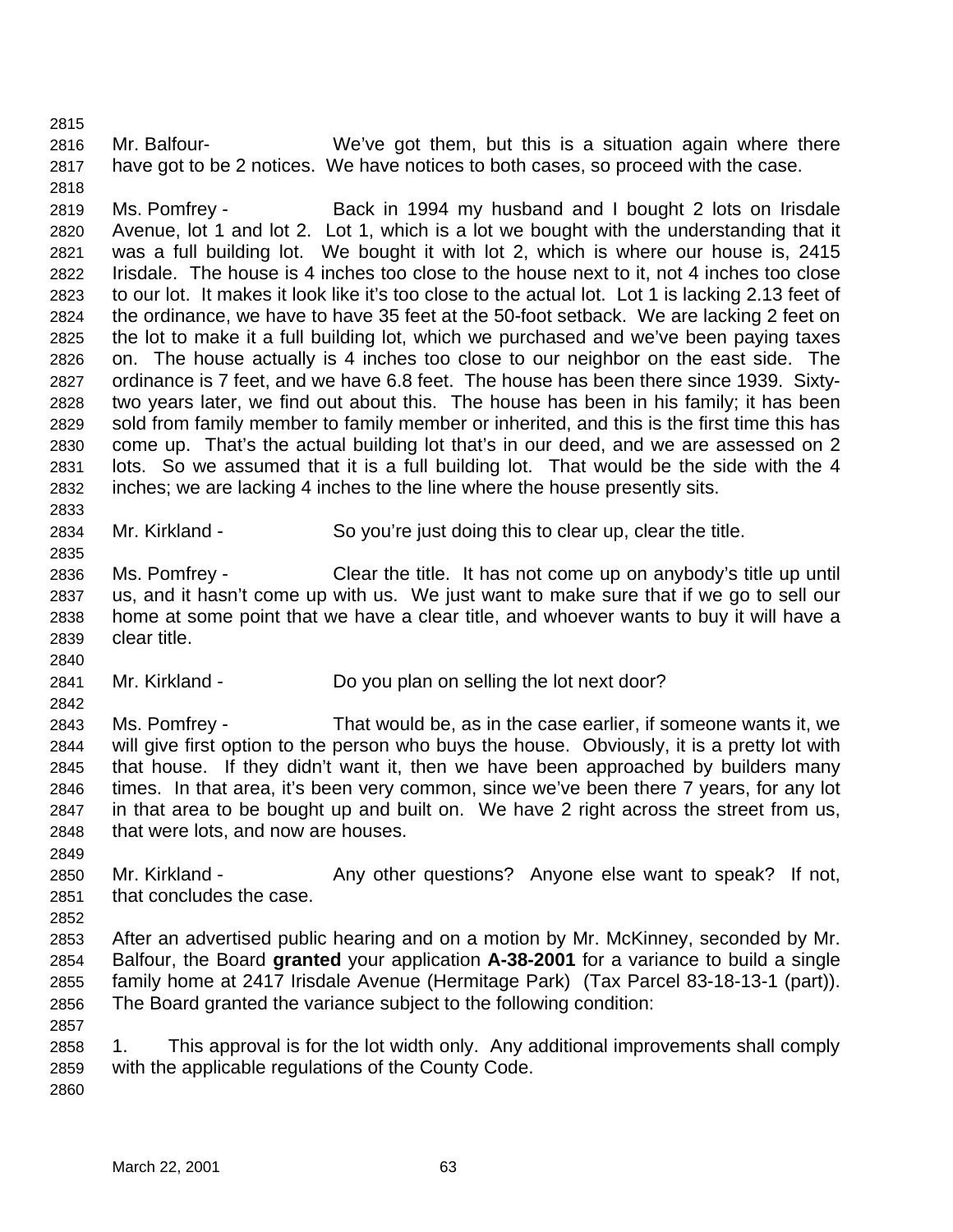| 2861 | Affirmative: | Balfour, Kirkland, McKinney, Nunnally, Wright                                            | 5            |  |
|------|--------------|------------------------------------------------------------------------------------------|--------------|--|
| 2862 | Negative:    |                                                                                          | $\mathbf{0}$ |  |
| 2863 | Absent:      |                                                                                          | $\Omega$     |  |
| 2864 |              |                                                                                          |              |  |
| 2865 |              | The Board granted this request, as it found from the evidence presented that, due to the |              |  |

 unique circumstances of the subject property, strict application of the County Code would produce undue hardship not generally shared by other properties in the area, and authorizing this variance will neither cause a substantial detriment to adjacent property nor materially impair the purpose of the zoning regulations. 

 After an advertised public hearing and on a motion by Mr. McKinney, seconded by Mr. Balfour, the Board **granted** your application **A-39-2001** for a variance to allow an existing home to remain at 2415 Irisdale Avenue (Hermitage Park) (Tax Parcel 83-18- 13-1 (part)). The Board granted the variance subject to the following condition: 

 1. This approval is only for the minimum side yard setback of the existing dwelling. Any improvements to the property shall comply with the applicable regulations of the County Code.

| 2880 | Affirmative:   | Balfour, Kirkland, McKinney, Nunnally, Wright |  |
|------|----------------|-----------------------------------------------|--|
|      | 2881 Negative: |                                               |  |
| 2882 | Absent:        |                                               |  |

 The Board granted this request, as it found from the evidence presented that, due to the unique circumstances of the subject property, strict application of the County Code would produce undue hardship not generally shared by other properties in the area, and authorizing this variance will neither cause a substantial detriment to adjacent property nor materially impair the purpose of the zoning regulations. 

- **A 40-2001 ANGELA HAMLETT** requests a variance from Section 24-95(c)(4) of Chapter 24 of the County Code to build an addition and allow a home to remain at 1 West Beal Street (Highland Springs) (Tax Parcel 148-7-C-1A), zoned R-4, One-family Residence District (Varina). The front yard setback is not met. The applicant has 14 feet front yard setback, where the Code requires 35 feet front yard setback. The applicant requests a variance of 21 feet front yard setback.
- 2899 Mr. Kirkland Anyone else wish to speak on this case? If you would, ma'am, raise your right hand and be sworn in.
- Mr. Blankinship Do you swear that the testimony you are about to give is the truth, the whole truth, and nothing but the truth, so help you God?

 Mr. Kirkland - State your name please. Have all your notices been turned in? Okay, state your case.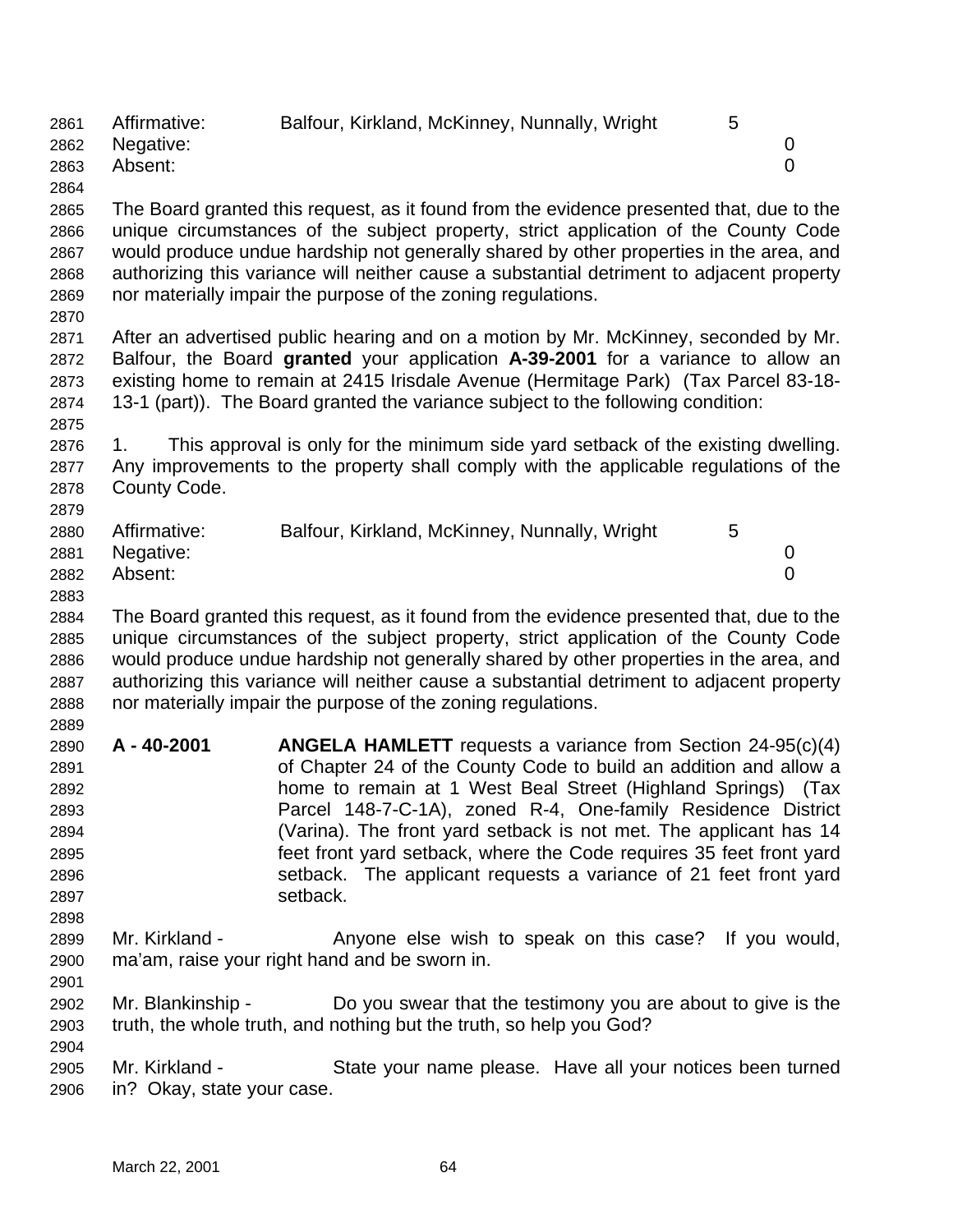| 2907 |                                      |                                                                                        |
|------|--------------------------------------|----------------------------------------------------------------------------------------|
| 2908 | Ms. Hamlett -                        | I do. Angela Hamlett. Yes. We just want to build an addition                           |
| 2909 |                                      | in the corner of our house, and the front yard setback isn't met. Just put up 2 walls  |
| 2910 |                                      | there on that side. And also I learned that the porch doesn't meet the setback either, |
| 2911 | the existing porch.                  |                                                                                        |
| 2912 |                                      |                                                                                        |
| 2913 | Mr. Wright-                          | The porch already exists, does it not?                                                 |
| 2914 |                                      |                                                                                        |
| 2915 | Ms. Hamlett -                        | Yes, the porch is there, but just since we applied for the                             |
| 2916 |                                      | variance, I found out that that's in violation.                                        |
| 2917 |                                      |                                                                                        |
| 2918 | Mr. Wright-                          | Is this another one of those cases where when the porch was                            |
| 2919 | put on, did it comply?               |                                                                                        |
| 2920 |                                      |                                                                                        |
| 2921 | Mr. Blankinship -                    | Yes sir.                                                                               |
| 2922 |                                      |                                                                                        |
| 2923 | Mr. Wright-                          | It did? And then they changed the ordinance?                                           |
| 2924 |                                      |                                                                                        |
| 2925 | Mr. Nunnally-                        | What is that addition, 20 by 12?                                                       |
| 2926 |                                      |                                                                                        |
| 2927 | Ms. Hamlett -                        | Yes sir. We've gained custody of another child since we                                |
| 2928 |                                      | purchased the house, and we really need another bathroom and bedroom.                  |
| 2929 |                                      |                                                                                        |
| 2930 | Mr. Kirkland-                        | You're basically squaring the front of the house up?                                   |
| 2931 |                                      |                                                                                        |
| 2932 | Ms. Hamlett -                        | Yes sir.                                                                               |
| 2933 |                                      |                                                                                        |
| 2934 | Mr. Wright-                          | This will not extend any closer to your neighbor on that side                          |
| 2935 |                                      | than your kitchen and your dining area already does?                                   |
|      |                                      |                                                                                        |
| 2936 | Ms. Hamlett -                        |                                                                                        |
| 2937 |                                      | Right. We don't want to move any further either way or to                              |
| 2938 | the side, just filling in that hole. |                                                                                        |
| 2939 |                                      |                                                                                        |
| 2940 | Mr. Kirkland -                       | Any other questions? Anyone else wish to speak?<br>That                                |
| 2941 | concludes the case ma'am.            |                                                                                        |
| 2942 |                                      |                                                                                        |
| 2943 |                                      | After an advertised public hearing and on a motion by Mr. Nunnally, seconded by Mr.    |
| 2944 |                                      | Wright, the Board granted your application A-40-2001 for a variance to build an        |
| 2945 |                                      | addition and allow a home to remain at 1 West Beal Street (Highland Springs) (Tax      |
| 2946 |                                      | Parcel 148-7-C-1A). The Board granted the variance subject to the following condition: |
| 2947 |                                      |                                                                                        |
| 2948 | 1.                                   | The property shall be developed in substantial conformance with the plan filed         |
| 2949 |                                      | with the application. No substantial changes or additions to the layout may be made    |
| 2950 |                                      | without the approval of the Board of Zoning Appeals.                                   |
| 2951 |                                      |                                                                                        |
| 2952 | Affirmative:                         | Balfour, Kirkland, McKinney, Nunnally, Wright<br>5                                     |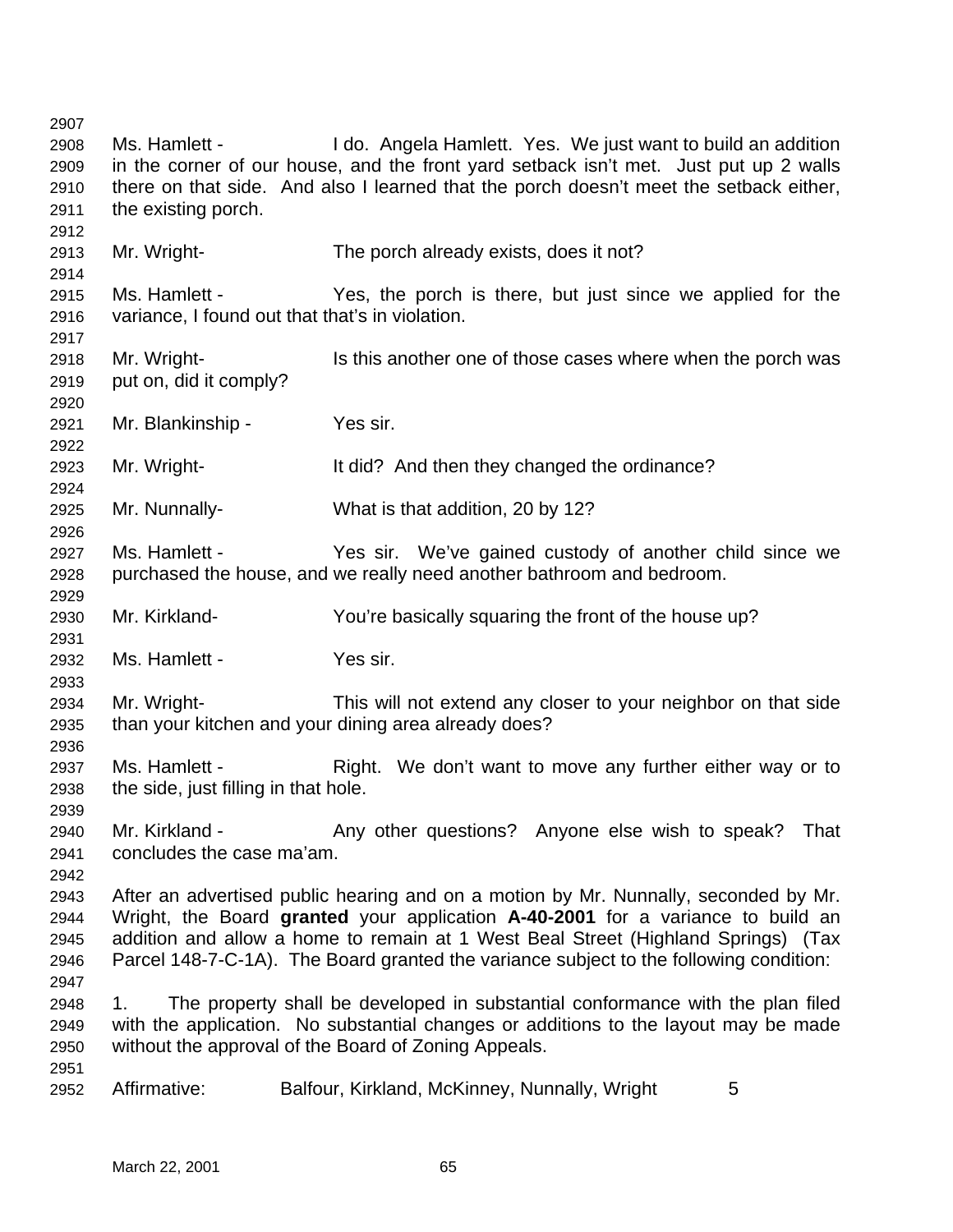| 2953<br>2954 | Negative:<br>Absent:                                                                     | 0<br>0                                                                                        |  |  |
|--------------|------------------------------------------------------------------------------------------|-----------------------------------------------------------------------------------------------|--|--|
| 2955         |                                                                                          |                                                                                               |  |  |
| 2956         | The Board granted this request, as it found from the evidence presented that, due to the |                                                                                               |  |  |
| 2957         |                                                                                          | unique circumstances of the subject property, strict application of the County Code           |  |  |
| 2958         |                                                                                          | would produce undue hardship not generally shared by other properties in the area, and        |  |  |
| 2959         |                                                                                          | authorizing this variance will neither cause a substantial detriment to adjacent property     |  |  |
| 2960         |                                                                                          | nor materially impair the purpose of the zoning regulations.                                  |  |  |
| 2961         |                                                                                          |                                                                                               |  |  |
| 2962         | UP- 9-2001                                                                               | W. C. ENGLISH, INC. requests a temporary conditional use permit                               |  |  |
| 2963         |                                                                                          | pursuant to Section 24-116(c)(1) of Chapter 24 of the County Code                             |  |  |
| 2964         |                                                                                          | to place 5 camping trailers in construction area at 1854 New Market                           |  |  |
| 2965         |                                                                                          | Road (Tax Parcel 214-A-79), zoned A-1, Agricultural District                                  |  |  |
| 2966         |                                                                                          | (Varina).                                                                                     |  |  |
| 2967         |                                                                                          |                                                                                               |  |  |
| 2968         | Mr. Blankinship -                                                                        | I have Mr. Higginbotham's receipts right here.                                                |  |  |
| 2969         |                                                                                          |                                                                                               |  |  |
| 2970         | Mr. Kirkland -                                                                           | Anyone else wish to speak. Please raise your right hand and                                   |  |  |
| 2971         | be sworn in.                                                                             |                                                                                               |  |  |
| 2972         |                                                                                          |                                                                                               |  |  |
| 2973         | Mr. Blankinship -                                                                        | Do you swear that the testimony you are about to give is the truth,                           |  |  |
| 2974         |                                                                                          | the whole truth, and nothing but the truth, so help you God?                                  |  |  |
| 2975         |                                                                                          |                                                                                               |  |  |
| 2976         | Mr. Kirkland -                                                                           | Would you state your name for the record.                                                     |  |  |
| 2977         |                                                                                          |                                                                                               |  |  |
| 2978         | Mr. Higginbotham -                                                                       | I do. James Higginbotham, with W. C. English, Inc.                                            |  |  |
| 2979         |                                                                                          |                                                                                               |  |  |
| 2980         | Mr. Kirkland -                                                                           | We have your notices. State your case.                                                        |  |  |
| 2981         |                                                                                          |                                                                                               |  |  |
| 2982         |                                                                                          | Mr. Higginbotham - We are one of the major subcontractors building the 895                    |  |  |
| 2983         |                                                                                          | project; we currently have a field office trailer set up on this site. We have some           |  |  |
| 2984         |                                                                                          | specialty skilled operators who we'd like to bring in from outside and put up in a            |  |  |
| 2985         |                                                                                          | camping-type trailer right on this site here that we're currently using. It would be only for |  |  |
| 2986         |                                                                                          | working on the construction. As soon as the construction's complete, we would no              |  |  |
| 2987         |                                                                                          | longer have the need to do his. I did make an error when I filled out the application, as     |  |  |
| 2988         |                                                                                          | far as the time. The actual construction is anticipated to be complete in November of         |  |  |
| 2989         |                                                                                          | '02, and I would like just a couple of months after that to be able to clean up the site and  |  |  |
| 2990         | clean everything out.                                                                    |                                                                                               |  |  |
| 2991         |                                                                                          |                                                                                               |  |  |
| 2992         | Mr. McKinney-                                                                            | January 2003?                                                                                 |  |  |
| 2993         |                                                                                          |                                                                                               |  |  |
| 2994         | Mr. Higginbotham -                                                                       | Yes sir, that would be fine.                                                                  |  |  |
| 2995         |                                                                                          |                                                                                               |  |  |
| 2996         | Mr. Nunnally-                                                                            | How many trailers are you bringing in here?                                                   |  |  |
| 2997         |                                                                                          |                                                                                               |  |  |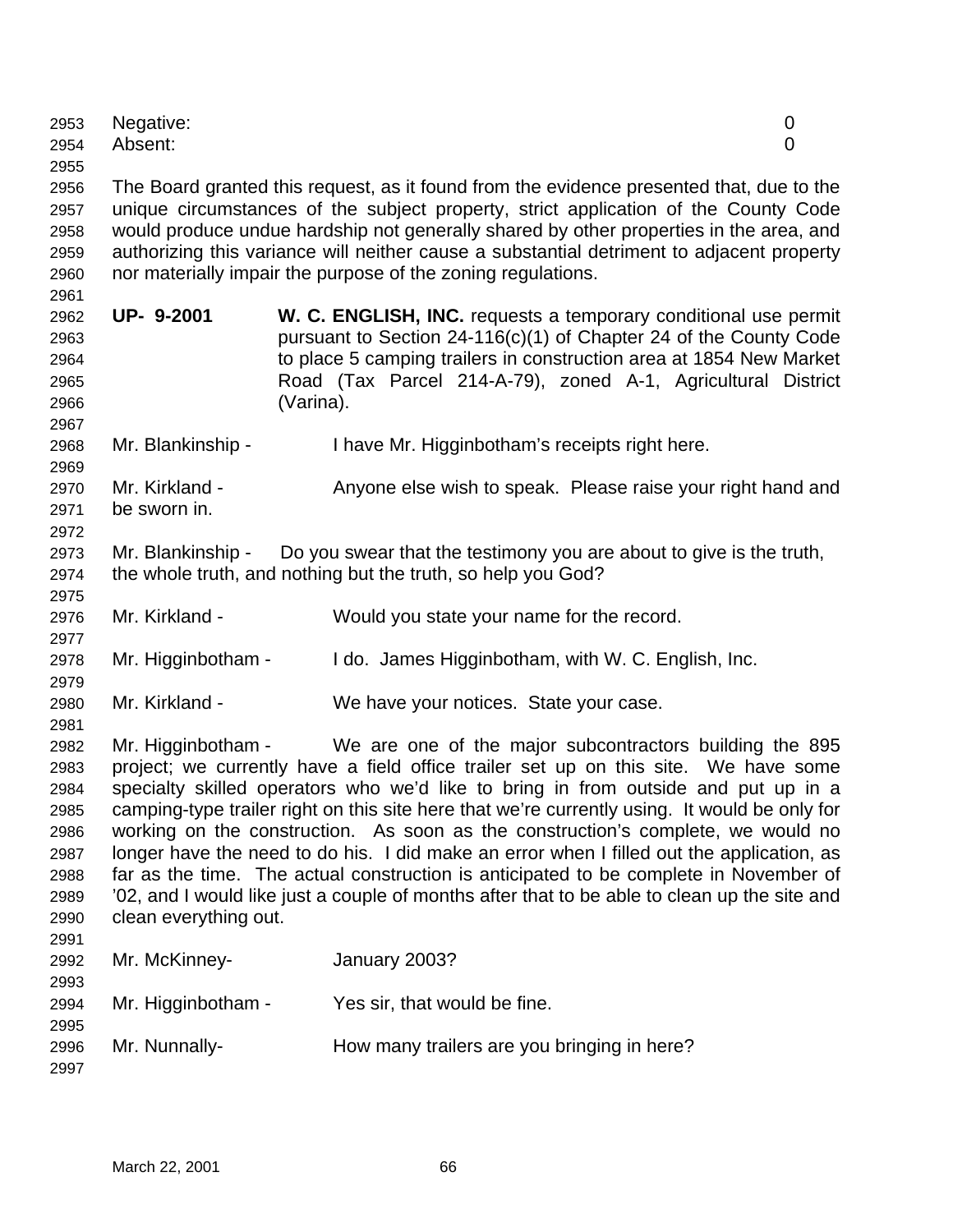Mr. Higginbotham - We're asking for up to 5; we only anticipate 2 or 3, but I wanted to be able to get up to 5 in case. We've got a lot of work to get completed. Mr. Nunnally- How many people are you going to have living in these trailers? How many employees will you have coming? Mr. Higginbotham - Certainly no more than 2. We've got employees all over the state in on different projects, and as they finish up, one operator might be finicky, and he's only going to stay in a trailer by himself, but we would like to be able to bring in up to 5 trailers to utilize for our employees. Mr. Nunnally- According the County paper here you have a house on that property? Mr. Higginbotham - Well that's not correct. There was a house on the property; I believe it was torn down during the right-of-way acquisition. We do have a field office trailer which is currently there. It's a field office for that side of the river. Mr. Nunnally - Which size is that trailer? Mr. Higginbotham - That trailer's probably 12 feet wide by 30-35 feet long; it's an office trailer with a desk at either end, and a copy machine and plans in the middle. Mr. Nunnally- And what size are the ones that you're talking about? Mr. Higginbotham - These would be probably a 20-foot trailer that you pull behind a pick-up truck, or something of that nature. 3026 Mr. Nunnally-<br>
A pull-behind? Mr. Higginbotham - Yes sir. Mr. Nunnally- And you say you wouldn't have over 2 employees in any one of those trailers? Mr. Higginbotham - Yes sir, that's the plan. Mr. Nunnally- And you're not sure you're going to need 5, but you want 5? How about if we approved it, and we said we'll let you have 2 or 3 – that would give you 6 employees coming in there. Mr. Higginbotham - If that's the Board's pleasure. Mr. Nunnally- I'm not saying it's the Board's pleasure; I'm just talking.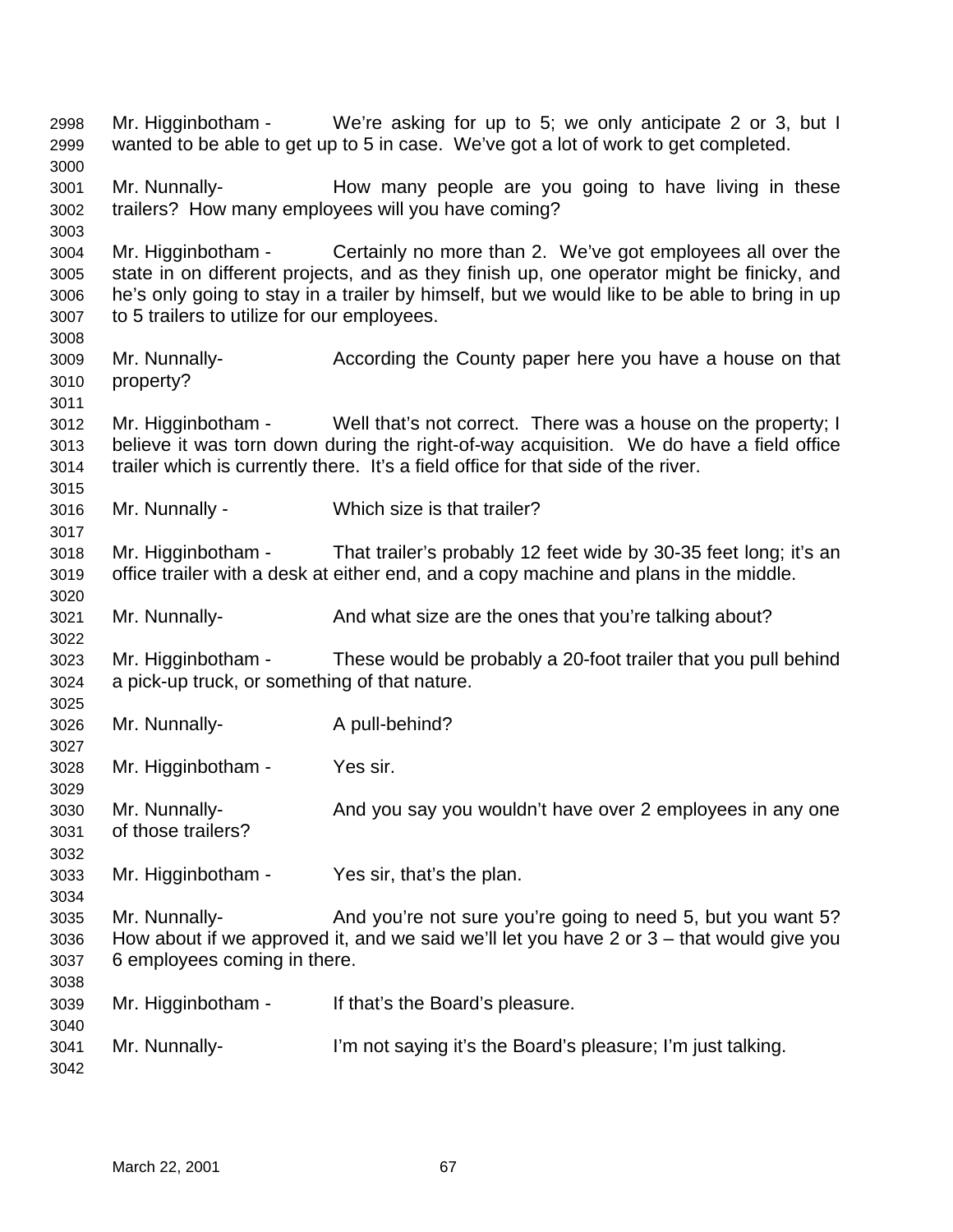Mr. Higginbotham - I would like to have the flexibility to go up to 5. If we're going to put the utilities in for 3, we can just as easily do it for 5. Mr. Nunnally- Then say if we put a clause in there that you couldn't have over 10 employees? Mr. Higginbotham - That would be a total of 10 employees – I could live with that. Mr. McKinney- Trailer employees, I mean living in a trailer. Mr. Kirkland- You couldn't make any arrangements with any motels or anything nearby? Mr. Higginbotham - We've got arrangements with several motels, and it's a big job, it's a lot of people, and it's a lot of employees, and it's a lot of turnover, but we do again, have our field office there, and we would have complete control on the site, and the trailers would actually be owned by English. We've got them all over the state in different projects; it's just that Henrico County requires us to go through this process because of your zoning. Mr. Kirkland - What happens if this project runs longer? Mr. Higginbotham - 2003, and then that's it. January 2003 would be the end of it. The last bit of added work is supposed to be completed in November of 2002. But I understand that once this application runs out, that there is no renewal of it. Mr. Nunnally- Yes, that's stated in the condition, that it will not be renewed. How far is this property located from the high school? Is the school close by there? Mr. Higginbotham - Unless there's a high school on Laburnum, I'm not aware of one back………………… Mr. Blankinship - That's where it is. It's on the opposite side of the interstate right-of-way, all the construction projects, 1,000-2,000 feet. 3078 Mr. Kirkland - Any other questions? Mr. Nunnally- Has anything like this ever been approved before, Mr. Blankinship? Mr. Blankinship - Not to my knowledge. We did a review last year, of the past 10 years of use permits, for an unrelated purpose, and I know that nothing like this has been approved in 10 years. Prior to that, I haven't researched all the records, but no one on the staff quite knew what to compare it to.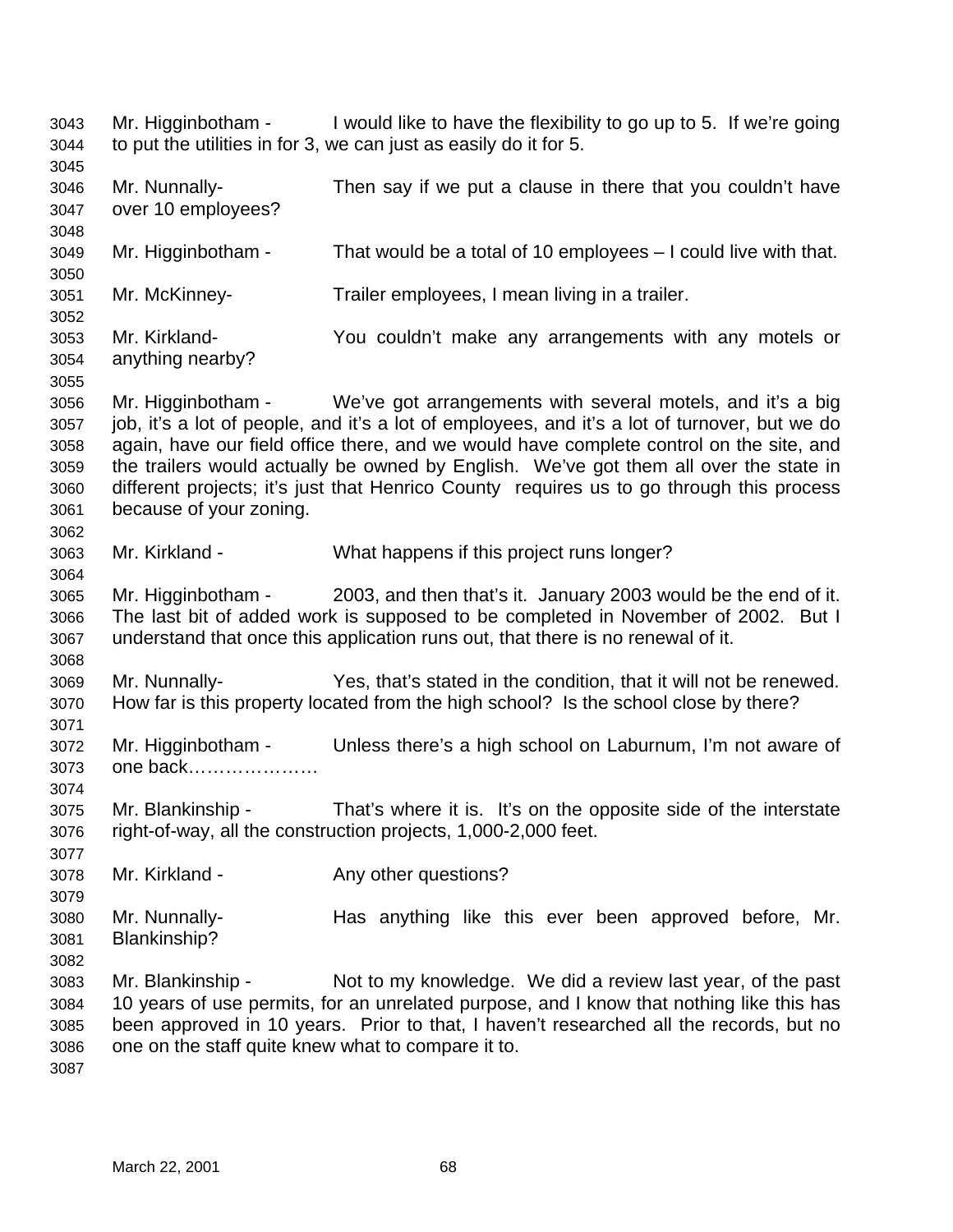Mr. Kirkland - When they built a lot of those buildings at Innsbrook, they had them up there, and they were illegal, and they had them everywhere. But people probably thought they were approved because they were all in nice little neat rows, but they weren't approved. Mr. Higginbotham - When the project's over, we have no more use for ………. It will be for English's benefit to help get the project completed, and just on a temporary basis. 3097 Mr. Kirkland - And you're going to meet all the health department's requirements as far as pumping them out? Mr. Nunnally- And you probably wouldn't have 5 in there at all times, they come and go? Mr. Higginbotham - I'm just saying we might have a fine grade motor grader operator, who we'd put in this trailer, he would stay there maybe for 3 months to get this done, and then we might need another type person to come in. Basically, we plan on putting them in there, and leaving them there until we complete the job, but I'm just saying one of them might get pulled out and another come in, just because this air stream trailer that a real good motor grader operator uses, that's kind of his, and he's a skilled operator, but he's very particular about who he stays with and doesn't like staying in motels. Mr. Kirkland - There are no campgrounds close enough to this project, are there? To park 5 trailers on? Mr. Higginbotham - No sir. 3117 Mr. Kirkland - Any other questions? Mr. Nunnally - Will these trailers be seen from the……………….. Mr. Higginbotham - No sir. Mr. Kirkland - Ma'am, are you going to speak in opposition, or for? If you would, come up to the microphone. State your name, so we can have it on the record. Ms. Kichta - I'm Theresa Kichta, and this is my area, and there are 2 high schools; one is John Rolfe, one is Varina High School. I'm just wondering what it is, what is the operation, what are you building? Mr. Higginbotham - We're building this proposed 895 connector that will connect Chippenham over to 295.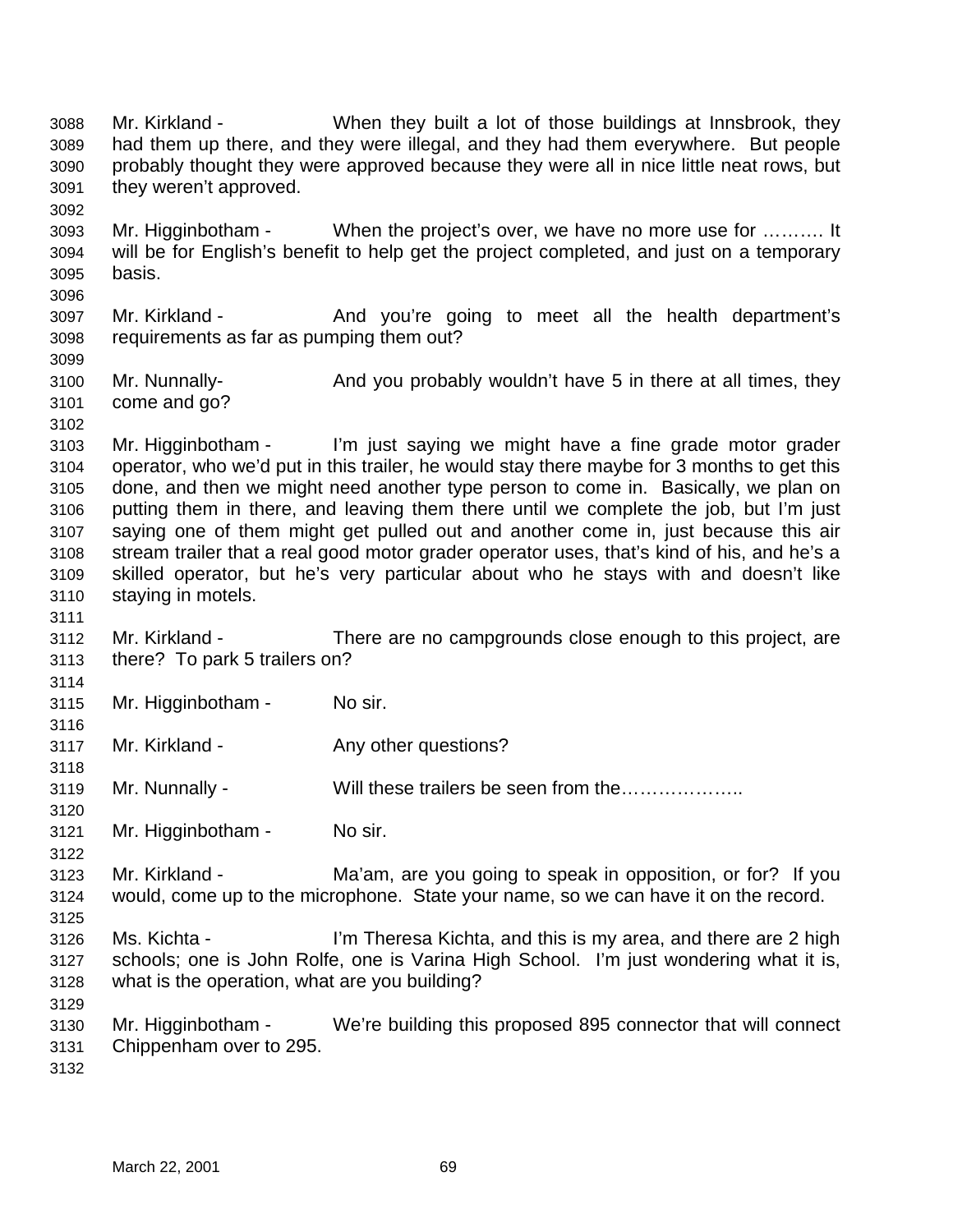Mr. Kirkland - Any other questions? No other questions, that concludes the case.

 After an advertised public hearing and on a motion by Mr. Nunnally, seconded by Mr. Wright, the Board **granted** your application **UP-9-2001** for a temporary conditional use permit to place 5 camping trailers in construction area at 1854 New Market Road (Tax Parcel 214-A-79). The Board granted the use permit subject to the following conditions: 

 1. The property shall be developed in substantial conformance with the plan filed with the application. No substantial changes or additions to the layout may be made without the approval of the Board of Zoning Appeals.

 2. Approval of this request does not imply that a building permit will be issued. Building permit approval is contingent on Health Department requirements, including, but not limited to, connection to an approved sewage disposal system.

 3. This permit shall expire on January 31, 2003, at which time the trailers shall be removed. This permit shall not be renewed.

4. No more than ten persons may stay on the site at any time.

|      | 3154 Affirmative: | Balfour, Kirkland, McKinney, Nunnally, Wright | 5 |  |
|------|-------------------|-----------------------------------------------|---|--|
|      | 3155 Negative:    |                                               |   |  |
| 3156 | Absent:           |                                               |   |  |
| 3157 |                   |                                               |   |  |

- Mr. Kirkland Last case.
- **A 42-2001 THERESA KICHTA** requests a variance from Section 24-9 of Chapter 24 of the County Code to build a one family home at 7492 Doran Road (Tax Parcel 227-A-5B), zoned A-1, Agricultural District (Varina). The public street frontage requirement is not met. The applicant has 0 feet public street frontage, where the Code requires 50 feet public street frontage. The applicant requests a variance of 50 feet public street frontage.
- Mr. Kirkland Does anyone else wish to speak on this case? If you would, please raise your right hand and be sworn in.
- Mr. Blankinship Do you swear that the testimony you are about to give is the truth, the whole truth, and nothing but the truth, so help you God?
- Mr. Kirkland State your name please. Have all your notices been turned in? State your case.
-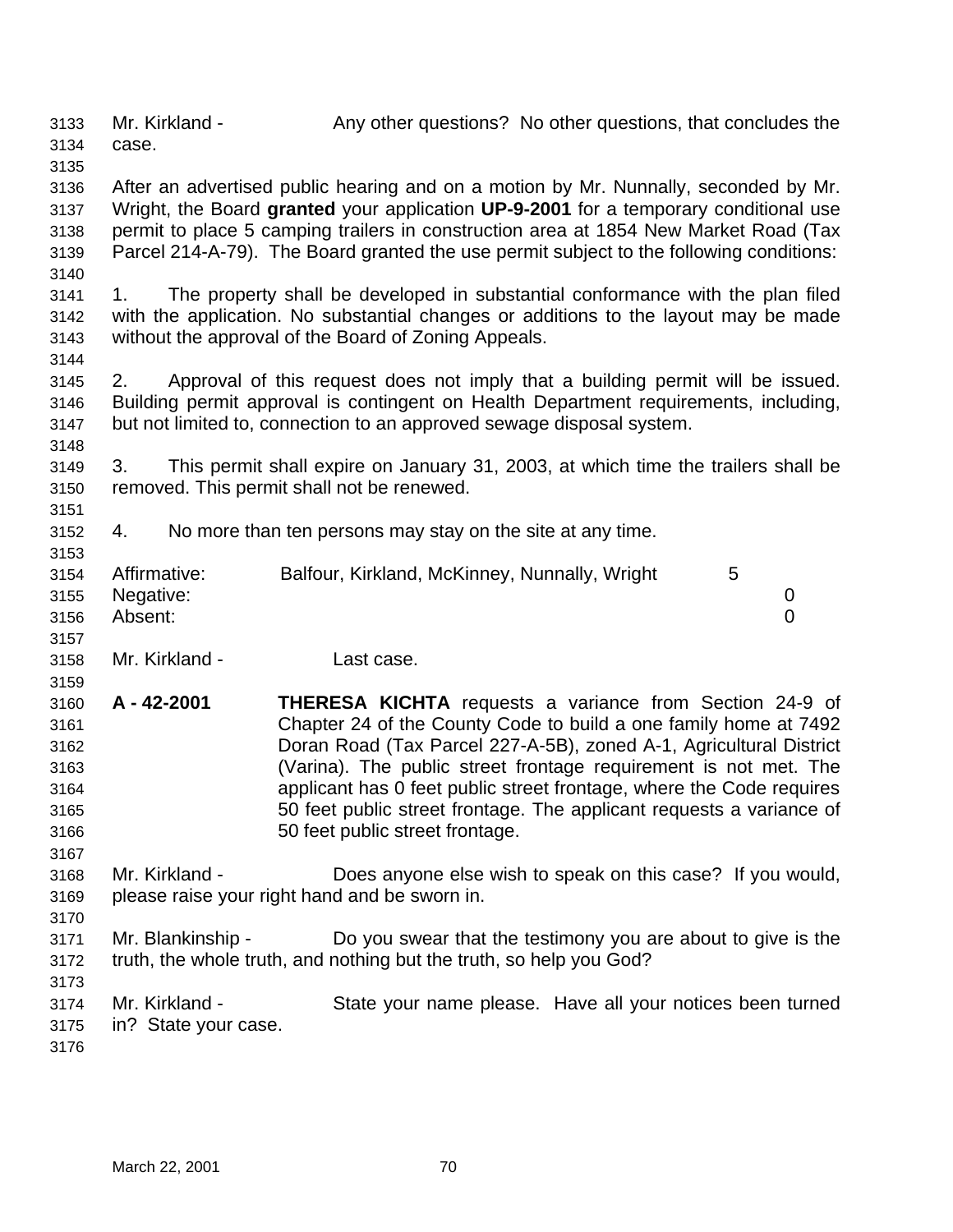Ms. Kichta - Theresa Cutright Kichta. Yes sir. We don't have the 50-foot road frontage, and we are requesting a variance for the road frontage. We do have a 30-foot right-of-way. It is all family property; it was given to me by my grandmother. Mr. Wright- How are you going to get to this property? Ms. Kichta - The 30-foot easement comes straight back. If you notice up there, it'll go all the way through. Mr. Blankinship - Following the existing drive that's there now? Ms. Kichta - Yes sir. Mr. Kirkland - I hope you have electricity back there. Ms. Kichta - We do, and we have been approved by Virginia Power; it's all going to be underground. Mr. Kirkland - Any questions by Board members? If not, that concludes the case. After an advertised public hearing and on a motion by Mr. Nunnally, seconded by Mr. McKinney, the Board **granted** your application **A-42-2001** for a variance to build a one family home at 7492 Doran Road (Tax Parcel 227-A-5B). The Board granted the variance subject to the following conditions: 1. This variance applies only to the public street frontage requirement. Any additional improvements shall comply with the applicable regulations of the County Code. 2. At the time of building permit application, the applicant shall submit the necessary information to the Department of Public Works to ensure compliance with the requirements of the Chesapeake Bay Preservation Act and the code requirements for water quality standards. 3. At the time of building permit application the owner shall demonstrate that the parcel created by this division has been conveyed to members of the immediate family, and the subdivision ordinance has not been circumvented. If this condition cannot be met, the owner shall submit a subdivision plat for review and approval by the Planning Office. 4. Approval of this request does not imply that a building permit will be issued. Building permit approval is contingent on Health Department requirements, including, but not limited to, soil evaluation for a septic drainfield and reserve area, and approval of a well location.